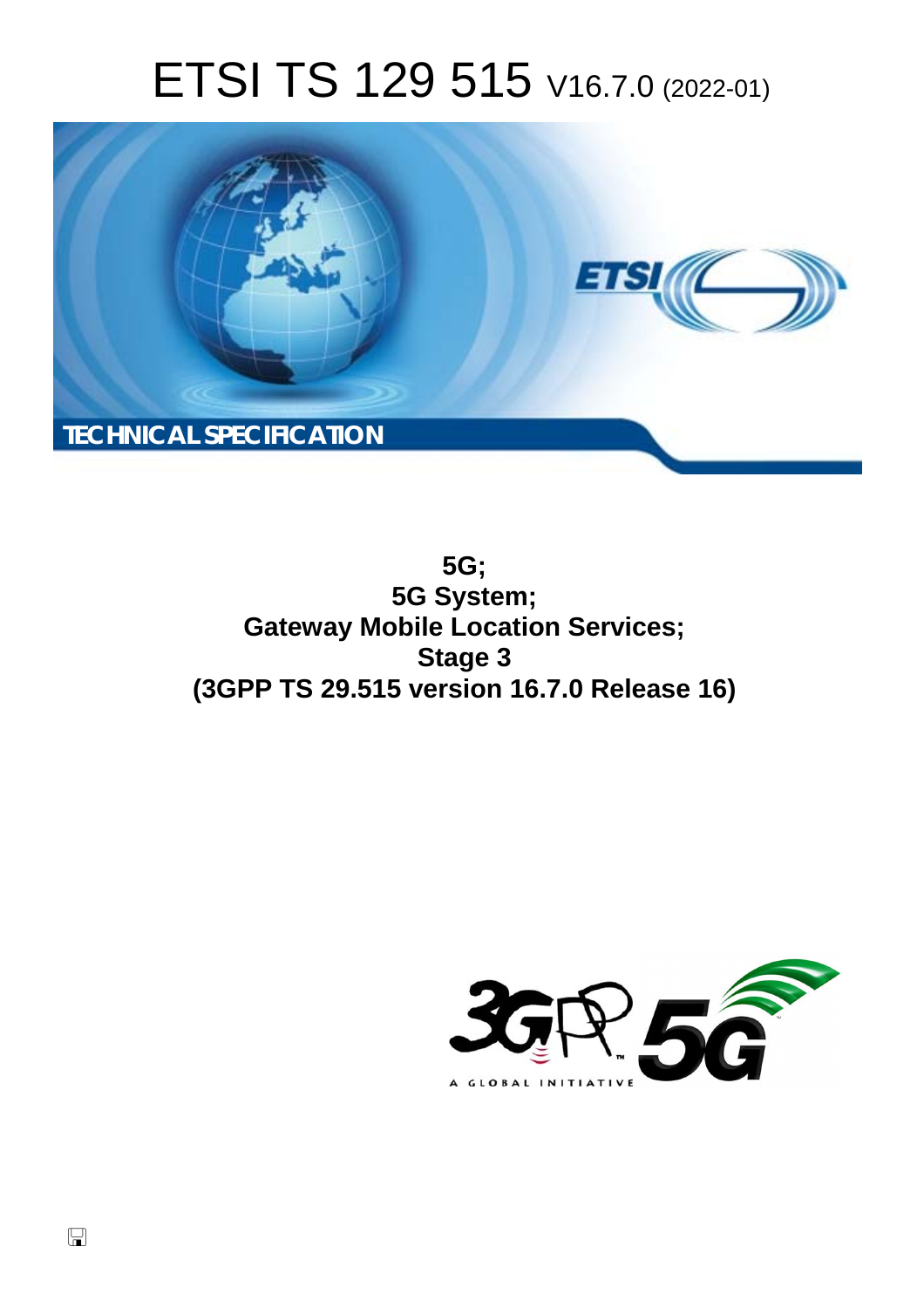Reference RTS/TSGC-0429515vg70

Keywords

 $\overline{5G}$ 

#### *ETSI*

650 Route des Lucioles F-06921 Sophia Antipolis Cedex - FRANCE

Tel.: +33 4 92 94 42 00 Fax: +33 4 93 65 47 16

Siret N° 348 623 562 00017 - APE 7112B Association à but non lucratif enregistrée à la Sous-Préfecture de Grasse (06) N° w061004871

#### *Important notice*

The present document can be downloaded from: <http://www.etsi.org/standards-search>

The present document may be made available in electronic versions and/or in print. The content of any electronic and/or print versions of the present document shall not be modified without the prior written authorization of ETSI. In case of any existing or perceived difference in contents between such versions and/or in print, the prevailing version of an ETSI deliverable is the one made publicly available in PDF format at [www.etsi.org/deliver](http://www.etsi.org/deliver).

Users of the present document should be aware that the document may be subject to revision or change of status. Information on the current status of this and other ETSI documents is available at <https://portal.etsi.org/TB/ETSIDeliverableStatus.aspx>

If you find errors in the present document, please send your comment to one of the following services: <https://portal.etsi.org/People/CommiteeSupportStaff.aspx>

#### *Notice of disclaimer & limitation of liability*

The information provided in the present deliverable is directed solely to professionals who have the appropriate degree of experience to understand and interpret its content in accordance with generally accepted engineering or other professional standard and applicable regulations.

No recommendation as to products and services or vendors is made or should be implied.

No representation or warranty is made that this deliverable is technically accurate or sufficient or conforms to any law and/or governmental rule and/or regulation and further, no representation or warranty is made of merchantability or fitness for any particular purpose or against infringement of intellectual property rights.

In no event shall ETSI be held liable for loss of profits or any other incidental or consequential damages.

Any software contained in this deliverable is provided "AS IS" with no warranties, express or implied, including but not limited to, the warranties of merchantability, fitness for a particular purpose and non-infringement of intellectual property rights and ETSI shall not be held liable in any event for any damages whatsoever (including, without limitation, damages for loss of profits, business interruption, loss of information, or any other pecuniary loss) arising out of or related to the use of or inability to use the software.

#### *Copyright Notification*

No part may be reproduced or utilized in any form or by any means, electronic or mechanical, including photocopying and microfilm except as authorized by written permission of ETSI. The content of the PDF version shall not be modified without the written authorization of ETSI.

The copyright and the foregoing restriction extend to reproduction in all media.

© ETSI 2022. All rights reserved.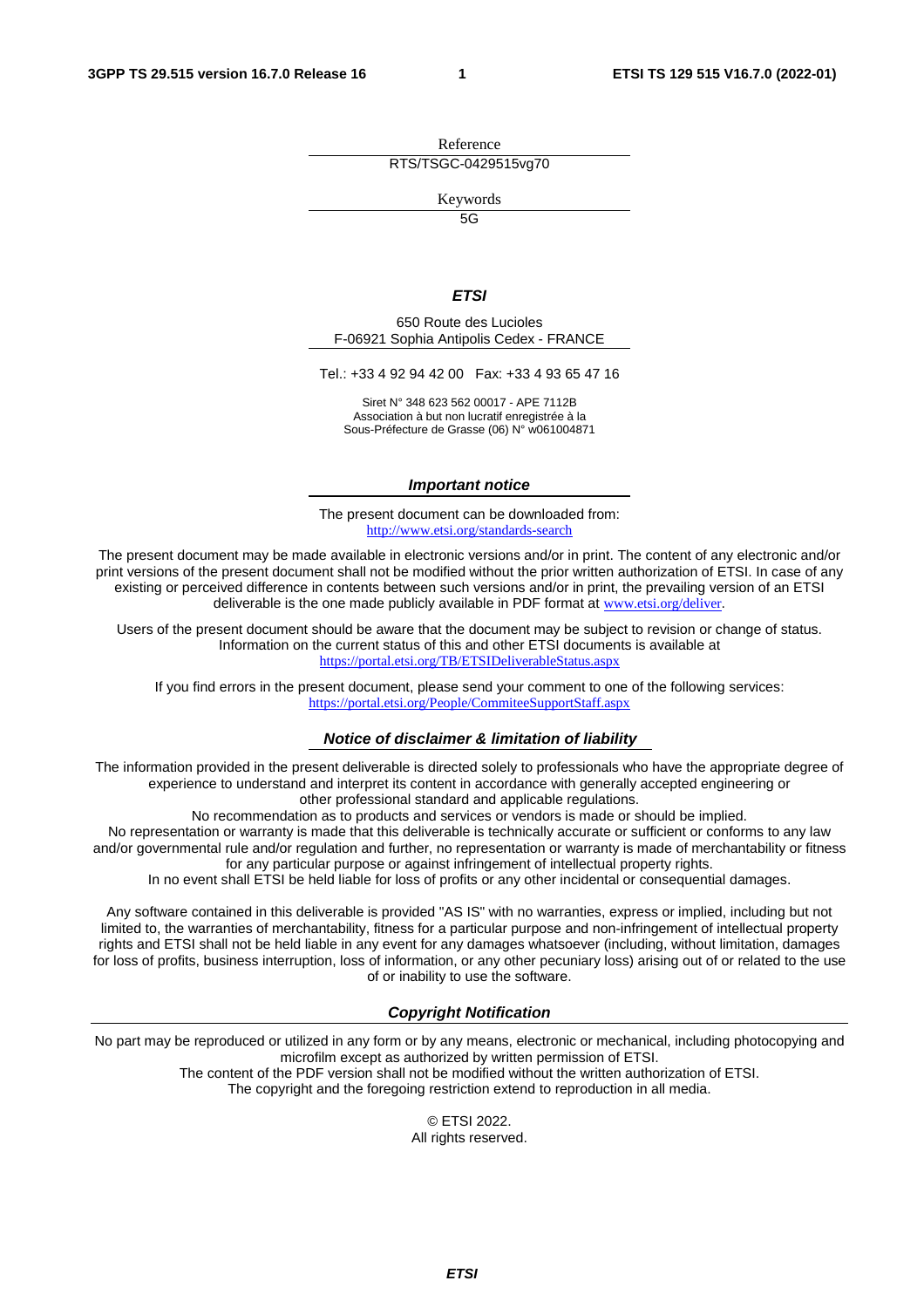# Intellectual Property Rights

#### Essential patents

IPRs essential or potentially essential to normative deliverables may have been declared to ETSI. The declarations pertaining to these essential IPRs, if any, are publicly available for **ETSI members and non-members**, and can be found in ETSI SR 000 314: *"Intellectual Property Rights (IPRs); Essential, or potentially Essential, IPRs notified to ETSI in respect of ETSI standards"*, which is available from the ETSI Secretariat. Latest updates are available on the ETSI Web server ([https://ipr.etsi.org/\)](https://ipr.etsi.org/).

Pursuant to the ETSI Directives including the ETSI IPR Policy, no investigation regarding the essentiality of IPRs, including IPR searches, has been carried out by ETSI. No guarantee can be given as to the existence of other IPRs not referenced in ETSI SR 000 314 (or the updates on the ETSI Web server) which are, or may be, or may become, essential to the present document.

#### **Trademarks**

The present document may include trademarks and/or tradenames which are asserted and/or registered by their owners. ETSI claims no ownership of these except for any which are indicated as being the property of ETSI, and conveys no right to use or reproduce any trademark and/or tradename. Mention of those trademarks in the present document does not constitute an endorsement by ETSI of products, services or organizations associated with those trademarks.

**DECT™**, **PLUGTESTS™**, **UMTS™** and the ETSI logo are trademarks of ETSI registered for the benefit of its Members. **3GPP™** and **LTE™** are trademarks of ETSI registered for the benefit of its Members and of the 3GPP Organizational Partners. **oneM2M™** logo is a trademark of ETSI registered for the benefit of its Members and of the oneM2M Partners. **GSM**® and the GSM logo are trademarks registered and owned by the GSM Association.

# Legal Notice

This Technical Specification (TS) has been produced by ETSI 3rd Generation Partnership Project (3GPP).

The present document may refer to technical specifications or reports using their 3GPP identities. These shall be interpreted as being references to the corresponding ETSI deliverables.

The cross reference between 3GPP and ETSI identities can be found under<http://webapp.etsi.org/key/queryform.asp>.

# Modal verbs terminology

In the present document "**shall**", "**shall not**", "**should**", "**should not**", "**may**", "**need not**", "**will**", "**will not**", "**can**" and "**cannot**" are to be interpreted as described in clause 3.2 of the [ETSI Drafting Rules](https://portal.etsi.org/Services/editHelp!/Howtostart/ETSIDraftingRules.aspx) (Verbal forms for the expression of provisions).

"**must**" and "**must not**" are **NOT** allowed in ETSI deliverables except when used in direct citation.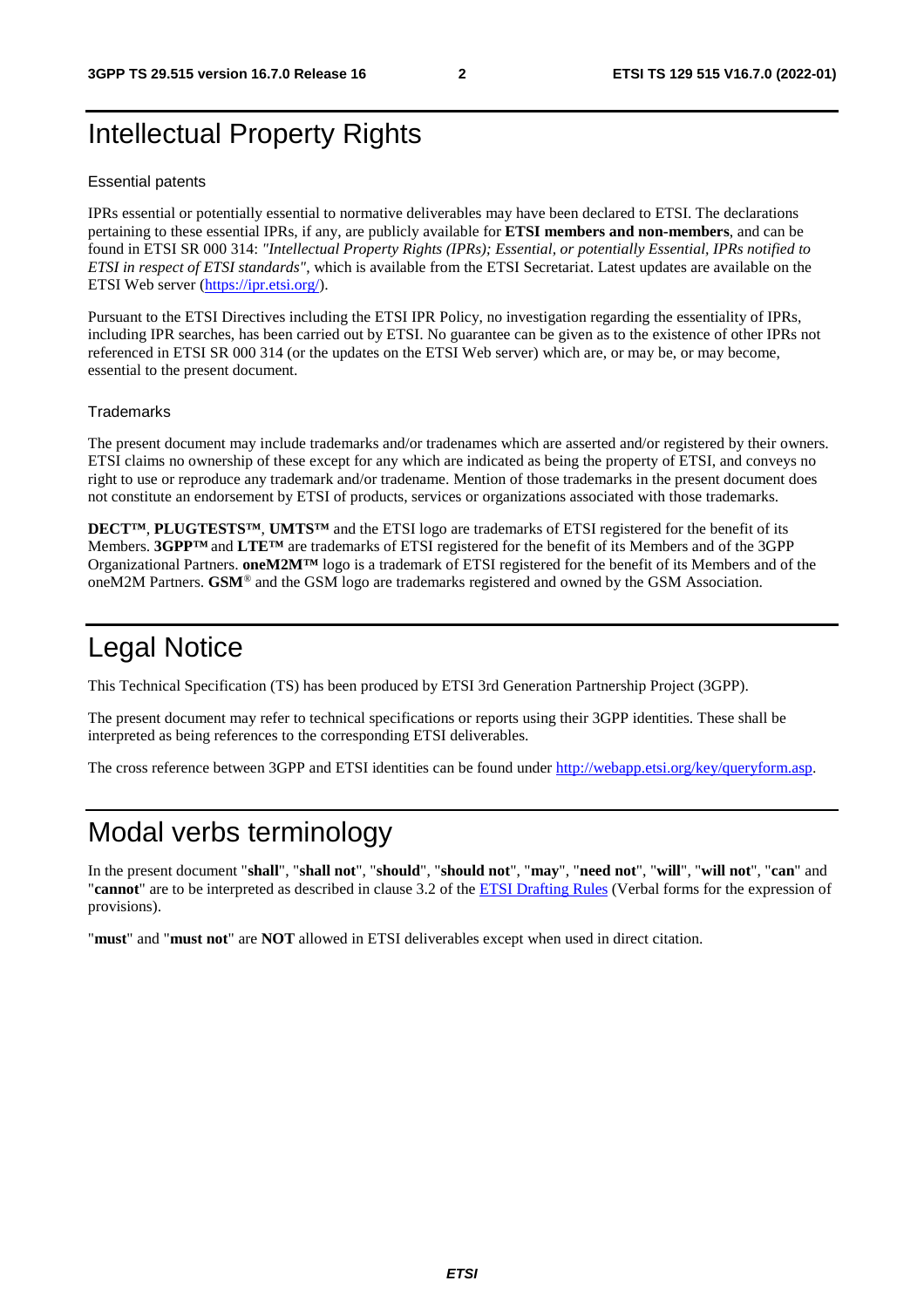$\mathbf{3}$ 

# Contents

| 1                    |  |  |  |  |  |
|----------------------|--|--|--|--|--|
| 2                    |  |  |  |  |  |
| 3                    |  |  |  |  |  |
| 3.1                  |  |  |  |  |  |
| 3.2                  |  |  |  |  |  |
| 3.3                  |  |  |  |  |  |
| 4                    |  |  |  |  |  |
| 5                    |  |  |  |  |  |
| 5.1                  |  |  |  |  |  |
| 5.2                  |  |  |  |  |  |
| 5.2.1                |  |  |  |  |  |
| 5.2.2                |  |  |  |  |  |
| 5.2.2.1              |  |  |  |  |  |
| 5.2.2.2              |  |  |  |  |  |
| 5.2.2.2.1            |  |  |  |  |  |
| 5.2.2.2.2            |  |  |  |  |  |
| 5.2.2.2.3<br>5.2.2.3 |  |  |  |  |  |
| 5.2.2.3.1            |  |  |  |  |  |
| 5.2.2.4              |  |  |  |  |  |
| 5.2.2.4.1            |  |  |  |  |  |
| 5.2.2.5              |  |  |  |  |  |
| 5.2.2.5.1            |  |  |  |  |  |
| 5.2.2.5.2            |  |  |  |  |  |
| 5.2.2.5.3            |  |  |  |  |  |
| 5.2.2.6              |  |  |  |  |  |
| 5.2.2.6.1            |  |  |  |  |  |
| 5.2.2.7              |  |  |  |  |  |
| 5.2.2.7.1            |  |  |  |  |  |
| 6                    |  |  |  |  |  |
| 6.1                  |  |  |  |  |  |
| 6.1.1                |  |  |  |  |  |
| 6.1.2                |  |  |  |  |  |
| 6.1.2.1              |  |  |  |  |  |
| 6.1.2.2              |  |  |  |  |  |
| 6.1.2.2.1            |  |  |  |  |  |
| 6.1.2.2.2            |  |  |  |  |  |
| 6.1.2.3<br>6.1.2.3.1 |  |  |  |  |  |
| 6.1.3                |  |  |  |  |  |
| 6.1.3.1              |  |  |  |  |  |
| 6.1.3.2              |  |  |  |  |  |
| 6.1.3.2.1            |  |  |  |  |  |
| 6.1.3.2.2            |  |  |  |  |  |
| 6.1.3.3              |  |  |  |  |  |
| 6.1.3.3.1            |  |  |  |  |  |
| 6.1.3.3.2            |  |  |  |  |  |
| 6.1.3.4              |  |  |  |  |  |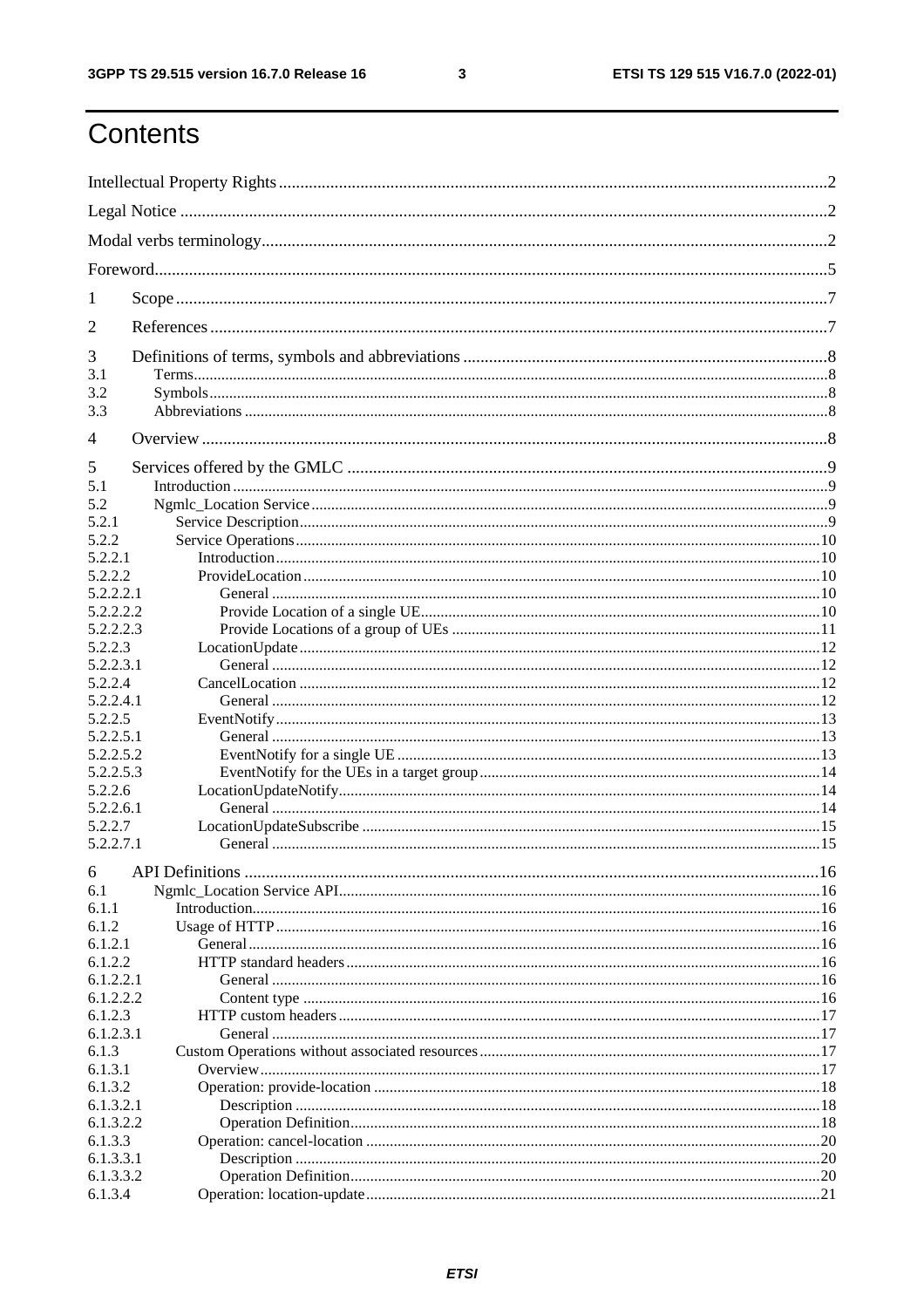#### $\overline{\mathbf{4}}$

| 6.1.3.4.1              |                               |  |  |  |  |  |  |
|------------------------|-------------------------------|--|--|--|--|--|--|
| 6.1.3.4.2              |                               |  |  |  |  |  |  |
| 6.1.3.5                |                               |  |  |  |  |  |  |
| 6.1.3.5.1              |                               |  |  |  |  |  |  |
| 6.1.3.5.2              |                               |  |  |  |  |  |  |
| 6.1.4                  |                               |  |  |  |  |  |  |
| 6.1.4.1                |                               |  |  |  |  |  |  |
| 6.1.4.2                |                               |  |  |  |  |  |  |
| 6.1.4.2.1              |                               |  |  |  |  |  |  |
| 6.1.4.2.2              |                               |  |  |  |  |  |  |
| 6.1.4.2.3              |                               |  |  |  |  |  |  |
| 6.1.4.2.3.1            |                               |  |  |  |  |  |  |
| 6.1.4.3                |                               |  |  |  |  |  |  |
| 6.1.4.3.1              |                               |  |  |  |  |  |  |
| 6.1.4.3.2              |                               |  |  |  |  |  |  |
| 6.1.4.3.3              |                               |  |  |  |  |  |  |
| 6.1.4.3.3.1            |                               |  |  |  |  |  |  |
| 6.1.5                  |                               |  |  |  |  |  |  |
| 6.1.5.1                |                               |  |  |  |  |  |  |
| 6.1.5.2                |                               |  |  |  |  |  |  |
| 6.1.5.2.1              |                               |  |  |  |  |  |  |
| 6.1.5.2.2              |                               |  |  |  |  |  |  |
| 6.1.5.2.3<br>6.1.5.2.4 |                               |  |  |  |  |  |  |
| 6.1.5.2.5              |                               |  |  |  |  |  |  |
| 6.1.5.2.6              |                               |  |  |  |  |  |  |
| 6.1.5.2.7              |                               |  |  |  |  |  |  |
| 6.1.5.2.8              |                               |  |  |  |  |  |  |
| 6.1.5.2.9              |                               |  |  |  |  |  |  |
| 6.1.5.2.10             |                               |  |  |  |  |  |  |
| 6.1.5.2.11             |                               |  |  |  |  |  |  |
| 6.1.5.2.12             |                               |  |  |  |  |  |  |
| 6.1.5.2.13             |                               |  |  |  |  |  |  |
| 6.1.5.2.14             |                               |  |  |  |  |  |  |
| 6.1.5.3                |                               |  |  |  |  |  |  |
| 6.1.5.3.1              |                               |  |  |  |  |  |  |
| 6.1.5.3.2              |                               |  |  |  |  |  |  |
| 6.1.5.3.3              |                               |  |  |  |  |  |  |
| 6.1.5.3.4              |                               |  |  |  |  |  |  |
| 6.1.5.3.5              |                               |  |  |  |  |  |  |
| 6.1.5.3.6              |                               |  |  |  |  |  |  |
| 6.1.5.3.7              |                               |  |  |  |  |  |  |
| 6.1.5.3.8              |                               |  |  |  |  |  |  |
| 6.1.6                  |                               |  |  |  |  |  |  |
| 6.1.6.1                |                               |  |  |  |  |  |  |
| 6.1.6.2                |                               |  |  |  |  |  |  |
| 6.1.6.3                |                               |  |  |  |  |  |  |
| 6.1.7                  |                               |  |  |  |  |  |  |
| 6.1.8                  |                               |  |  |  |  |  |  |
| 6.1.9                  |                               |  |  |  |  |  |  |
| A.1                    | Annex A (normative):          |  |  |  |  |  |  |
| A.2                    |                               |  |  |  |  |  |  |
|                        |                               |  |  |  |  |  |  |
|                        | <b>Annex B</b> (informative): |  |  |  |  |  |  |
|                        |                               |  |  |  |  |  |  |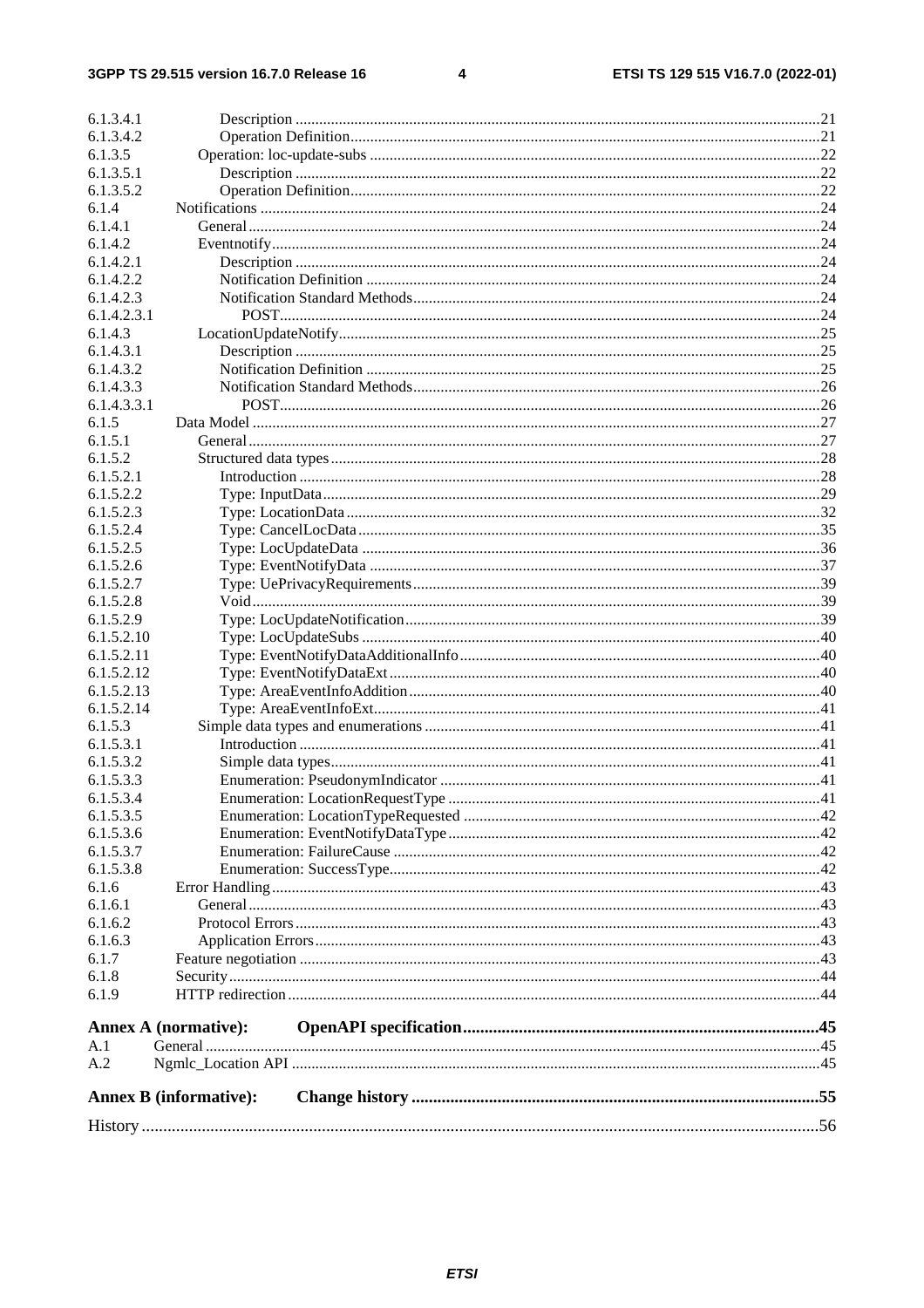# Foreword

This Technical Specification has been produced by the 3rd Generation Partnership Project (3GPP).

The contents of the present document are subject to continuing work within the TSG and may change following formal TSG approval. Should the TSG modify the contents of the present document, it will be re-released by the TSG with an identifying change of release date and an increase in version number as follows:

Version x.y.z

where:

- x the first digit:
	- 1 presented to TSG for information;
	- 2 presented to TSG for approval;
	- 3 or greater indicates TSG approved document under change control.
- y the second digit is incremented for all changes of substance, i.e. technical enhancements, corrections, updates, etc.
- z the third digit is incremented when editorial only changes have been incorporated in the document.

In the present document, modal verbs have the following meanings:

**shall** indicates a mandatory requirement to do something

**shall not** indicates an interdiction (prohibition) to do something

The constructions "shall" and "shall not" are confined to the context of normative provisions, and do not appear in Technical Reports.

The constructions "must" and "must not" are not used as substitutes for "shall" and "shall not". Their use is avoided insofar as possible, and they are not used in a normative context except in a direct citation from an external, referenced, non-3GPP document, or so as to maintain continuity of style when extending or modifying the provisions of such a referenced document.

| should     | indicates a recommendation to do something     |
|------------|------------------------------------------------|
| should not | indicates a recommendation not to do something |
| may        | indicates permission to do something           |
| need not   | indicates permission not to do something       |

The construction "may not" is ambiguous and is not used in normative elements. The unambiguous constructions "might not" or "shall not" are used instead, depending upon the meaning intended.

| can    | indicates that something is possible   |
|--------|----------------------------------------|
| cannot | indicates that something is impossible |

The constructions "can" and "cannot" are not substitutes for "may" and "need not".

| will     | indicates that something is certain or expected to happen as a result of action taken by an agency<br>the behaviour of which is outside the scope of the present document     |
|----------|-------------------------------------------------------------------------------------------------------------------------------------------------------------------------------|
| will not | indicates that something is certain or expected not to happen as a result of action taken by an<br>agency the behaviour of which is outside the scope of the present document |
| might    | indicates a likelihood that something will happen as a result of action taken by some agency the<br>behaviour of which is outside the scope of the present document           |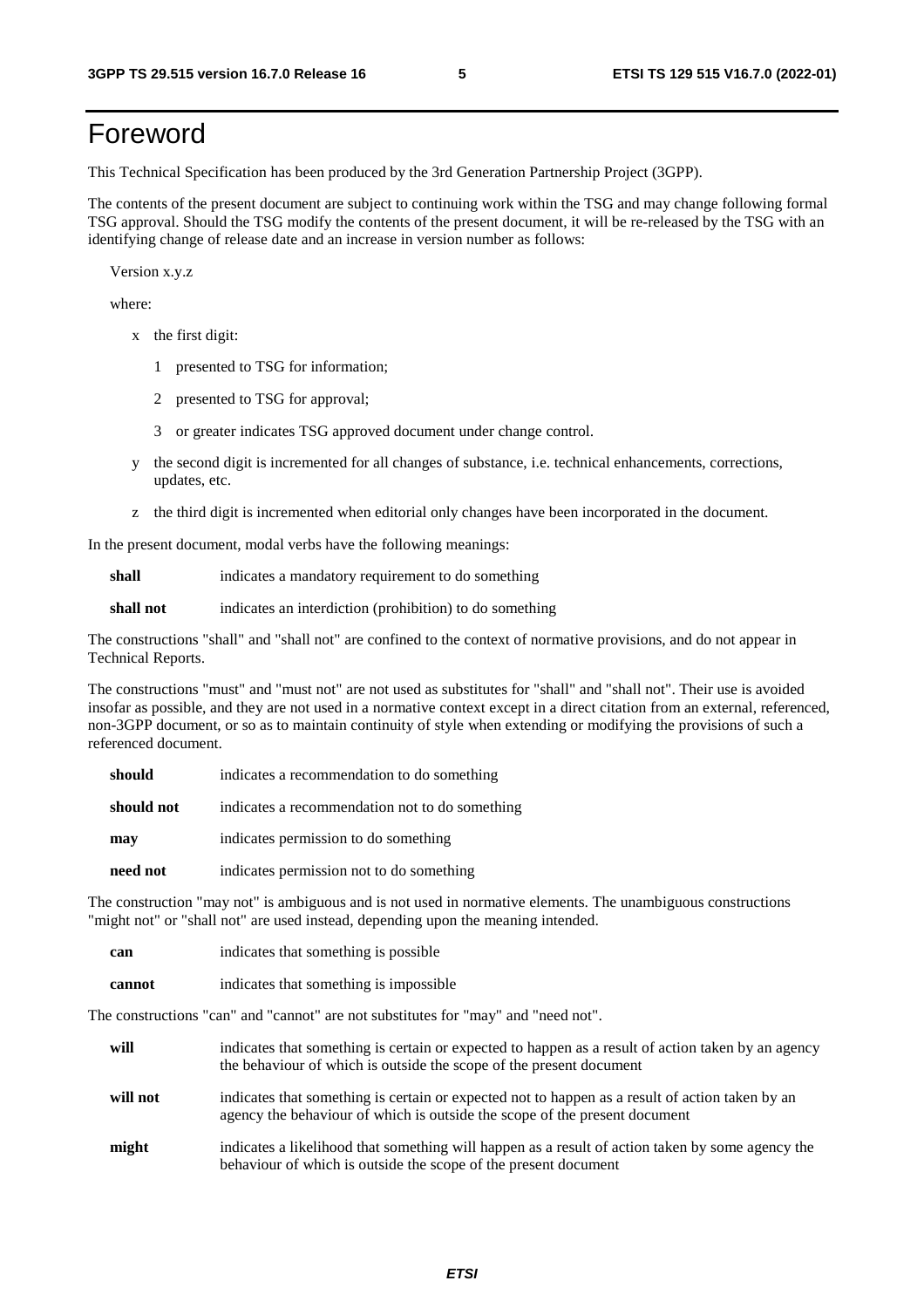**might not** indicates a likelihood that something will not happen as a result of action taken by some agency the behaviour of which is outside the scope of the present document

In addition:

- **is** (or any other verb in the indicative mood) indicates a statement of fact
- **is not** (or any other negative verb in the indicative mood) indicates a statement of fact

The constructions "is" and "is not" do not indicate requirements.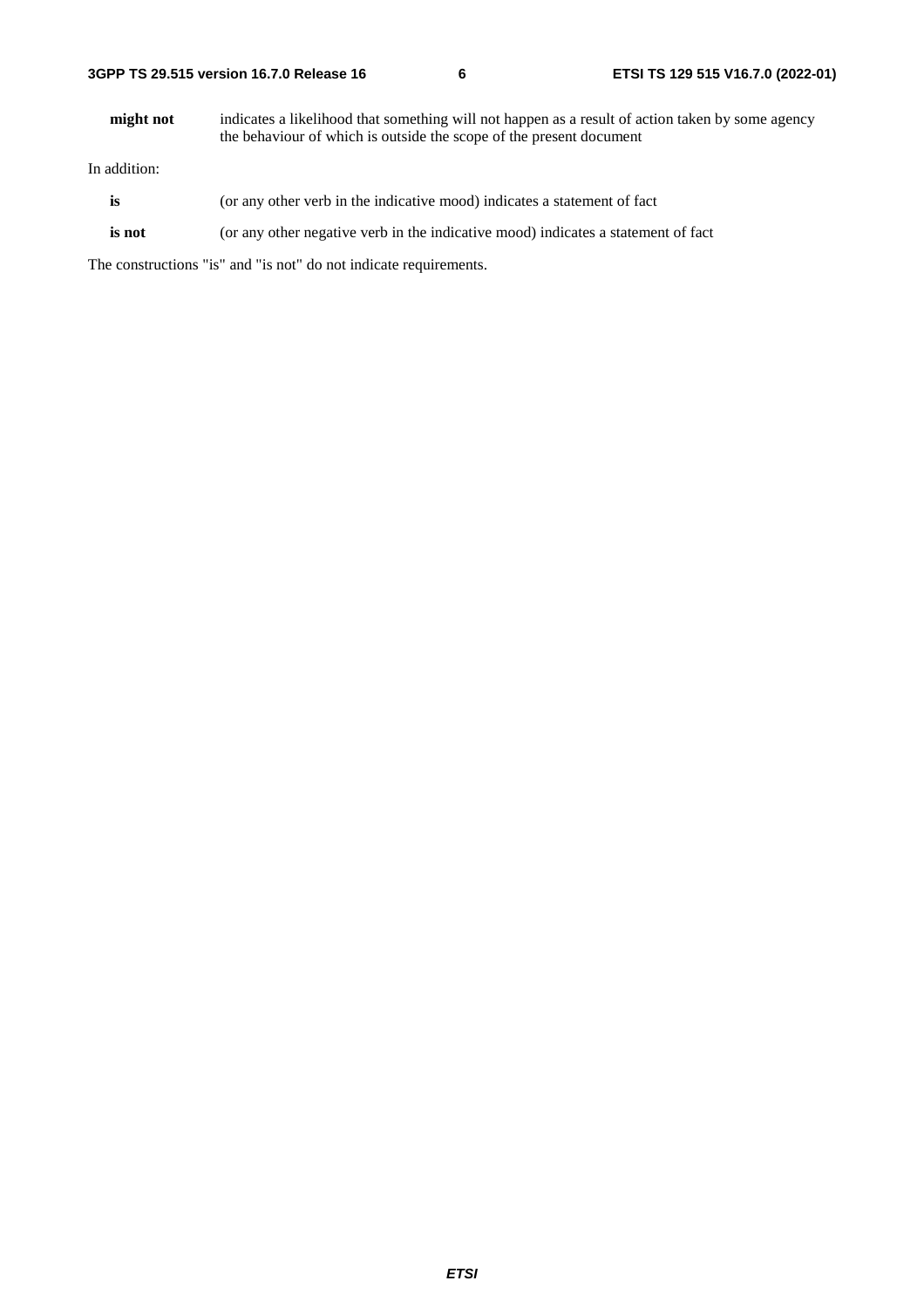# 1 Scope

The present document specifies the stage 3 protocol and data model for the Ngmlc Service Based Interface. It provides stage 3 protocol definitions and message flows, and specifies the API for each service offered by the Ngmc.

The 5G System stage 2 architecture and procedures are specified in 3GPP TS 23.501 [2] and 3GPP TS 23.502 [3].

The Technical Realization of the Service Based Architecture and the Principles and Guidelines for Services Definition are specified in 3GPP TS 29.500 [5] and 3GPP TS 29.501 [6].

# 2 References

The following documents contain provisions which, through reference in this text, constitute provisions of the present document.

- References are either specific (identified by date of publication, edition number, version number, etc.) or non-specific.
- For a specific reference, subsequent revisions do not apply.
- For a non-specific reference, the latest version applies. In the case of a reference to a 3GPP document (including a GSM document), a non-specific reference implicitly refers to the latest version of that document *in the same Release as the present document*.
- [1] 3GPP TR 21.905: "Vocabulary for 3GPP Specifications".
- [2] 3GPP TS 23.501: "System Architecture for the 5G System; Stage 2".
- [3] 3GPP TS 23.502: "Procedures for the 5G System; Stage 2".
- [4] 3GPP TS 23.273: "5G System Location Services (LCS)".
- [5] 3GPP TS 29.500: "5G System; Technical Realization of Service Based Architecture; Stage 3".
- [6] 3GPP TS 29.501: "5G System; Principles and Guidelines for Services Definition; Stage 3".
- [7] OpenAPI Initiative, "OpenAPI 3.0.0 Specification", [https://github.com/OAI/OpenAPI-](https://github.com/OAI/OpenAPI-Specification/blob/master/versions/3.0.0.md)[Specification/blob/master/versions/3.0.0.md](https://github.com/OAI/OpenAPI-Specification/blob/master/versions/3.0.0.md).
- [8] IETF RFC 7540: "Hypertext Transfer Protocol Version 2 (HTTP/2)".
- [9] IETF RFC 8259: "The JavaScript Object Notation (JSON) Data Interchange Format".
- [10] IETF RFC 7807: "Problem Details for HTTP APIs".
- [11] 3GPP TS 29.571: "5G System; Common Data Types for Service Based Interfaces; Stage 3".
- [12] 3GPP TS 29.572: "5G System; Location Management Services; Stage 3".
- [13] ITU Recommendation E.164: "The international public telecommunication numbering plan".
- [14] 3GPP TS 29.503: "5G System; Unified Data Management Services; Stage 3".
- [15] 3GPP TS 33.501: "Security architecture and procedures for 5G system".
- [16] IETF RFC 6749: "The OAuth 2.0 Authorization Framework".
- [17] 3GPP TS 29.510: "Network Function Repository Services; Stage 3".
- [18] 3GPP TS 22.071: "Location Services (LCS); Service description; Stage 1".
- [19] 3GPP TR 21.900: "Technical Specification Group working methods".
- [20] 3GPP TS 29.518: "5G System; Access and Mobility Management Services; Stage 3".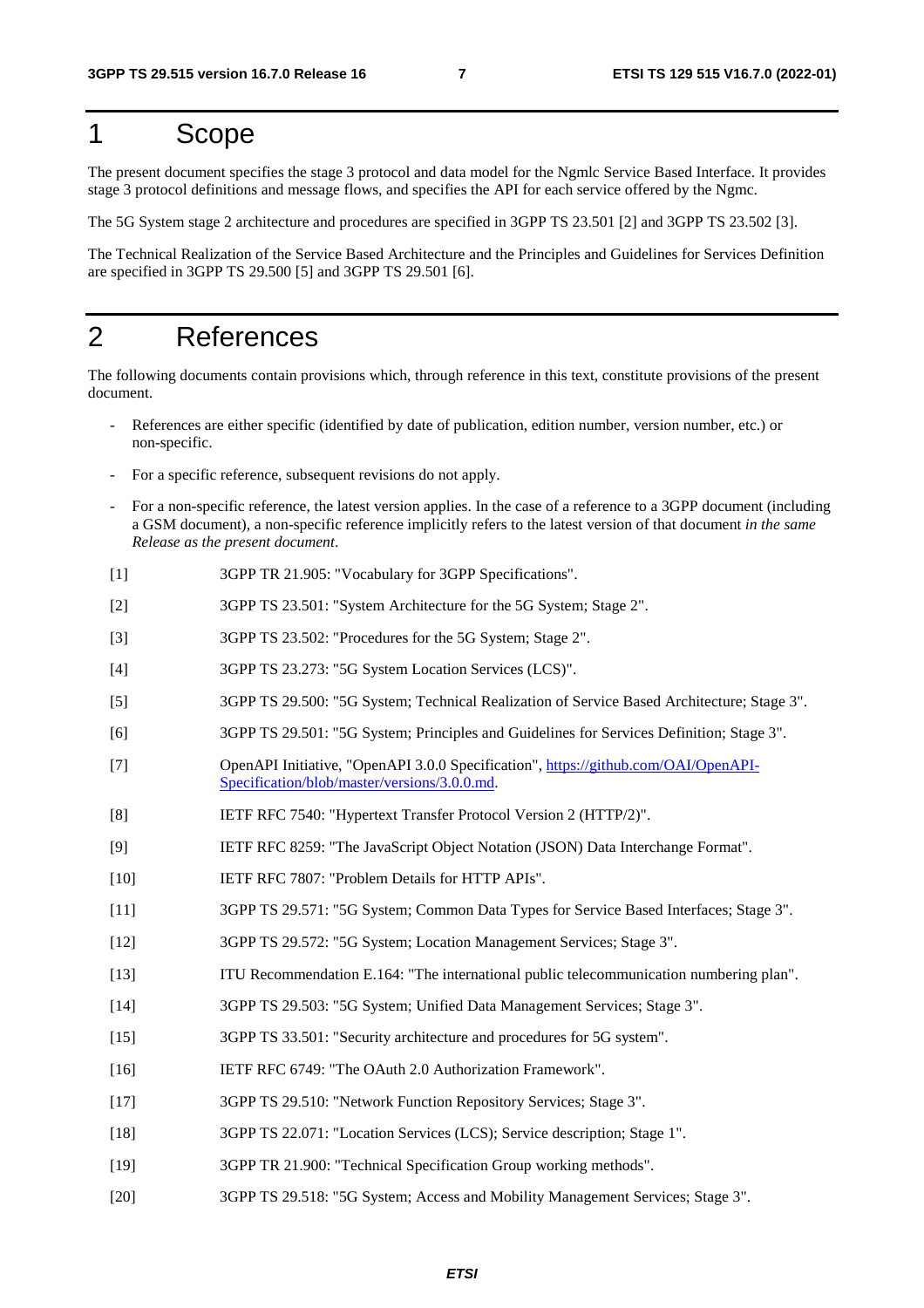[21] 3GPP TS 29.002: "Mobile Application Part (MAP) specification".

# 3 Definitions of terms, symbols and abbreviations

# 3.1 Terms

For the purposes of the present document, the terms and definitions given in 3GPP TR 21.905 [1] and the following apply. A term defined in the present document takes precedence over the definition of the same term, if any, in 3GPP TR 21.905 [1].

# 3.2 Symbols

Void

# 3.3 Abbreviations

For the purposes of the present document, the abbreviations given in 3GPP TR 21.905 [1] and the following apply. An abbreviation defined in the present document takes precedence over the definition of the same abbreviation, if any, in 3GPP TR 21.905 [1].

| 5G Core Network                                |
|------------------------------------------------|
| <b>Access and Mobility Management Function</b> |
| Geographical Area Description                  |
| Gateway Mobile Location Centre                 |
| Generic Public Subscription Identifier         |
| <b>Location Services</b>                       |
| <b>Location Deferred Request</b>               |
| Mobile Originated Location Request             |
| <b>Mobile Terminated Location Request</b>      |
| <b>Network Exposure Function</b>               |
| <b>Network Induced Location Request</b>        |
| <b>Network Repository Function</b>             |
| <b>Subscription Permanent Identifier</b>       |
|                                                |

# 4 Overview

The Gateway Mobile Location Centre (GMLC) is the network entity in the 5G Core Network (5GC) supporting Location Services (LCS). Within the 5GC, the GMLC offers services to the AMF, GMLC and NEF via the Ngmlc service based interface (see 3GPP TS 23.501 [2] and 3GPP TS 23.502 [3]).

Figure 4-1 provides the reference model (in service based interface representation and in reference point representation), with focus on the GMLC: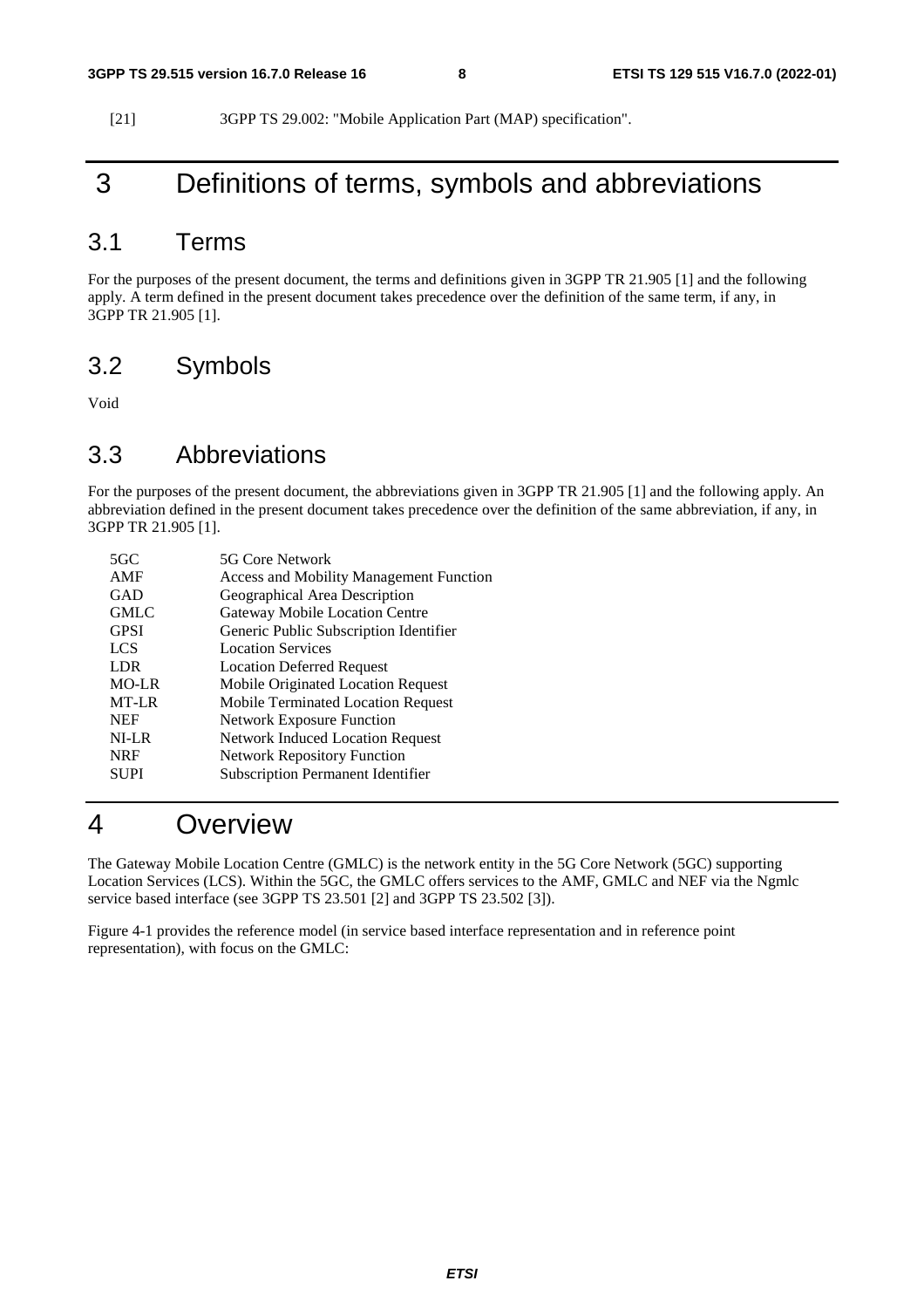

**Figure 4-1: Reference model – GMLC** 

The functionalities supported by the GMLC are listed in clause 4.3.3 of 3GPP TS 23.273 [4].

# 5 Services offered by the GMLC

# 5.1 Introduction

The table 5.1-1 shows the GMLC Services and GMLC Service Operations:

| <b>Service Name</b> | <b>Service Operations</b> | <b>Operation</b><br><b>Semantics</b> | <b>Example</b><br>Consumer(s) |
|---------------------|---------------------------|--------------------------------------|-------------------------------|
| Ngmlc_Location      | ProvideLocation           | Request/Response                     | H-GMLC, NEF                   |
|                     | LocationUpdate            | Request/Response                     | AMF. V-GMLC                   |
|                     | LocationUpdateNotify      | Notify                               | <b>NEF</b>                    |
|                     | CancelLocation            | Request/Response                     | H-GMLC, NEF                   |
|                     | EventNotify               | Notify                               | H-GMLC, NEF                   |

#### **Table 5.1-1: List of GMLC Services**

Table 5.1-2 summarizes the corresponding APIs defined for this specification.

#### **Table 5.1-2: API Descriptions**

| <b>Service Name</b> | Clause | <b>Description</b>        | <b>OpenAPI Specification File</b> | apiName   | Annex |
|---------------------|--------|---------------------------|-----------------------------------|-----------|-------|
| Ngmlc Location      | 6.1    | Ngmlc Location<br>Service | TS29515_Ngmlc_Location.yaml       | namic-loc | A.2   |

# 5.2 Ngmlc\_Location Service

### 5.2.1 Service Description

The Ngmlc\_Location service enables an NF to request location determination (current geodetic and optionally civic location) for a target UE. The following are the key functionalities of this NF service.

- Allow the consumer NF to request the current geodetic and optionally civic location of a target UE.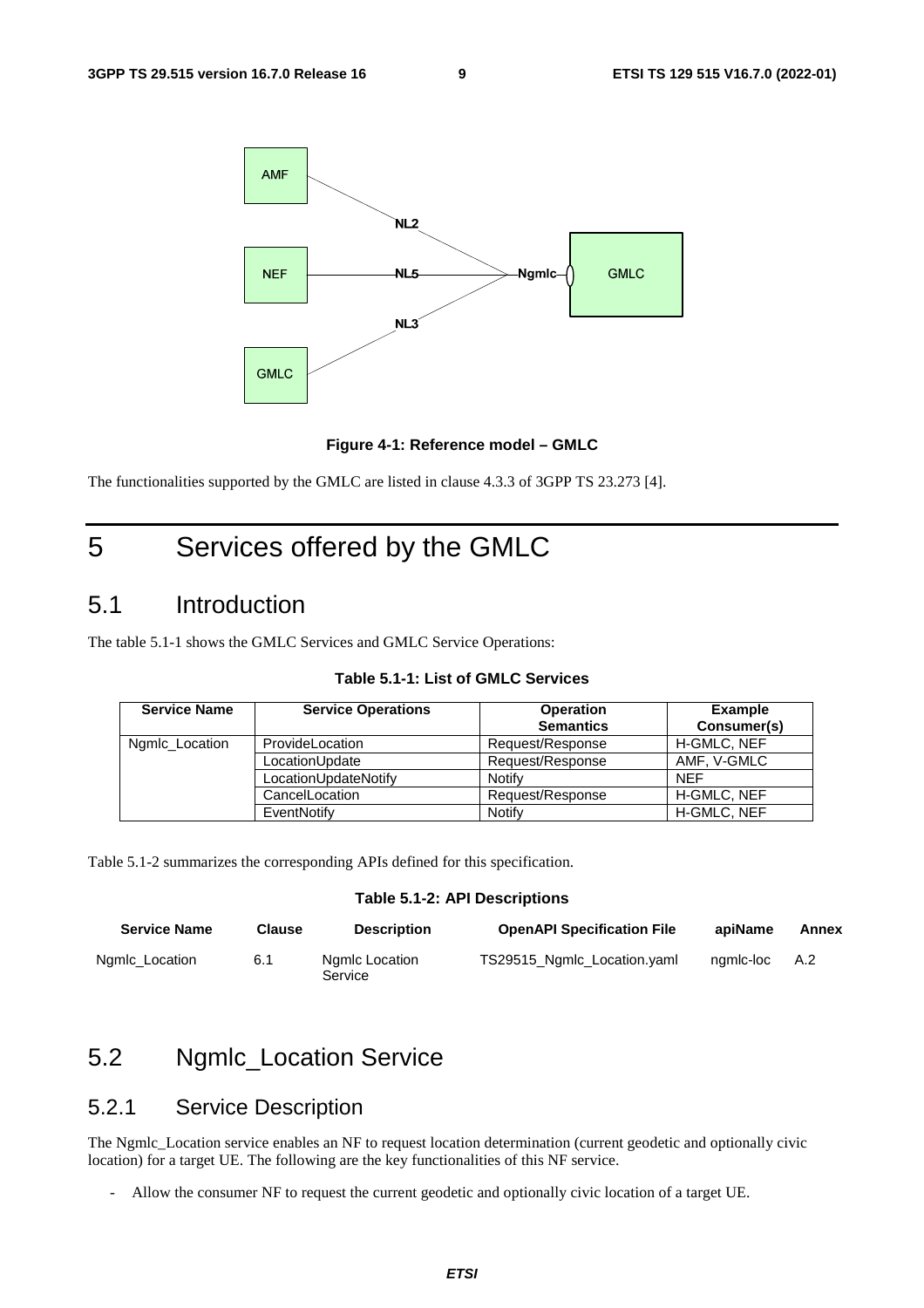- Allow the consumer NF to subscribe/unsubscribe the geodetic and optionally civic location of a target UE for some certain events.
- Allow the consumer NF to cancel an on-going periodic or triggered location request of a target UE.
- Allow the consumer NF to get notified about the geodetic and optionally civic location of a target UE when some certain events are detected.

# 5.2.2 Service Operations

#### 5.2.2.1 Introduction

The service operations defined for the Ngmlc\_Location services are as follows:

- ProvideLocation
- LocationUpdate
- LocationUpdateSubscribe- LocationUpdateNotify
- **CancelLocation**
- EventNotify

#### 5.2.2.2.2 ProvideLocation

#### 5.2.2.2.1 General

The following procedures are supported using the "ProvideLocation" service operation:

- Provide Location of a single UE
- Provide Locaitons of a group of UEs

#### 5.2.2.2.2 Provide Location of a single UE

The service operation is used during the procedures:

- 5GC-MT-LR Procedure for the commercial location service (see 3GPP TS 23.273 [4], clause 6.1.2)
- Deferred 5GC-MT-LR Procedure for Periodic, Triggered and UE Available Location Events (see 3GPP TS 23.273 [4], clause 6.3.1)

The ProvideLocation service operation is invoked by a NF Service Consumer, e.g. a NEF or GMLC, towards the GMLC to request to provide the location information (geodetic location and, optionally, civic location) for a target UE or to subscribe to periodic or triggered deferred location for a target UE. See Figure 5.2.2.2.2-1.



**Figure 5.2.2.2.2-1: ProvideLocation Request/Response for a target UE**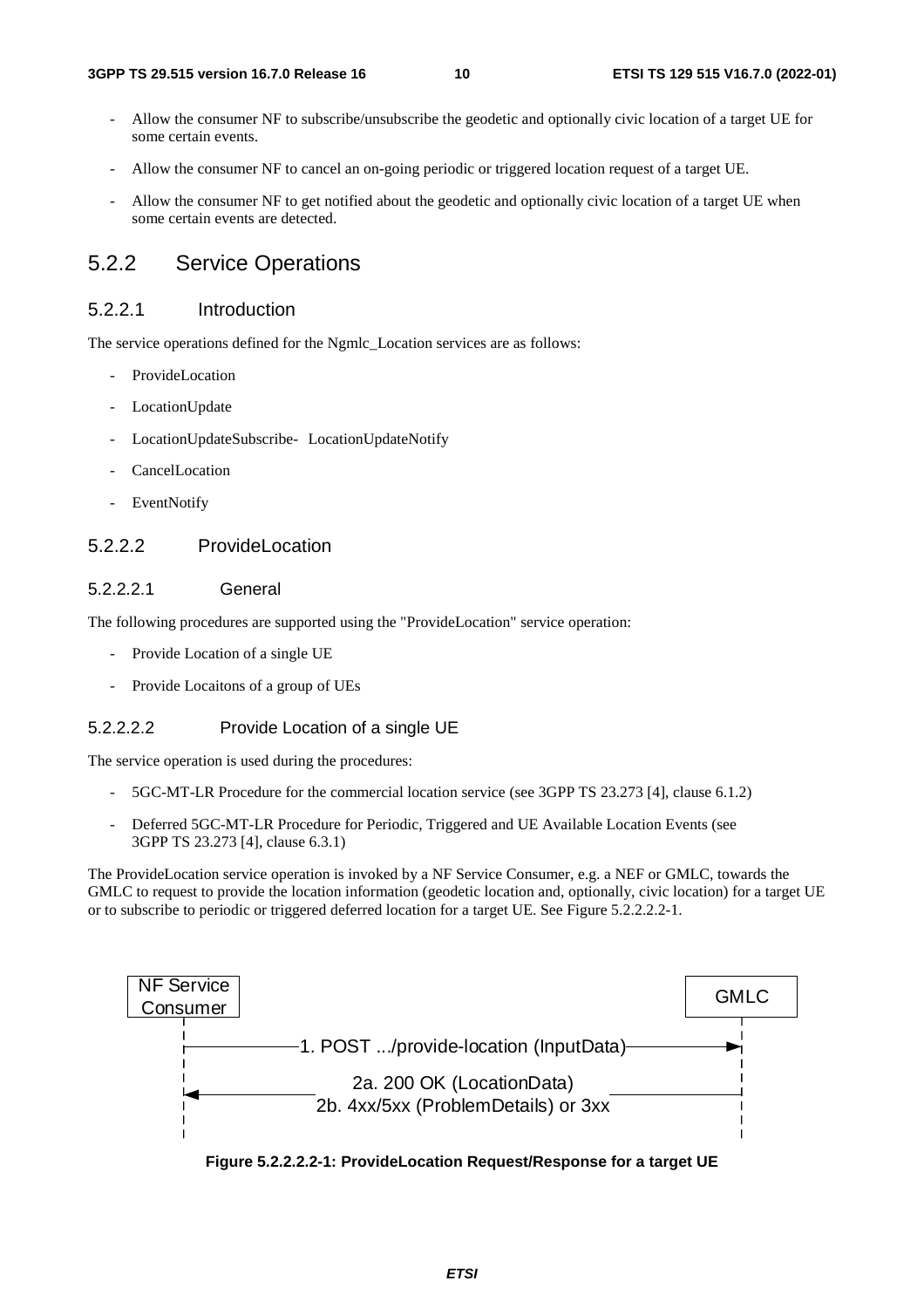- 1. The NF Service Consumer shall send an HTTP POST request to the URI associated with the "provide-location" custom operation. The input parameters for the request (the target UE identification (SUPI or GPSI), required QoS, supported GAD shapes, LCS client type, external Service Identity, Codeword, service coverage, LDR type, serving AMF address, LDR reference) should be included in the HTTP POST request body, H-GMLC Callback URI may be included in the HTTP POST request body to V-GMLC (eventually to AMF) for implicit subscrpiton of EventNotify provided by AMF, and NEF Callback URI may be included in the HTTP POST request body to GMLC/H-GMLC for implicit subscrpiton of EventNotify provided by GMLC/H-GMLC.
- 2a. On success, "200 OK" shall be returned. The response body shall contain the parameters related to the determined position of the UE if any (geodetic position, civic location, positioning methods…).

If geographic area(s) are received in the request for area event, the GMLC (or V-GMLC when roaming) shall convert the received geographic area(s) into a corresponding list of cell and/or tracking area identities when invoking AMF location services.

2b On failure or redirection, one of the HTTP status code listed in Table 6.1.3.2.2-2 may be returned. For a 4xx/5xx response, the message body may contain a ProblemDetails structure with the "cause" attribute set to one of the application error listed in Table 6.1.3.2.2-2.

#### 5.2.2.2.3 Provide Locations of a group of UEs

The service operation is used during the procedures:

- Bulk Operation of LCS Service Request Targeting to Multiple UEs (see 3GPP TS 23.273 [4], clause 6.8)

The ProvideLocation service operation is invoked by a NF Service Consumer, e.g. a NEF, towards the GMLC (e.g. (H)GMLC when roaming) to request to provide the location informations (geodetic location and, optionally, civic location) for a target group of UEs or to subscribe to periodic or triggered deferred location for a target group of UEs. See Figure 5.2.2.2.3-1.



**Figure 5.2.2.2.3-1: ProvideLocation Request/Response for a target group** 

1. The NF Service Consumer shall send an HTTP POST request to the URI associated with the "provide-location" custom operation. The input parameters the target group indentification (the External Group ID or the Internal Group ID), LCS client type, eventNotificationUri shall be included in the HTTP POST request body, LDR type, LDR reference shall be also included in the request if requesting the deferred LCS service, the required OoS, supported GAD shapes, external Service Identity, service coverage should be included in the request.

GMLC shall translate the target group indentification into the list of the UE identifications which belong to the target group by invoking the related service provided by UDM, then for each UE in the list, GMLC initiates following steps of procedures of the 5GC-MT-LR or Deferred 5GC-MT-LR as defined in 3GPP TS 23.273 [4] clause 6.8.

If geographic area(s) are received in the request for area event, the GMLC (or V-GMLC when roaming) shall convert the received geographic area(s) into a corresponding list of cell and/or tracking area identities when invoking AMF location services.

2a. On success, "200 OK" shall be returned. The response body shall contain the success type.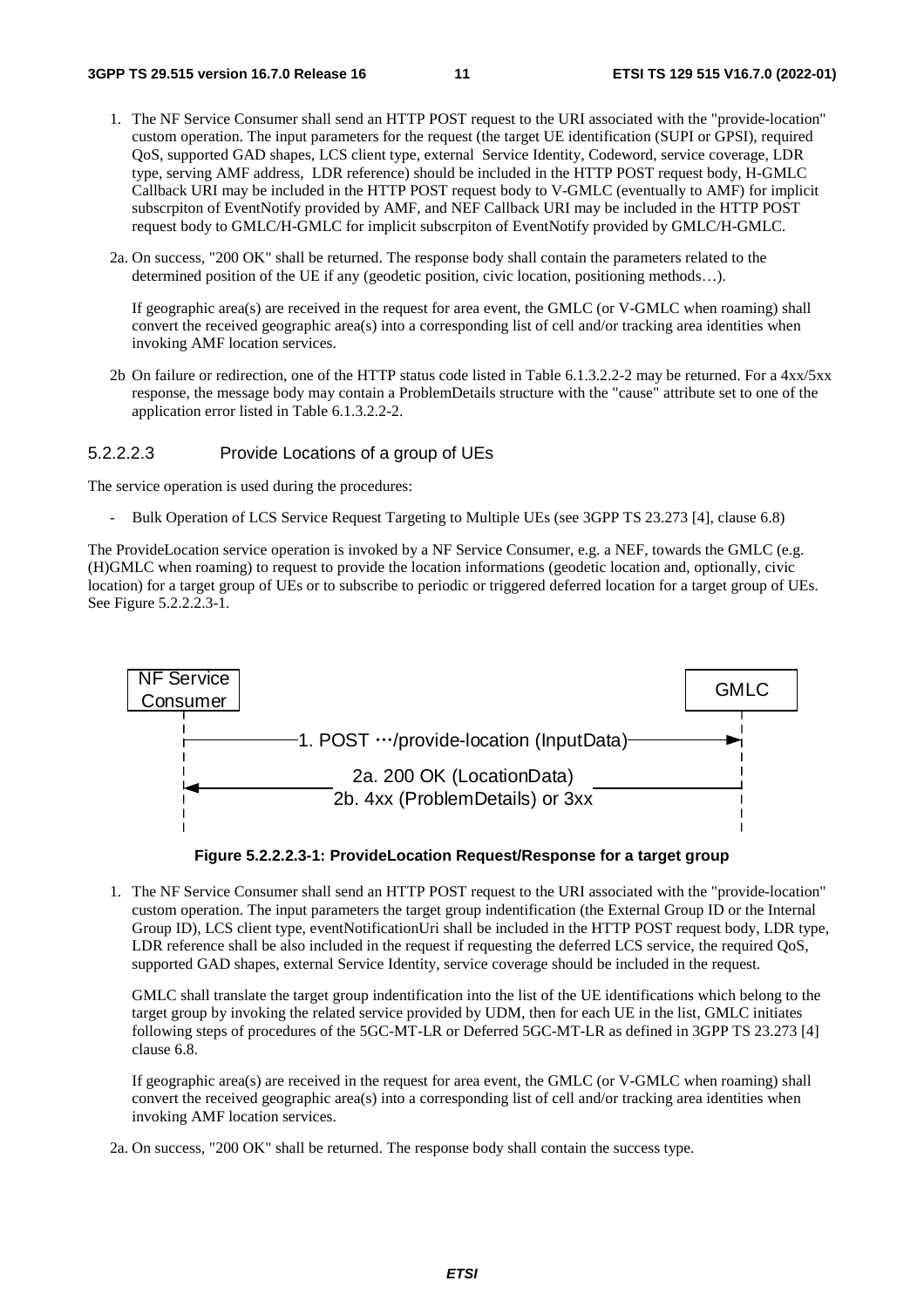2b On failure or redirection, one of the HTTP status code listed in Table 6.1.3.2.2-2 may be returned. For a 4xx/5xx response, the message body may contain a ProblemDetails structure with the "cause" attribute set to one of the application error listed in Table 6.1.3.2.2-2.

#### 5.2.2.3 LocationUpdate

#### 5.2.2.3.1 General

The service operation is used during the procedure:

- 5GC-MO-LR Procedure (see 3GPP TS 23.273 [4], clause 6.2)

The LocationUpdate enables the NF consumer (e.g. AMF) to update UE location information towards the GMLC. See Figure 5.2.2.3.1-1.





- 1. The NF Service Consumer shall send an HTTP POST request to the URI associated with the "location-update" custom operation. The request body shall contain a LocUpdateData object..
- 2a. On success, "204 No content" shall be returned by the GMLC.
- 2b. On failure or redirection, one of the HTTP status code listed in Table 6.1.3.4.2-2 may be returned. For a 4xx response, the message body may contain a ProblemDetails structure with the "cause" attribute set to one of the application errors listed in Table 6.1.3.4.2-2.

#### 5.2.2.4 CancelLocation

#### 5.2.2.4.1 General

The service operation is used during the procedure:

Deferred 5GC-MT-LR Procedure for Periodic, Triggered and UE Available Location Events (see 3GPP TS 23.273 [4], clause 6.3.3)

The CancelLocation enables the consumer NF to use the service operation to cancel a deferred 5GC-MT-LR procedure for periodic or triggered location for a single UE or for a group. See Figure 5.2.2.4.1-1.



**Figure 5.2.2.4.1-1: CancelLocation Request/Response**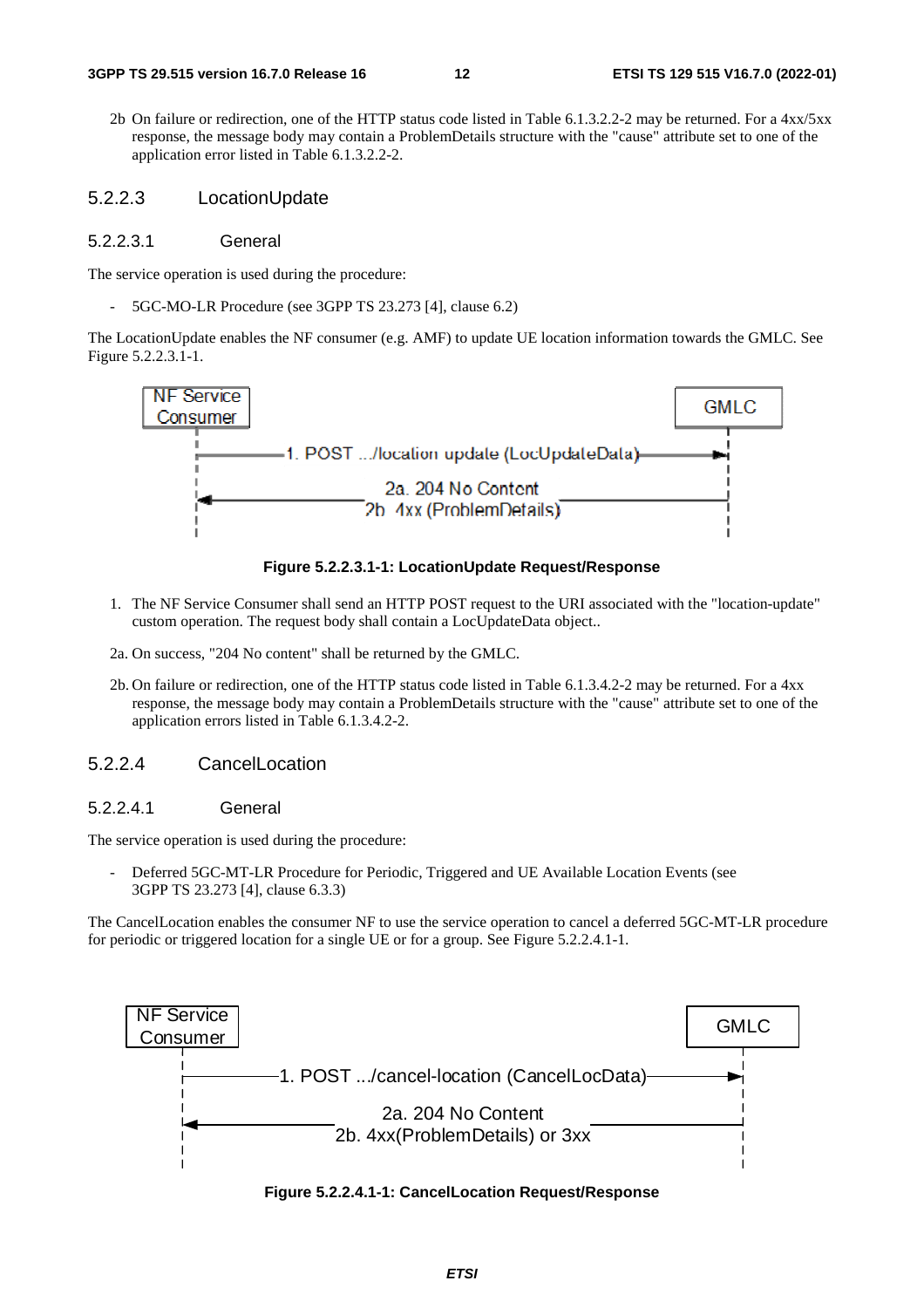- 1. The NF Service Consumer shall send an HTTP POST request to the URI associated with the "cancel-location" custom operation. The input parameters for the request ((H-)GMLC contact address, LDR reference number, LMF identification, serving AMF address) should be included in the HTTP POST request body.
- 2a. On success, "204 No Content" shall be returned.
- 2b. On failure or redirection, one of the HTTP status code listed in Table 6.1.3.3.2-2 may be returned. For a 4xx response, the message body may contain a ProblemDetails structure with the "cause" attribute set to one of the application errors listed in Table 6.1.3.3.2-2.

#### 5.2.2.5 EventNotify

#### 5.2.2.5.1 General

The following procedures are supported using the "EventNotify" service operation:

- EventNotify for a single UE
- EventNotify for the UEs in a target group

#### 5.2.2.5.2 EventNotify for a single UE

The service operation is used during the procedure:

Deferred 5GC-MT-LR Procedure for Periodic, Triggered and UE Available Location Events (see 3GPP TS 23.273 [4], clause 6.3.1 or clause 6.3.2)

The EventNotify for a single UE enables the consumer NF (e.g. (H)GMLC, NEF) to get notified about the geodetic and optionally civic location, the completion or activation of deferred location, mobility to a different AMF/MME of a UE with deferred location for a target UE when some certain events are detected. See Figure 5.2.2.5.2-1.





1. The GMLC shall send an HTTP POST to the locationNotificationUri to send a notification. The input parameters for the notification (Notification Correlation ID, UE (SUPI and if available GPSI), Type of location related event (e.g. deferred location for the UE available event, activation of location for periodic or triggered location, mobility of a target UE to a new AMF or MME for a deferred location, Geodetic Location, Civic Location, Position Methods Used, serving LMF identification etc.) should be included in the HTTP POST request body. The locationNotificationUri shall be set to:

If the notification is sent from (V)GMLC to (H)GMLC when roaming with (V)GMLC used,

the hgmlcCallBackURI received from the AMF/LMF;

If the notification is sent from (H)GMLC to NEF,

- the callback URI of NEF provided by NEF during requesting the ProvideLocation service operation for the periodic or triggered deferred location for a target UE or ;
- the callback URI of NEF locally provisioned in the (H)GMLC.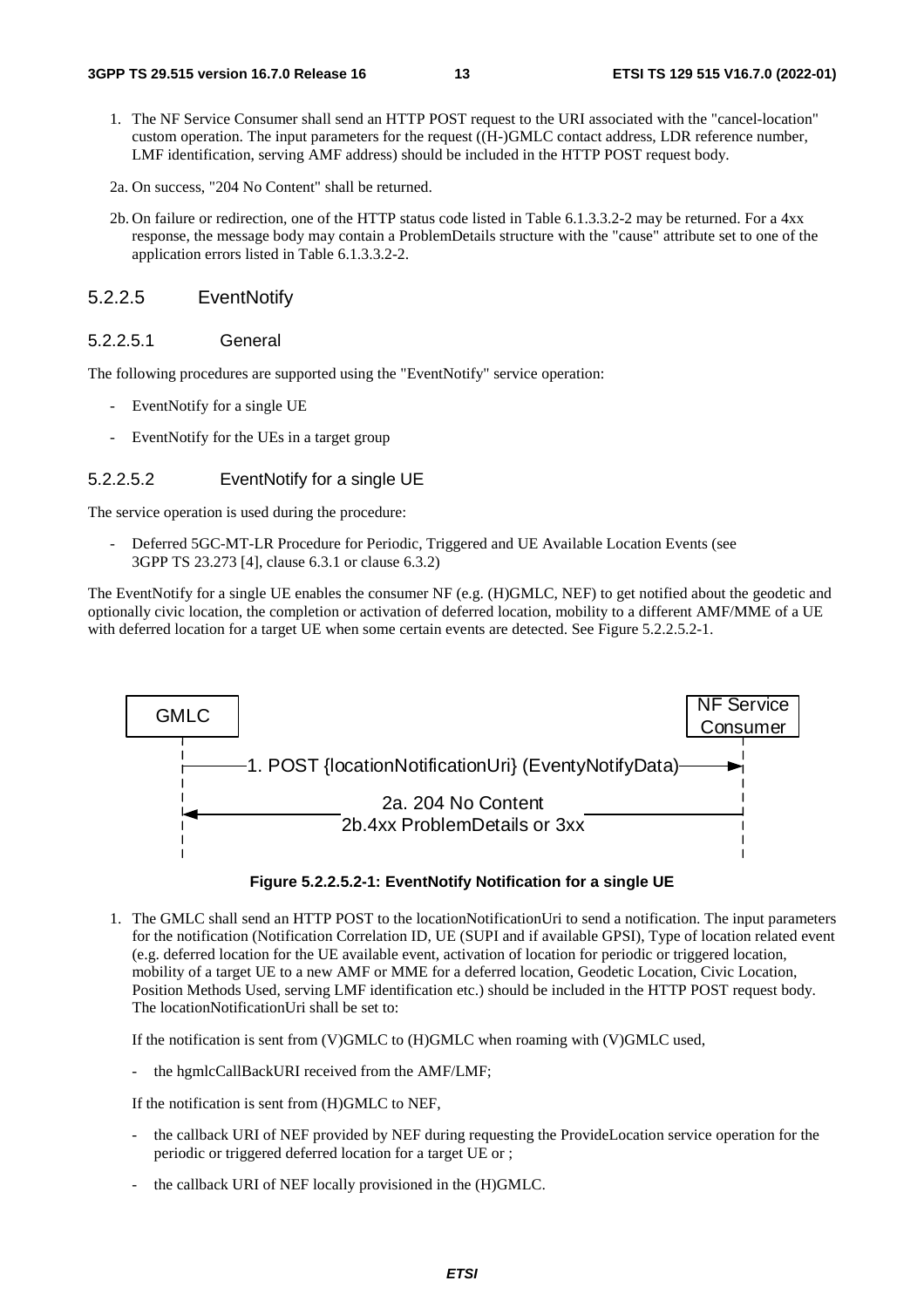- 2a. If the notification is received, the NF Service Consumer shall reply with the status code 204 indicating the notification is received, in the response message.
- 2b. On failure or redirection, one of the HTTP status code listed in Table 6.1.4.2.3.1-2 may be returned. For a 4xx response, the message body may contain a ProblemDetails structure with the "cause" attribute set to one of the application errors listed in Table 6.1.4.2.3.1-2.

#### 5.2.2.5.3 EventNotify for the UEs in a target group

The service operation is used during the procedure:

- Bulk Operation of LCS Service Request Targeting to Multiple UEs (see 3GPP TS 23.273 [4], clause 6.8)

The EventNotify for the UEs in a target group enables the consumer NF (e.g. NEF) to get notified about the geodetic and optionally civic locations (immediate locations or deferred locations) for the UEs in target group, the failures of requesting location for the UEs in the target group, completion or activation of deferred location for the UEs in the target group. See Figure 5.2.2.5.3-1.



**Figure 5.2.2.5.3-1: EventNotify Notification for the UEs in a target group** 

- 1. The GMLC/(H)GMLC shall send an HTTP POST to the locationNotificationUri to send a notification. The Request body shall contain event report(s) for one or more UEs in the group. The event report for each UE shall include the LDR Reference, UE identifier (SUPI or GPSI), location data (location data for immediate location service request or location data for deferred location service request) or failure cause of positioning. The locationNotificationUri shall be set to:
	- the callback URI of NEF provided by NEF during requesting the ProvideLocation service operation for a target group of UEs or;
	- the callback URI of NEF locally provisioned in the GMLC/(H)GMLC.
- 2a. If the notification is received, the NF Service Consumer shall reply with the status code 204 indicating the notification is received, in the response message.
- 2b. On failure or redirection, one of the HTTP status code listed in Table 6.1.4.2.3.1-2 may be returned. For a 4xx response, the message body may contain a ProblemDetails structure with the "cause" attribute set to one of the application errors listed in Table 6.1.4.2.3.1-2.

#### 5.2.2.6 LocationUpdateNotify

#### 5.2.2.6.1 General

The service operation is used during the procedure:

- 5GC-MO-LR Procedure (see 3GPP TS 23.273 [4], clause 6.2)

The LocationUpdateNotify enables the NF consumer (e.g. NEF) to get notified about the UE location information update. See Figure 5.2.2.6.1-1.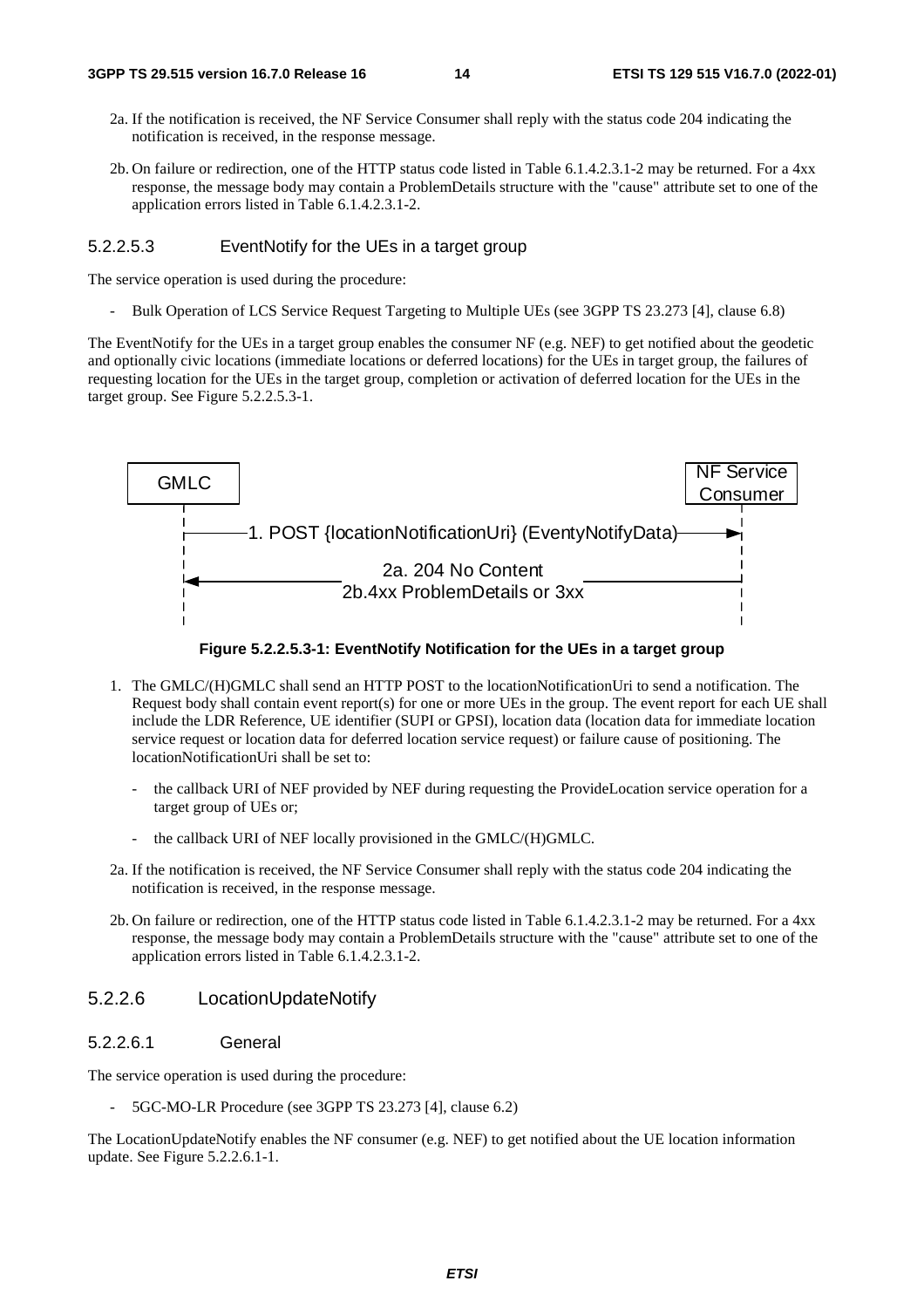

**Figure 5.2.2.6.1-1: LocationUpdateNotify Notification** 

1. The GMLC shall send an HTTP POST request to the callback URI of the NF consumer (e.g. NEF). The response body shall contain a LocUpdateNotification object.

The callback URI (e.g. NEF address for callback) is locally configured on GMLC or discovered via NRF.

- 2a. On success, "204 No content" shall be returned by the NF consumer.
- 2b. On failure or redirection, one of the HTTP status code listed in Table 6.1.4.3.3.1-2 may be returned. For a 4xx response, the message body may contain a ProblemDetails structure with the "cause" attribute set to one of the application errors listed in Table 6.1.4.3.3.1-2.

#### 5.2.2.7 LocationUpdateSubscribe

#### 5.2.2.7.1 General

This service operation is used by a NF Service Consumer (e.g. NEF) to trigger a subscription to notifications on UE location information update for the 5GC-MO-LR Procedure (see 3GPP TS 23.273 [4], clause 6.2). See Figure 5.2.2.6A.1-1.

NOTE: This service operation is not used by the current stage 2 specifications in 3GPP TS 23.273 [4], i.e. the subscription to notifications on UE location information update is implicit.



**Figure 5.2.2.7.1-1: Subscription to UE location information update** 

- 1. The NF service consumer (e.g. NEF) sends a POST request to the parent resource, i.e. collection of subscriptions (.../loc-update-subs), to create a subscription to UE location information update for the 5GC-MO-LR Procedure, as provided in LocUpdateSubs information conveyed in the message body.
- 2a. On success, "204 No content" shall be returned by the GMLC.
- 2b. On failure or redirection, one of the HTTP status code listed in Table 6.1.3.4.2-2 may be returned. For a 4xx/5xx response, the message body may contain a ProblemDetails structure with the "cause" attribute set to one of the application errors listed in Table 6.1.3.4.2-2.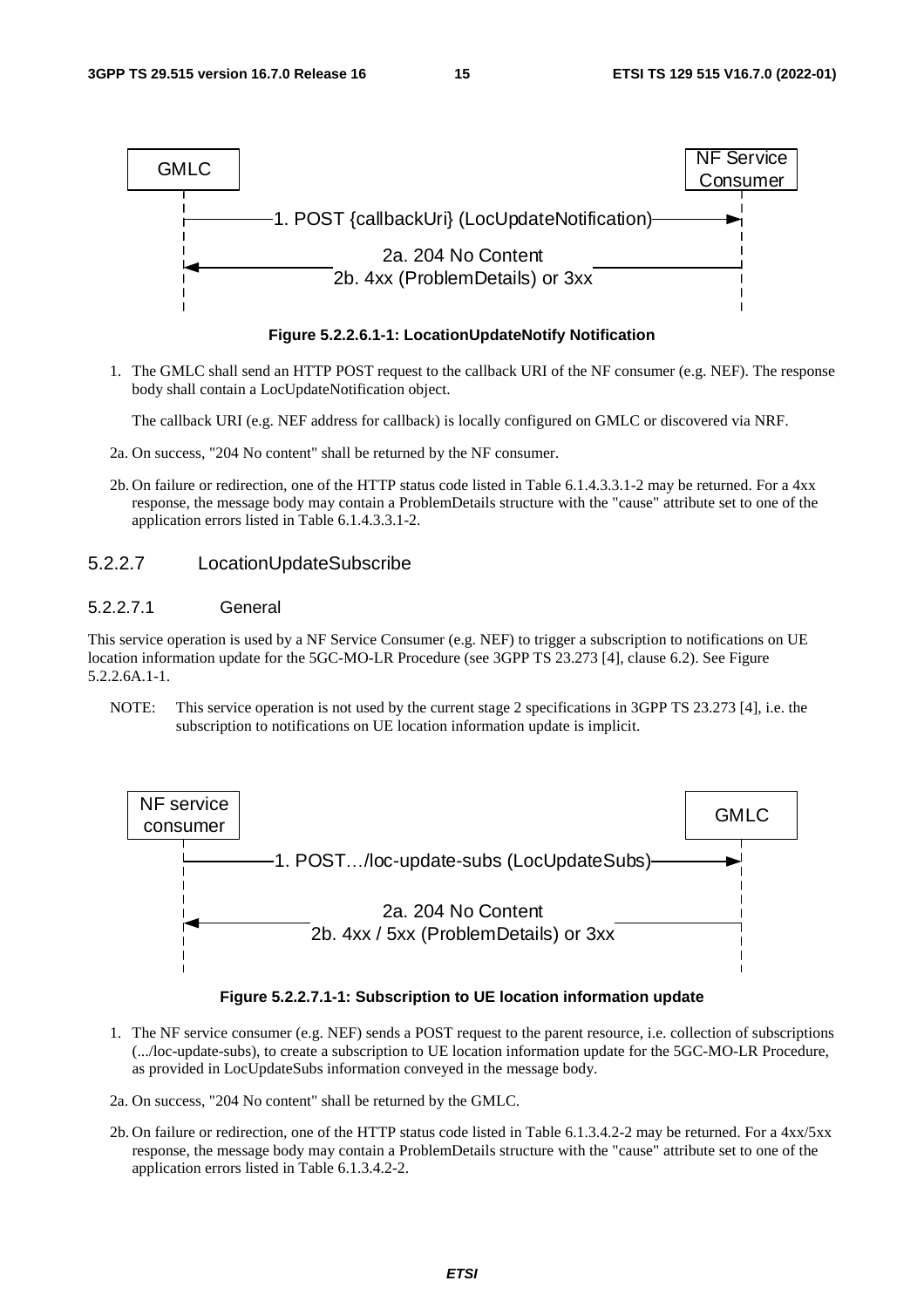# 6 API Definitions

# 6.1 Ngmlc\_Location Service API

#### 6.1.1 Introduction

The Ngmlc\_Location service shall use the Ngmlc\_Location API.

The API URI of the Ngmlc\_Location API shall be:

#### **{apiRoot}/<apiName>/<apiVersion>/**

The request URIs used in HTTP requests from the NF service consumer towards the NF service producer shall have the Resource URI structure defined in clause 4.4.1 of 3GPP TS 29.501 [6], i.e.:

#### **{apiRoot}/<apiName>/<apiVersion>/<apiSpecificResourceUriPart>**

with the following components:

- The {apiRoot} shall be set as described in 3GPP TS 29.501 [6].
- The <apiName> shall be "ngmlc-loc".
- The  $\langle$ apiVersion $>$ shall be "v1".
- The <apiSpecificResourceUriPart> shall be set as described in clause 6.1.3.

### 6.1.2 Usage of HTTP

#### 6.1.2.1 General

HTTP/2, as defined in IETF RFC 7540 [8], shall be used as specified in clause 5 of 3GPP TS 29.500 [5].

HTTP/2 shall be transported as specified in clause 5.3 of 3GPP TS 29.500 [5].

HTTP/2, as defined in IETF RFC 7540 [8], shall be used as specified in clause 5 of 3GPP TS 29.500 [5].

HTTP/2 shall be transported as specified in clause 5.3 of 3GPP TS 29.500 [5].

HTTP messages and bodies for the Ngmlc\_Location service shall comply with the OpenAPI [7] specification contained in Annex A.

#### 6.1.2.2 HTTP standard headers

6.1.2.2.1 General

#### 6.1.2.2.2 Content type

The following content types shall be supported:

- JSON, as defined in IETF RFC 8259 [9], shall be used as content type of the HTTP bodies specified in the present specification as indicated in clause 5.4 of 3GPP TS 29.500 [5].
- The Problem Details JSON Object (IETF RFC 7807 [10]). The use of the Problem Details JSON object in a HTTP response body shall be signalled by the content type "application/problem+json".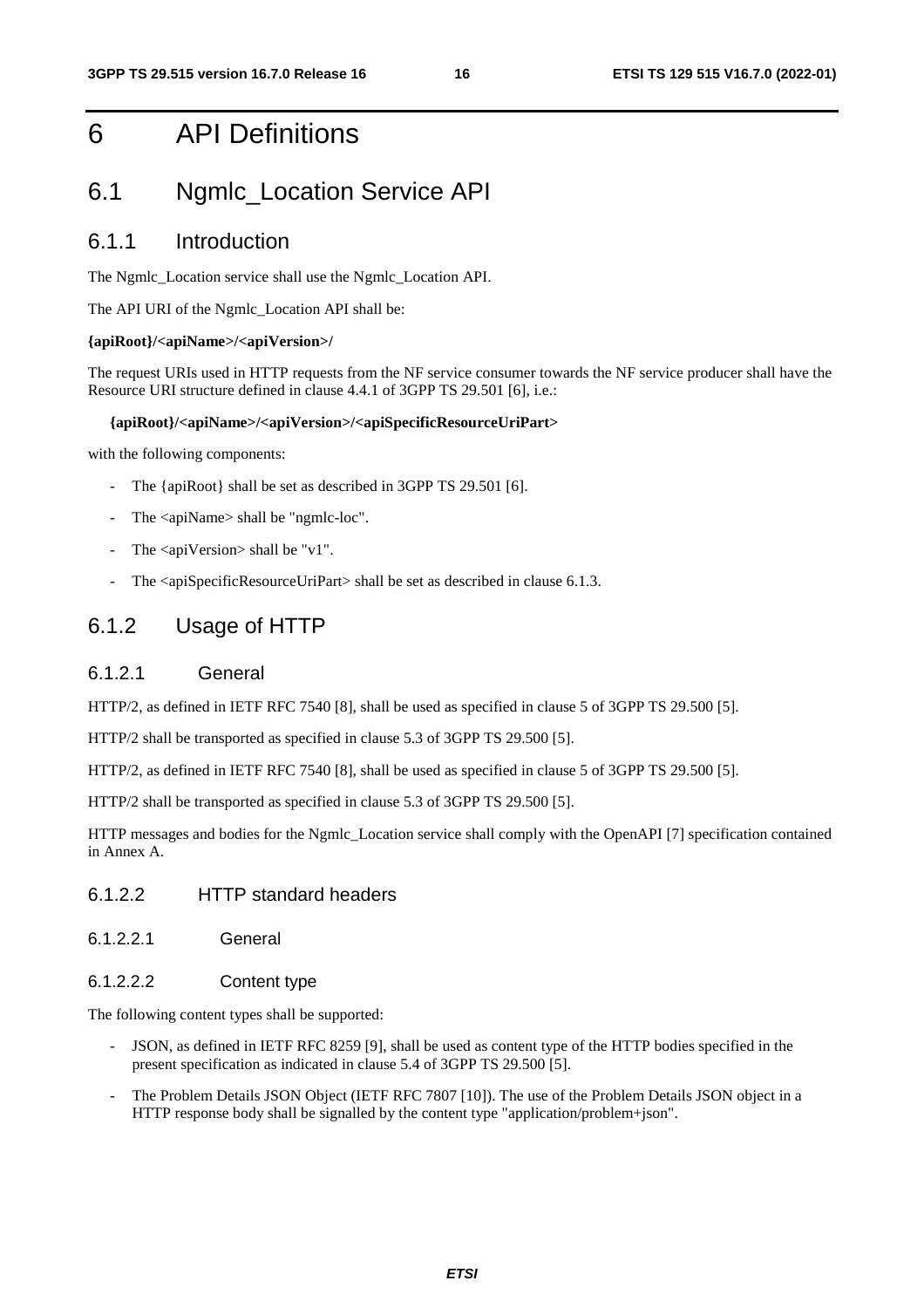#### 6.1.2.3 HTTP custom headers

#### 6.1.2.3.1 General

The following HTTP custom headers shall be supported:

- 3gpp-Sbi-Message-Priority: See 3GPP TS 29.500 [5], clause 5.2.3.2.2.

This API does not define any new HTTP custom headers.

### 6.1.3 Custom Operations without associated resources

#### 6.1.3.1 Overview

The structure of the custom operation URIs of the Ngmlc\_Location service is shown in Figure 6.1.3.1-1.



#### **Figure 6.1.3.1-1: Custom operation URI structure of the Ngmlc\_Location API**

Table 6.1.3.1-1 provides an overview of the custom operations and applicable HTTP methods.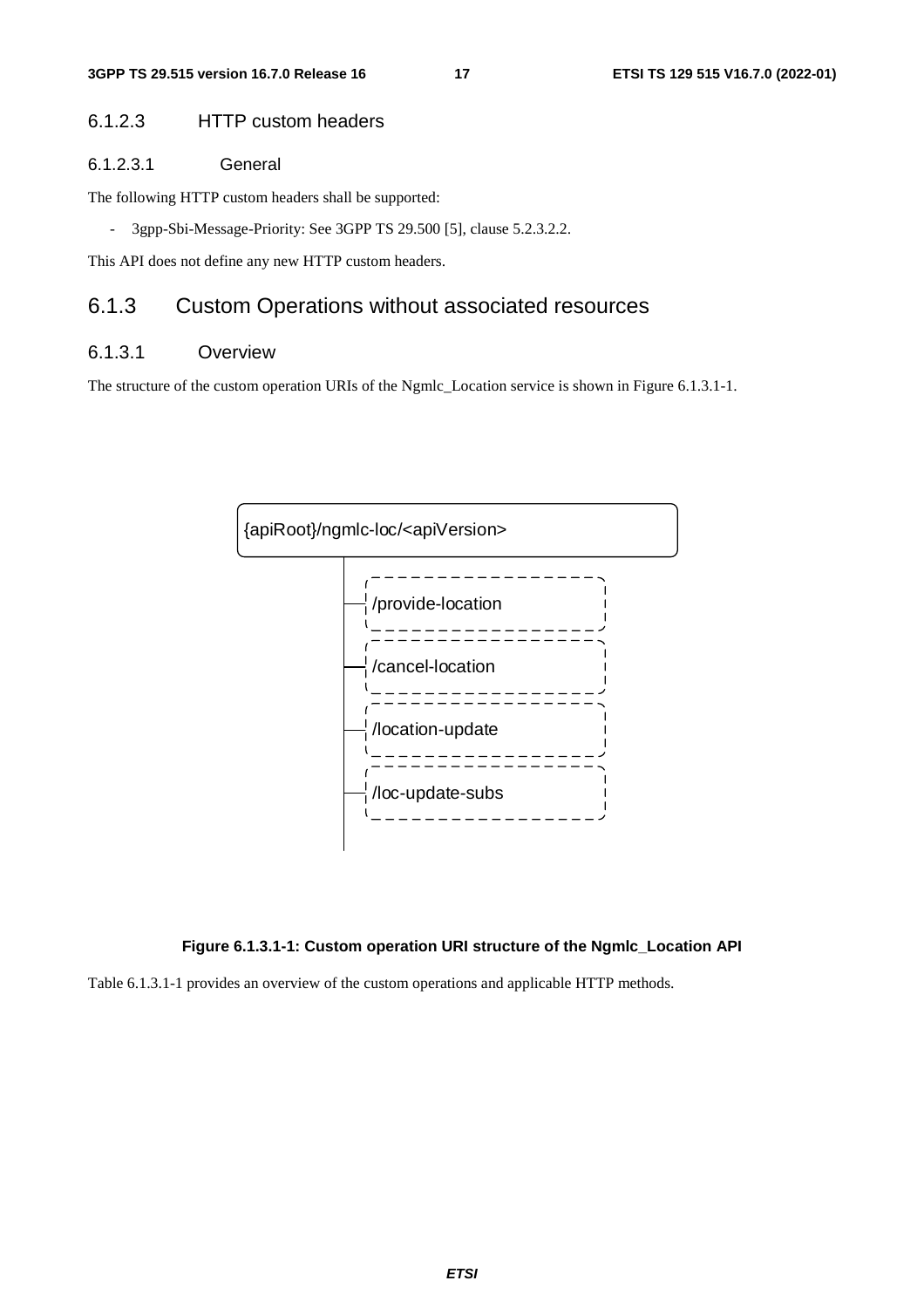| <b>Custom operation URI</b>                                         | <b>Mapped HTTP</b><br>method | <b>Description</b>                                                                     |
|---------------------------------------------------------------------|------------------------------|----------------------------------------------------------------------------------------|
| {apiRoot}/ngmlc-<br>loc/ <apiversion>/provide-location</apiversion> | <b>POST</b>                  | Request or Subscribe the geodetic and<br>optionally civic location of a target UE or a |
|                                                                     |                              | target group of UEs                                                                    |
| {apiRoot}/ngmlc-                                                    | <b>POST</b>                  | Cancel an on-going periodic or triggered                                               |
| loc/ <apiversion>/cancel-location</apiversion>                      |                              | location request of a target UE or a target                                            |
|                                                                     |                              | group of UEs                                                                           |
| {apiRoot}/ngmlc-                                                    | <b>POST</b>                  | Enable the UE to update UE location                                                    |
| loc/ <apiversion>/location-update</apiversion>                      |                              | information towards the consumer NF                                                    |
| {apiRoot}/ngmlc-loc/ <apiversion>/loc-</apiversion>                 | <b>POST</b>                  | Enable a NF service consumer (e.g. NEF) to                                             |
| update-subs                                                         |                              | subscribe to UE location information                                                   |

#### **Table 6.1.3.1-1: Custom operations**

### 6.1.3.2 Operation: provide-location

#### 6.1.3.2.1 Description

This clause will describe the custom operation and what it is used for, and the custom operations URI.

#### 6.1.3.2.2 Operation Definition

The operation shall support the response data structures and response codes specified in tables 6.1.3.2.2-1 and 6.1.3.2.2- 2.

#### **Table 6.1.3.2.2-1: Data structures supported by the POST Request Body on this resource**

| nata<br>tyne   |   | --<br>`ordinolity | Description                                                                                |
|----------------|---|-------------------|--------------------------------------------------------------------------------------------|
| Input<br>tData | M |                   | $\blacksquare$<br>.ocation"<br>operation<br>"Provide-L<br>the<br>parameters<br>Input<br>to |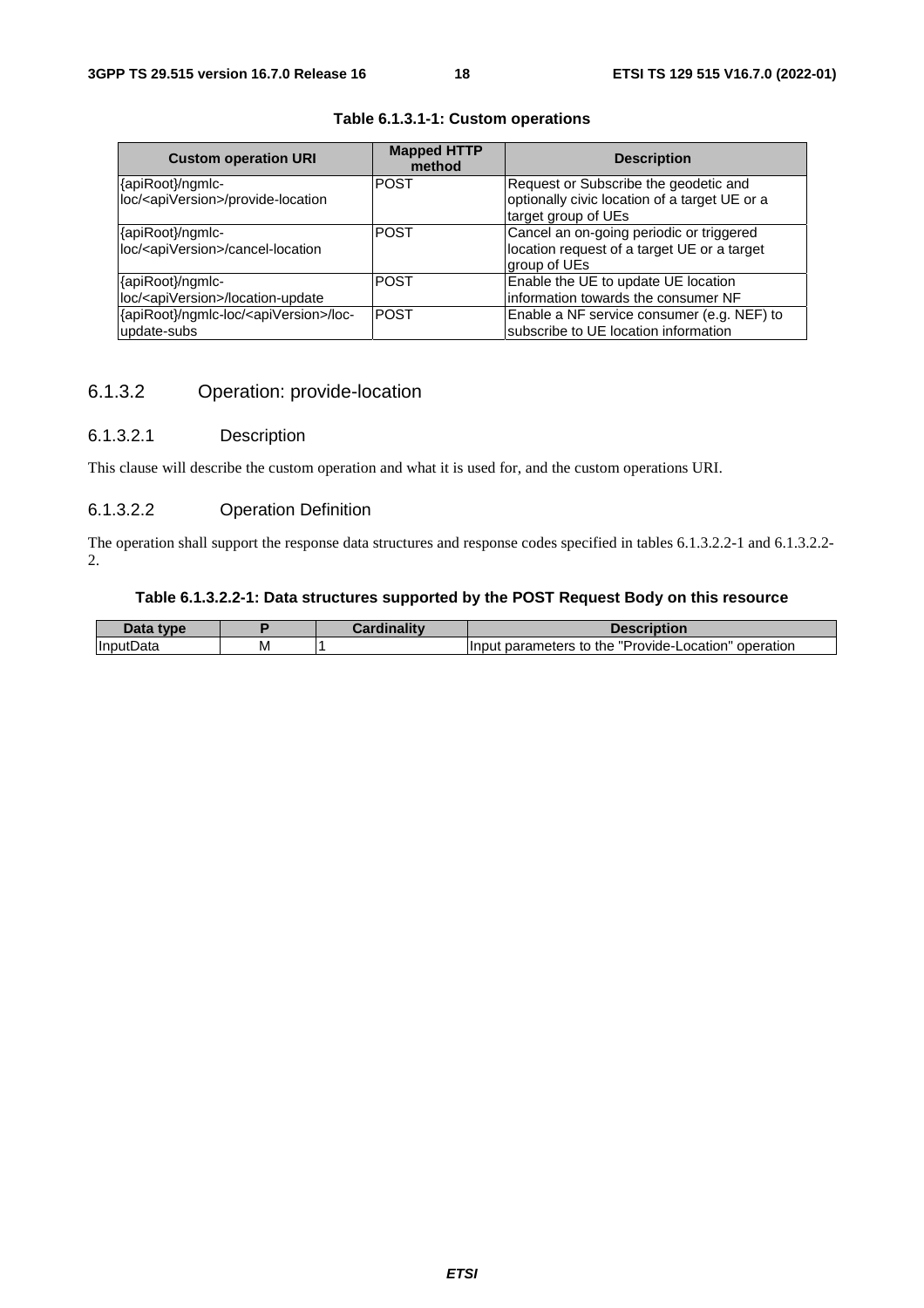#### **Table 6.1.3.2.2-2: Data structures supported by the POST Response Body on this resource**

| Data type                                                                                                                                                        | P | <b>Cardinality</b> | <b>Response</b><br>codes     | <b>Description</b>                                                                                                                                                                                                                                                                                                                                                                 |  |
|------------------------------------------------------------------------------------------------------------------------------------------------------------------|---|--------------------|------------------------------|------------------------------------------------------------------------------------------------------------------------------------------------------------------------------------------------------------------------------------------------------------------------------------------------------------------------------------------------------------------------------------|--|
| LocationData                                                                                                                                                     | M | 1                  | 200 OK                       | This case represents the successful retrieval of the<br>location of the UE or successful subscription of<br>periodic or triggered location of the UE, or represents<br>completely or partially accept of the requesting<br>locations for a target group.                                                                                                                           |  |
|                                                                                                                                                                  |   |                    |                              | Upon success, a response body is returned<br>containing the different parameters of the location<br>data if obtained, such as:<br>- Geographic Area<br>- Civic Location<br>- Age of Location<br>- Accuracy of Location<br>- Positioning methods                                                                                                                                    |  |
| RedirectResponse                                                                                                                                                 | O | 0.1                | 307<br>Temporary<br>Redirect | Temporary redirection. The response shall include a<br>Location header field containing a different URI, or<br>the same URI if a request is redirected to the same<br>target resource via a different SCP. In the former<br>case, the URI shall be an alternative URI of the<br>resource located on an alternative service instance<br>within the same GMLC or GMLC (service) set. |  |
| RedirectResponse                                                                                                                                                 | O | 0.1                | 308<br>Permanent<br>Redirect | Permanent redirection. The response shall include a<br>Location header field containing a different URI, or<br>the same URI if a request is redirected to the same<br>target resource via a different SCP. In the former<br>case, the URI shall be an alternative URI of the<br>resource located on an alternative service instance<br>within the same GMLC or GMLC (service) set. |  |
| ProblemDetails                                                                                                                                                   | O | 0.1                | 403<br>Forbidden             | The "cause" attribute may be used to indicate one of<br>the following application errors:<br>POSITIONING_DENIED<br><b>UNSPECIFIED</b><br>UNSUPPORTED_BY_UE<br>DETACHED_USER<br>See table 6.1.6.3-1 for the description of these errors.                                                                                                                                            |  |
| ProblemDetails                                                                                                                                                   | O | 0.1                | 500 Internal<br>Server Error | The "cause" attribute may be used to indicate the<br>following application error:<br>POSITIONING_FAILED                                                                                                                                                                                                                                                                            |  |
| ProblemDetails                                                                                                                                                   | O | 0.1                | 504<br>Gateway<br>Timeout    | See table 6.1.6.3-1 for the description of these errors.<br>The "cause" attribute may be used to indicate the<br>following application error:<br>UNREACHABLE_USER<br>PEER_NOT_RESPONDING<br>See table 6.1.6.3-1 for the description of this error.                                                                                                                                 |  |
| NOTE:                                                                                                                                                            |   |                    |                              | The mandatory HTTP error status codes for the POST method listed in Table 5.2.7.1-1 of 3GPP                                                                                                                                                                                                                                                                                        |  |
| TS 29.500 [5] other than those specified in the table above also apply, with a ProblemDetails data type<br>when needed (see clause 5.2.7 of 3GPP TS 29.500 [5]). |   |                    |                              |                                                                                                                                                                                                                                                                                                                                                                                    |  |

### **Table 6.1.3.2.2-3: Headers supported by the 307 Response Code on this resource**

| <b>Name</b>               | Data type | Р | <b>Cardinality</b> | <b>Description</b>                                                                                                                                                                                                                   |
|---------------------------|-----------|---|--------------------|--------------------------------------------------------------------------------------------------------------------------------------------------------------------------------------------------------------------------------------|
| Location                  | string    | м |                    | An alternative URI of the resource located on an alternative<br>service instance within the same GMLC or GMLC (service)<br>lset.<br>Or the same URI, if a request is redirected to the same target<br>Iresource via a different SCP. |
| 3gpp-Sbi-Target-<br>Nf-Id | string    |   | 0.1                | Identifier of the target NF (service) instance ID towards which<br>the request is redirected                                                                                                                                         |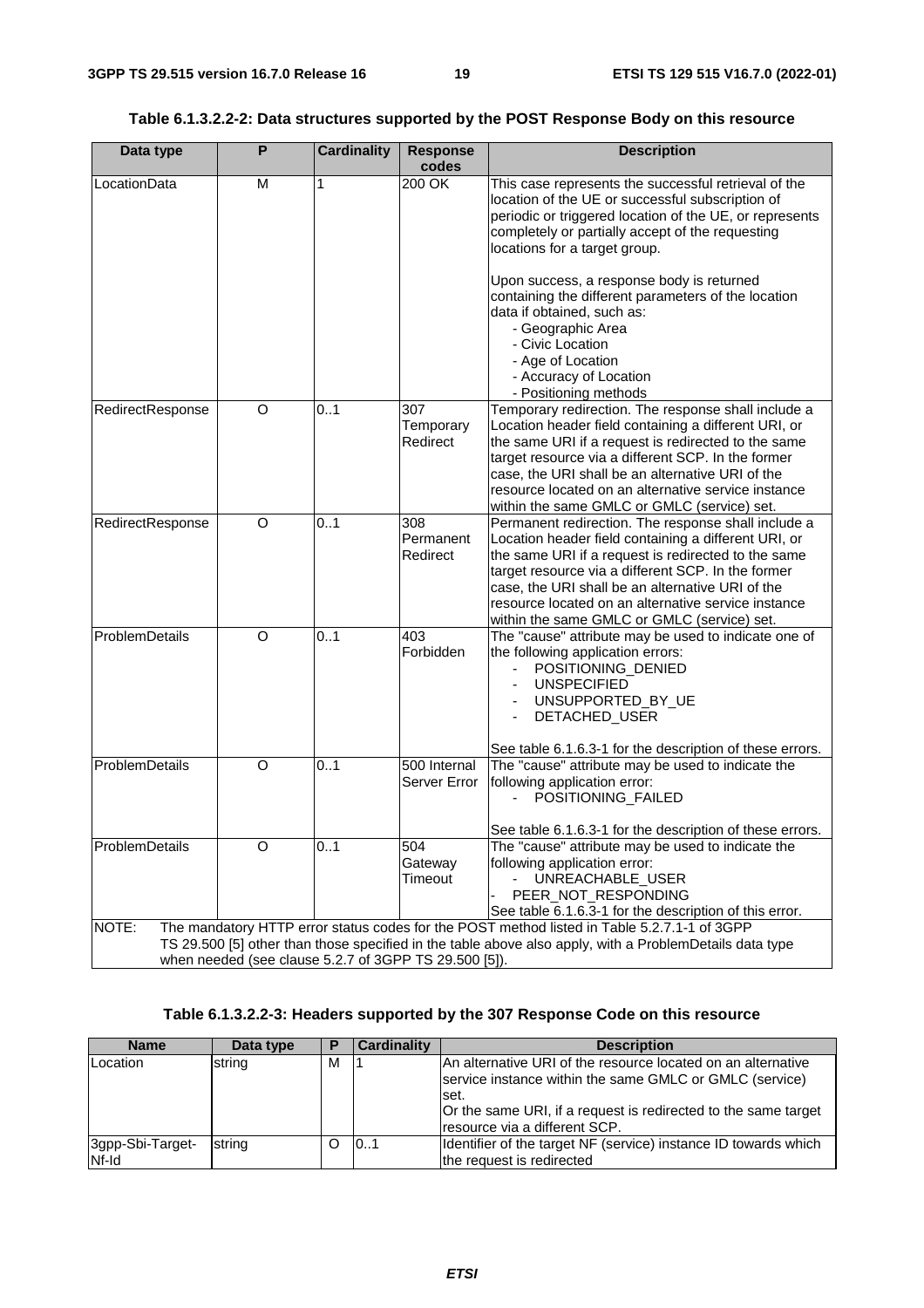| <b>Name</b>               | Data type | P | <b>Cardinality</b> | <b>Description</b>                                                                                                                                                                                                                   |
|---------------------------|-----------|---|--------------------|--------------------------------------------------------------------------------------------------------------------------------------------------------------------------------------------------------------------------------------|
| Location                  | string    | M |                    | IAn alternative URI of the resource located on an alternative<br>service instance within the same GMLC or GMLC (service)<br>set.<br>Or the same URI, if a request is redirected to the same target<br>Iresource via a different SCP. |
| 3gpp-Sbi-Target-<br>Nf-Id | string    |   | 0.1                | Identifier of the target NF (service) instance ID towards which<br>the request is redirected                                                                                                                                         |

#### **Table 6.1.3.2.2-4: Headers supported by the 308 Response Code on this resource**

#### 6.1.3.3 Operation: cancel-location

#### 6.1.3.3.1 Description

This clause will describe the custom operation and what it is used for, and the custom operation's URI.

#### 6.1.3.3.2 Operation Definition

This operation shall support the request and response data structures and response codes specified in table 6.1.3.3.2-1 and table 6.1.3.3.2-2.

#### **Table 6.1.3.3.2-1: Data structures supported by the POST Request Body on this resource**

| Data type            |   | <b>Cardinality</b> | <b>Description</b>                                   |
|----------------------|---|--------------------|------------------------------------------------------|
| <b>CancelLocData</b> | М |                    | The information is used to cancel deferred 5GC-MT-LR |
|                      |   |                    | for a single UE or for a group of UE.                |

#### **Table 6.1.3.3.2-2: Data structures supported by the POST Response Body on this resource**

| Data type        | P        | <b>Cardinality</b>                                    | <b>Response</b><br>codes     | <b>Description</b>                                                                                                                                                                                                                                                                                                                                                              |
|------------------|----------|-------------------------------------------------------|------------------------------|---------------------------------------------------------------------------------------------------------------------------------------------------------------------------------------------------------------------------------------------------------------------------------------------------------------------------------------------------------------------------------|
| n/a              |          |                                                       | 204 No<br>Content            | This case represents successful cancellation of location.                                                                                                                                                                                                                                                                                                                       |
| RedirectResponse | $\circ$  | 0.1                                                   | 307<br>Temporary<br>Redirect | Temporary redirection. The response shall include a Location<br>header field containing a different URI, or the same URI if a<br>request is redirected to the same target resource via a different<br>SCP. In the former case, the URI shall be an alternative URI of<br>the resource located on an alternative service instance within<br>the same GMLC or GMLC (service) set. |
| RedirectResponse | $\circ$  | 0.1                                                   | 308<br>Permanent<br>Redirect | Permanent redirection. The response shall include a Location<br>header field containing a different URI, or the same URI if a<br>request is redirected to the same target resource via a different<br>SCP. In the former case, the URI shall be an alternative URI of<br>the resource located on an alternative service instance within<br>the same GMLC or GMLC (service) set. |
| ProblemDetails   | $\Omega$ | 0.1                                                   | 403<br>Forbidden             | The "cause" attribute may be used to indicate one of the<br>following application errors:<br>- UNSPECIFIED<br>- LOCATION_SESSION_UNKNOWN<br>See table 6.1.6.3-1 for the description of this error.                                                                                                                                                                              |
| NOTE:            |          |                                                       |                              | The mandatory HTTP error status codes for the POST method listed in Table 5.2.7.1-1 of 3GPP                                                                                                                                                                                                                                                                                     |
|                  |          | when needed (see clause 5.2.7 of 3GPP TS 29.500 [5]). |                              | TS 29.500 [5] other than those specified in the table above also apply, with a ProblemDetails data type                                                                                                                                                                                                                                                                         |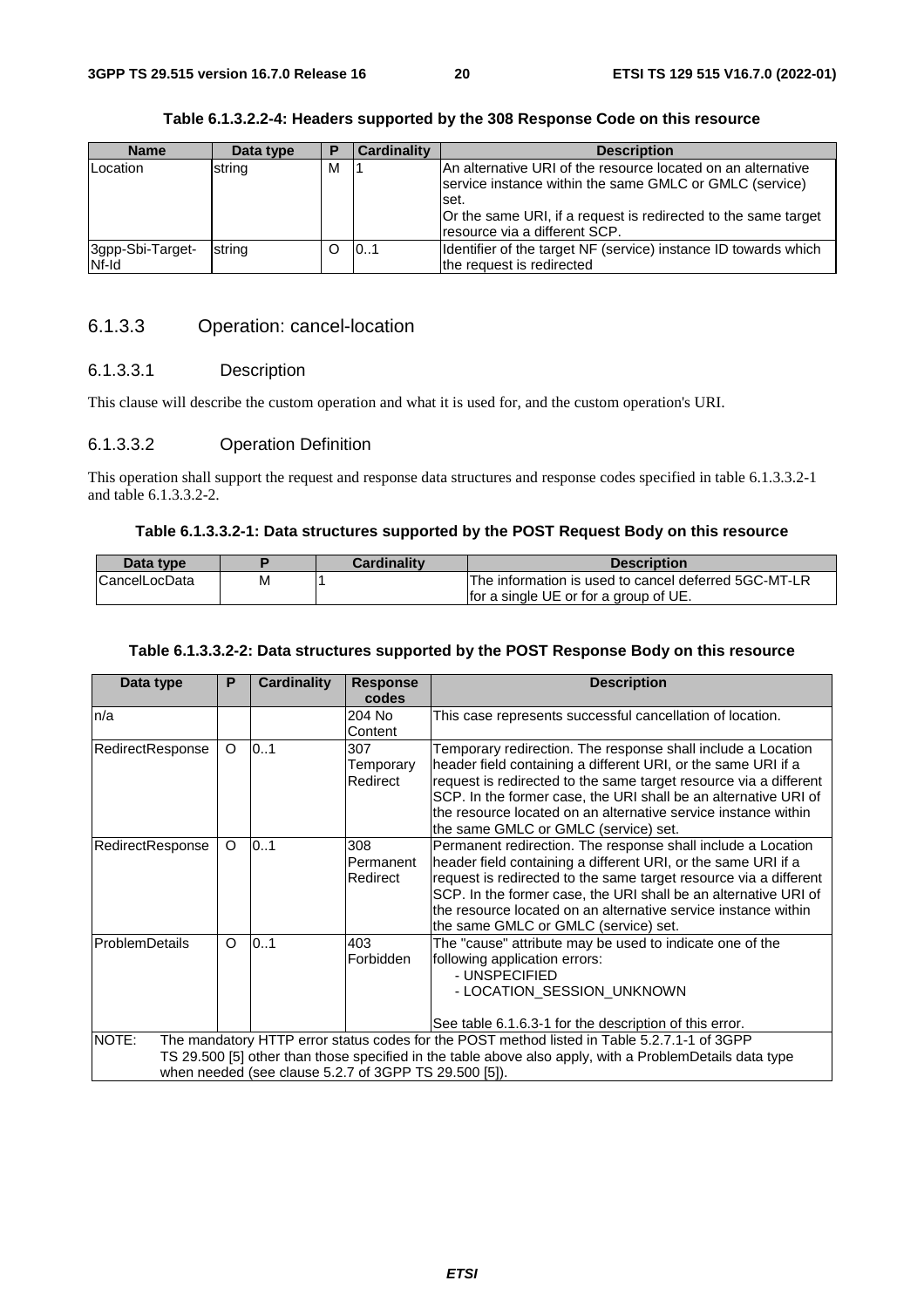| <b>Name</b>               | Data type | Р | <b>Cardinality</b> | <b>Description</b>                                                                                                                                                                                                                  |
|---------------------------|-----------|---|--------------------|-------------------------------------------------------------------------------------------------------------------------------------------------------------------------------------------------------------------------------------|
| Location                  | string    | M |                    | An alternative URI of the resource located on an alternative<br>service instance within the same GMLC or GMLC (service)<br>.set<br>Or the same URI, if a request is redirected to the same target<br>Iresource via a different SCP. |
| 3gpp-Sbi-Target-<br>Nf-Id | string    |   | 101                | Identifier of the target NF (service) instance ID towards which<br>the request is redirected                                                                                                                                        |

#### **Table 6.1.3.3.2-3: Headers supported by the 307 Response Code on this resource**

#### **Table 6.1.3.3.2-4: Headers supported by the 308 Response Code on this resource**

| <b>Name</b>               | Data type | в | <b>Cardinality</b> | <b>Description</b>                                                                                                                                                                                                                    |
|---------------------------|-----------|---|--------------------|---------------------------------------------------------------------------------------------------------------------------------------------------------------------------------------------------------------------------------------|
| Location                  | string    | м |                    | IAn alternative URI of the resource located on an alternative<br>service instance within the same GMLC or GMLC (service)<br>lset.<br>Or the same URI, if a request is redirected to the same target<br>Iresource via a different SCP. |
| 3gpp-Sbi-Target-<br>Nf-Id | string    |   | 101                | Identifier of the target NF (service) instance ID towards which<br>the request is redirected                                                                                                                                          |

### 6.1.3.4 Operation: location-update

#### 6.1.3.4.1 Description

This clause will describe the custom operation and what it is used for, and the custom operation's URI.

#### 6.1.3.4.2 Operation Definition

This operation shall support the request and response data structures and response codes specified in table 6.1.3.4.2-1 and table 6.1.3.4.2-2.

#### **Table 6.1.3.4.2-1: Data structures supported by the POST Request Body on this resource**

| <b>VDE</b>   |   | <b>STATISTICS</b> | עווטו.                                                         |
|--------------|---|-------------------|----------------------------------------------------------------|
| ∟oc⊑<br>Jala | M |                   | operation<br>parameters<br>'Iocation-upo<br>the<br>date"<br>to |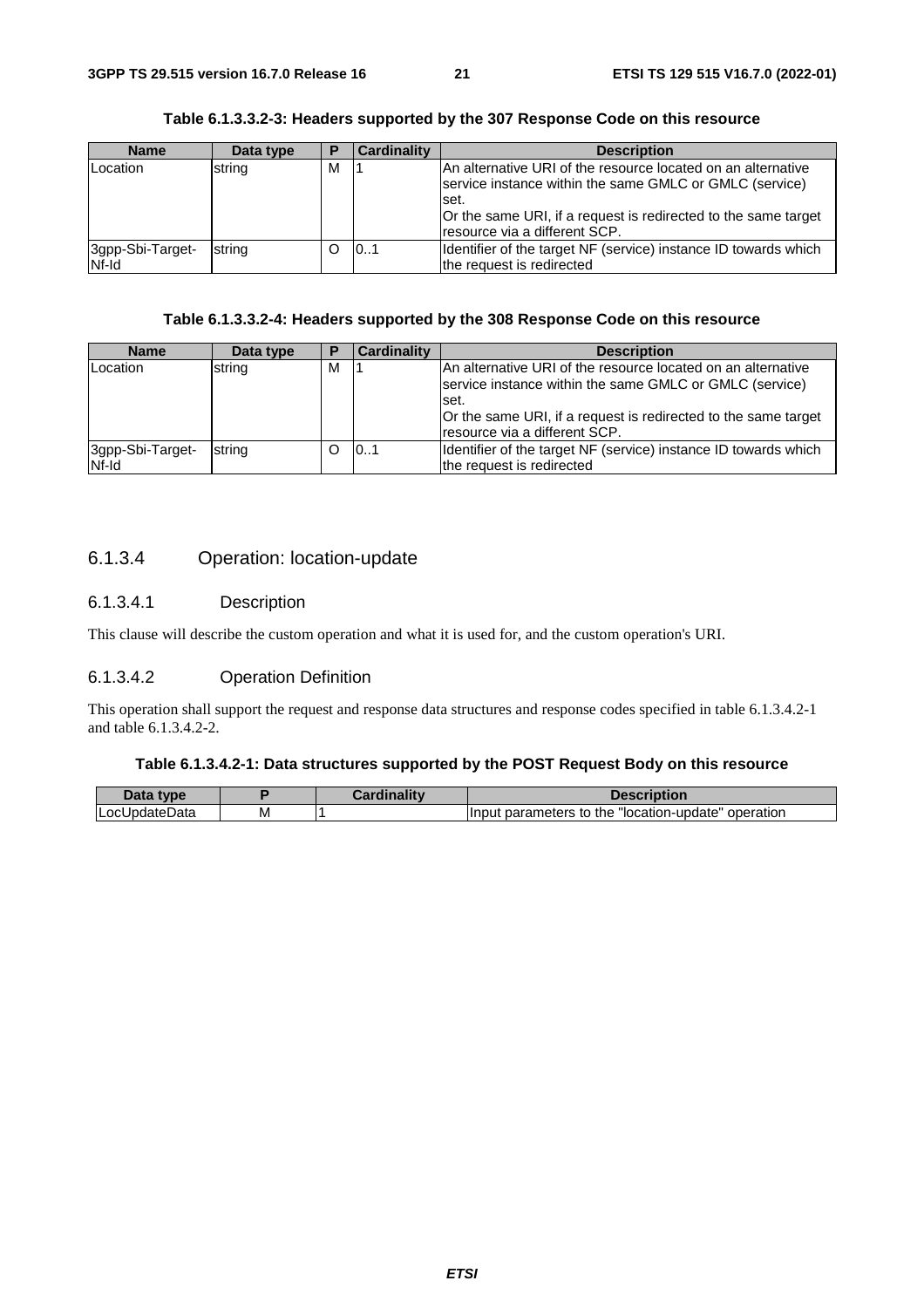| Data type        | P        | <b>Cardinality</b> | <b>Response</b><br>codes     | <b>Description</b>                                                                                                                                                                                                                                                                                                                                                              |
|------------------|----------|--------------------|------------------------------|---------------------------------------------------------------------------------------------------------------------------------------------------------------------------------------------------------------------------------------------------------------------------------------------------------------------------------------------------------------------------------|
| n/a              |          |                    | 204 No<br>Content            | This case represents successful update of location.                                                                                                                                                                                                                                                                                                                             |
| RedirectResponse | O        | 0.1                | 307<br>Temporary<br>Redirect | Temporary redirection. The response shall include a Location<br>header field containing a different URI, or the same URI if a<br>request is redirected to the same target resource via a different<br>SCP. In the former case, the URI shall be an alternative URI of<br>the resource located on an alternative service instance within<br>the same GMLC or GMLC (service) set. |
| RedirectResponse | O        | 0.1                | 308<br>Permanent<br>Redirect | Permanent redirection. The response shall include a Location<br>header field containing a different URI, or the same URI if a<br>request is redirected to the same target resource via a different<br>SCP. In the former case, the URI shall be an alternative URI of<br>the resource located on an alternative service instance within<br>the same GMLC or GMLC (service) set. |
| ProblemDetails   | $\Omega$ | 01                 | 403<br>Forbidden             | The "cause" attribute may be used to indicate one of the<br>following application errors:<br>- UNSPECIFIED<br>- UNREQUESTED BY UE<br>- UNKOWN EXTERNAL CLIENT OR AF<br>- UNREACHABLE_EXTERNAL_CLIENT_OR_AF                                                                                                                                                                      |
| NOTE:            |          |                    |                              | See table 6.1.6.3-1 for the description of this error.<br>The mandatory HTTP error status codes for the POST method listed in Table 5.2.7.1-1 of                                                                                                                                                                                                                                |
|                  |          |                    |                              | 3GPP TS 29.500 [5] other than those specified in the table above also apply, with a ProblemDetails data<br>type when needed (see clause 5.2.7 of 3GPP TS 29.500 [5]).                                                                                                                                                                                                           |

**Table 6.1.3.4.2-2: Data structures supported by the POST Response Body on this resource** 

#### **Table 6.1.3.4.2-3: Headers supported by the 307 Response Code on this resource**

| <b>Name</b>               | Data type | Е | <b>Cardinality</b> | <b>Description</b>                                                                                                                                                                                                                  |
|---------------------------|-----------|---|--------------------|-------------------------------------------------------------------------------------------------------------------------------------------------------------------------------------------------------------------------------------|
| Location                  | string    | м |                    | An alternative URI of the resource located on an alternative<br>service instance within the same GMLC or GMLC (service)<br>set.<br>Or the same URI, if a request is redirected to the same target<br>Iresource via a different SCP. |
| 3gpp-Sbi-Target-<br>Nf-Id | string    | O | 0.1                | Identifier of the target NF (service) instance ID towards which<br>the request is redirected                                                                                                                                        |

#### **Table 6.1.3.4.2-4: Headers supported by the 308 Response Code on this resource**

| <b>Name</b>               | Data type | Е | <b>Cardinality</b> | <b>Description</b>                                                                                                                                                                                                                  |
|---------------------------|-----------|---|--------------------|-------------------------------------------------------------------------------------------------------------------------------------------------------------------------------------------------------------------------------------|
| Location                  | string    | м |                    | An alternative URI of the resource located on an alternative<br>service instance within the same GMLC or GMLC (service)<br>set.<br>Or the same URI, if a request is redirected to the same target<br>Iresource via a different SCP. |
| 3gpp-Sbi-Target-<br>Nf-Id | string    |   | 0.1                | Identifier of the target NF (service) instance ID towards which<br>the request is redirected                                                                                                                                        |

#### 6.1.3.5 Operation: loc-update-subs

#### 6.1.3.5.1 Description

This clause will describe the custom operation and what it is used for, and the custom operations URI.

#### 6.1.3.5.2 Operation Definition

The operation shall support the request and response data structures and response codes specified in tables 6.1.3.5.2-1 and 6.1.3.5.2-2.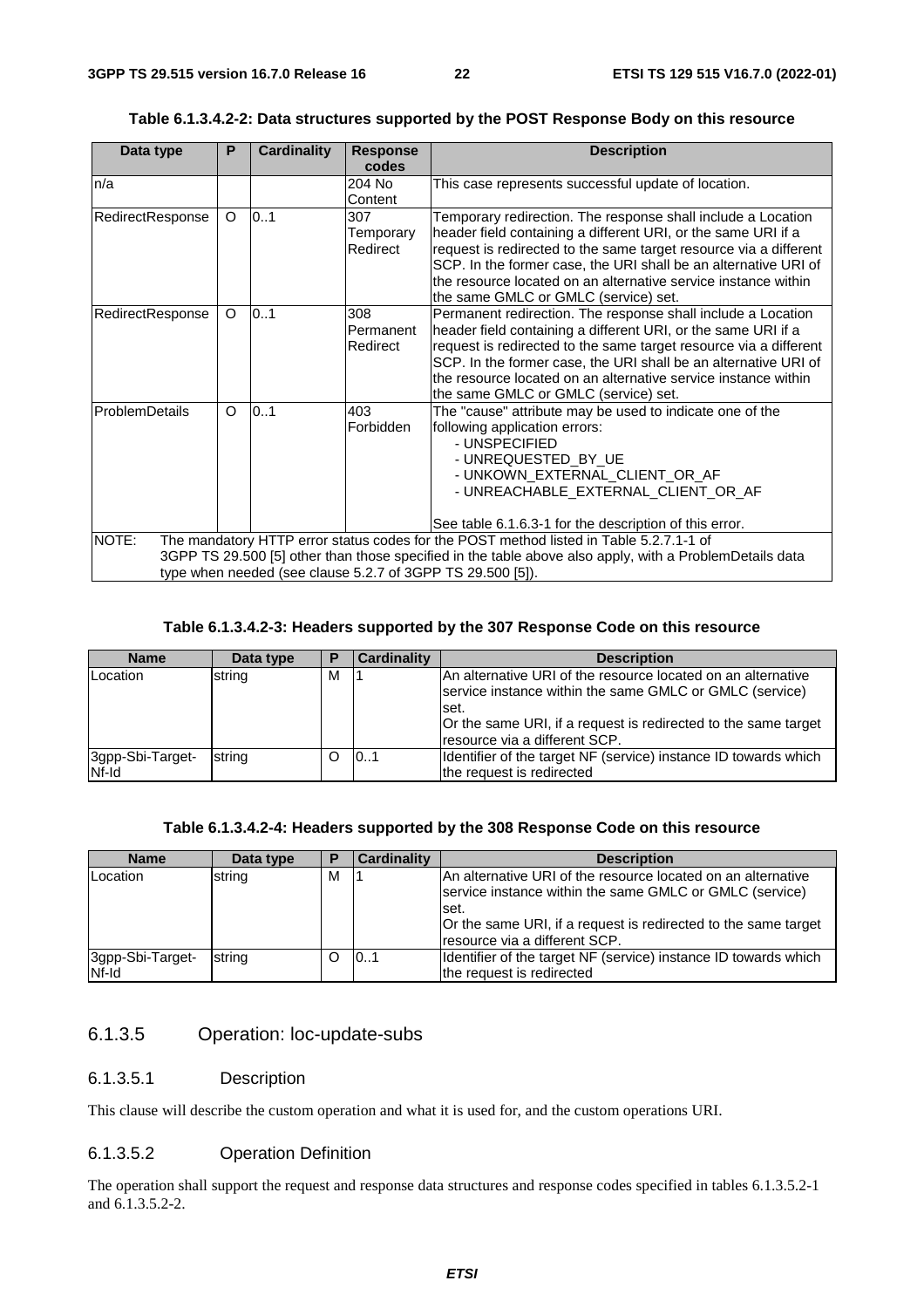#### **Table 6.1.3.5.2-1: Data structures supported by the POST Request Body on this resource**

| Data type             |   | Cardinalitv | <b>Description</b>                                                     |
|-----------------------|---|-------------|------------------------------------------------------------------------|
| <b>ILocUpdateSubs</b> | м |             | Contains the subscription to UE location update information that is to |
|                       |   |             | be created.                                                            |

#### **Table 6.1.3.5.2-2: Data structures supported by the POST Response Body on this resource**

| Data type                                                                                                                                                                                    | P | <b>Cardinality</b> | <b>Response</b><br>codes     | <b>Description</b>                                                                                                                                                                                                                                                                                                                                                                 |  |  |  |
|----------------------------------------------------------------------------------------------------------------------------------------------------------------------------------------------|---|--------------------|------------------------------|------------------------------------------------------------------------------------------------------------------------------------------------------------------------------------------------------------------------------------------------------------------------------------------------------------------------------------------------------------------------------------|--|--|--|
| n/a                                                                                                                                                                                          |   |                    | 204 No<br>Content            | This case represents the successful UE location<br>information subscription creation.                                                                                                                                                                                                                                                                                              |  |  |  |
| RedirectResponse                                                                                                                                                                             | O | 0.1                | 307<br>Temporary<br>Redirect | Temporary redirection. The response shall include a<br>Location header field containing a different URI, or<br>the same URI if a request is redirected to the same<br>target resource via a different SCP. In the former<br>case, the URI shall be an alternative URI of the<br>resource located on an alternative service instance<br>within the same GMLC or GMLC (service) set. |  |  |  |
| RedirectResponse                                                                                                                                                                             | O | 0.1                | 308<br>Permanent<br>Redirect | Permanent redirection. The response shall include a<br>Location header field containing a different URI, or<br>the same URI if a request is redirected to the same<br>target resource via a different SCP. In the former<br>case, the URI shall be an alternative URI of the<br>resource located on an alternative service instance<br>within the same GMLC or GMLC (service) set. |  |  |  |
| <b>ProblemDetails</b>                                                                                                                                                                        | O | 0.1                | 403<br>Forbidden             | The "cause" attribute may be used to indicate one of<br>the following application errors:<br>- UNSPECIFIED<br>- UNREQUESTED_BY_UE                                                                                                                                                                                                                                                  |  |  |  |
| See table 6.1.6.3-1 for the description of these errors.<br>NOTE:<br>The mandatory HTTP error status code for the POST method listed in Table 5.2.7.1-1 of 3GPP<br>TS 29.500 [5] also apply. |   |                    |                              |                                                                                                                                                                                                                                                                                                                                                                                    |  |  |  |

#### **Table 6.1.3.5.2-3: Headers supported by the 307 Response Code on this resource**

| <b>Name</b>               | Data type | P | <b>Cardinality</b> | <b>Description</b>                                                                                                                                                                                                                    |
|---------------------------|-----------|---|--------------------|---------------------------------------------------------------------------------------------------------------------------------------------------------------------------------------------------------------------------------------|
| Location                  | string    | м |                    | IAn alternative URI of the resource located on an alternative<br>service instance within the same GMLC or GMLC (service)<br>lset.<br>Or the same URI, if a request is redirected to the same target<br>Iresource via a different SCP. |
| 3gpp-Sbi-Target-<br>Nf-Id | string    | Ω | 0.1                | Identifier of the target NF (service) instance ID towards which<br>the request is redirected                                                                                                                                          |

#### **Table 6.1.3.5.2-4: Headers supported by the 308 Response Code on this resource**

| <b>Name</b>               | Data type | Р | <b>Cardinality</b> | <b>Description</b>                                                                                                               |
|---------------------------|-----------|---|--------------------|----------------------------------------------------------------------------------------------------------------------------------|
| Location                  | string    | м |                    | IAn alternative URI of the resource located on an alternative<br>service instance within the same GMLC or GMLC (service)<br>set. |
|                           |           |   |                    | Or the same URI, if a request is redirected to the same target<br>Iresource via a different SCP.                                 |
| 3gpp-Sbi-Target-<br>Nf-Id | string    |   | 101                | Identifier of the target NF (service) instance ID towards which<br>the request is redirected                                     |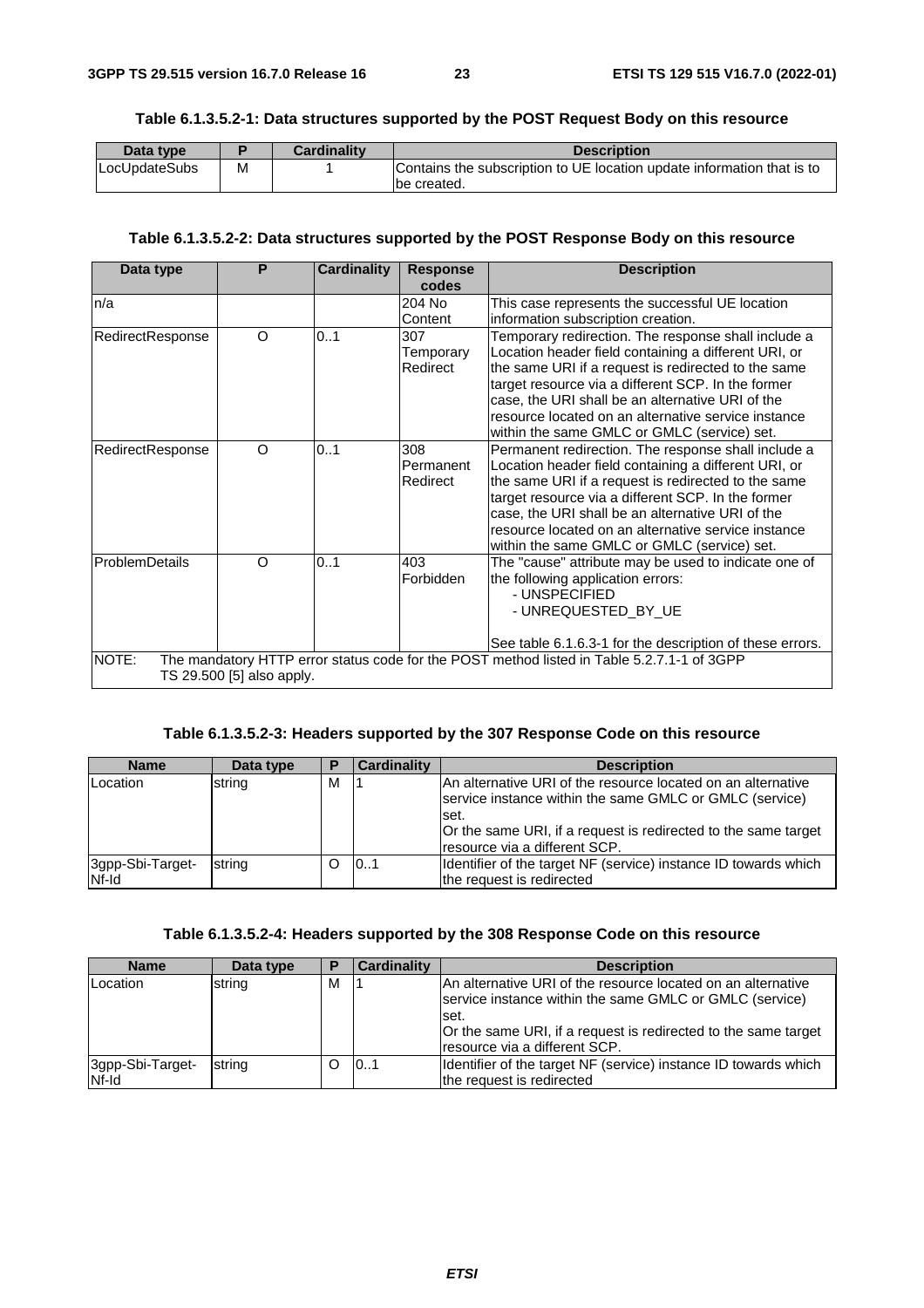### 6.1.4 Notifications

- 6.1.4.1 General
- 6.1.4.2 Eventnotify

#### 6.1.4.2.1 Description

The EventNotify operation is used to the occurrence of periodic or triggered location event for a target UE to a consumer NF (e.g. (H)GMLC, NEF) or used to report the locations (e.g. the immediate locations or deferred locations) for the UEs in a target group to a consumer NF (e.g. NEF).

#### 6.1.4.2.2 Notification Definition

Call-back URI: {locationNotificationUri}

See clause 5.2.2.5 for the description of how the GMLC obtains the Call-back URI of the NF Service Consumer.

#### 6.1.4.2.3 Notification Standard Methods

#### 6.1.4.2.3.1 POST

This method sends a Location event notify to the NF Service Consumer.

This method shall support the request and response data structures and response codes specified in table 6.1.4.2.3.1-1 and table 6.1.4.2.3.1-2.

#### **Table 6.1.4.2.3.1-1: Data structures supported by the POST Request Body**

| Data type               |   | <b>Cardinality</b> | <b>Description</b>                               |
|-------------------------|---|--------------------|--------------------------------------------------|
| <b>EventNotifvDataE</b> | м |                    | Input parameters to the "Event Notify" operation |
| -lxt                    |   |                    |                                                  |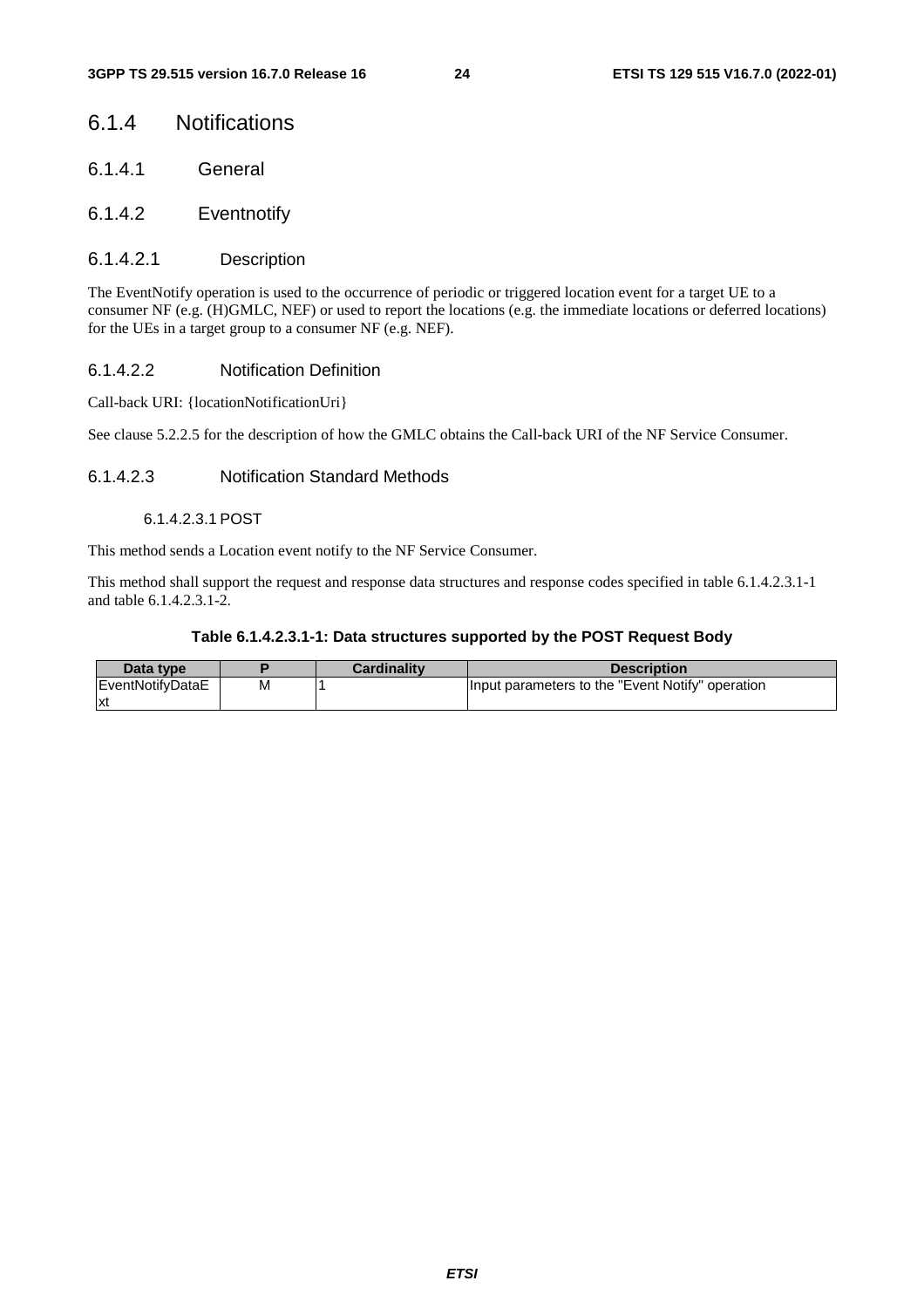| Data type        | P        | <b>Cardinality</b>                                    | <b>Response</b><br>codes     | <b>Description</b>                                                                                                                                                                                                                                                                                                                                                                                                                                      |
|------------------|----------|-------------------------------------------------------|------------------------------|---------------------------------------------------------------------------------------------------------------------------------------------------------------------------------------------------------------------------------------------------------------------------------------------------------------------------------------------------------------------------------------------------------------------------------------------------------|
| ln/a             |          |                                                       | 204 No<br>Content            | This case represents successful notification of the event.                                                                                                                                                                                                                                                                                                                                                                                              |
| RedirectResponse | IO.      | 0.1                                                   | 307<br>Temporary<br>Redirect | Temporary redirection. The NF service consumer shall<br>generate a Location header field containing a URI pointing to<br>the endpoint of another NF service consumer to which the<br>notification should be sent.<br>If an SCP redirects the message to another SCP then the<br>location header field shall contain the same URI or a different<br>URI pointing to the endpoint of the NF service consumer to<br>which the notification should be sent. |
| RedirectResponse | lO.      | 0.1                                                   | 308<br>Permanent<br>Redirect | Permanent redirection. The NF service consumer shall<br>generate a Location header field containing a URI pointing to<br>the endpoint of another NF service consumer to which the<br>notification should be sent.<br>If an SCP redirects the message to another SCP then the<br>location header field shall contain the same URI or a different<br>URI pointing to the endpoint of the NF service consumer to<br>which the notification should be sent. |
| ProblemDetails   | $\Omega$ | 0.1                                                   | 403<br>Forbidden             | The "cause" attribute may be used to indicate one of the<br>following application errors:<br>- UNSPECIFIED<br>- LOCATION_SESSION_UNKNOWN<br>See table 6.1.6.3-1 for the description of this error.                                                                                                                                                                                                                                                      |
| NOTE:            |          |                                                       |                              | The mandatory HTTP error status codes for the POST method listed in Table 5.2.7.1-1 of 3GPP                                                                                                                                                                                                                                                                                                                                                             |
|                  |          | when needed (see clause 5.2.7 of 3GPP TS 29.500 [5]). |                              | TS 29.500 [5] other than those specified in the table above also apply, with a ProblemDetails data type                                                                                                                                                                                                                                                                                                                                                 |

| Table 6.1.4.2.3.1-2: Data structures supported by the POST Response Body |  |
|--------------------------------------------------------------------------|--|
|                                                                          |  |

#### **Table 6.1.4.2.3.1-3: Headers supported by the 307 Response Code on this resource**

| <b>Name</b>               | Data type | ╺ | Cardinality | <b>Description</b>                                                                                |
|---------------------------|-----------|---|-------------|---------------------------------------------------------------------------------------------------|
| Location                  | string    | м |             | A URI pointing to the endpoint of NF service consumer to<br>which the notification should be sent |
| 3gpp-Sbi-Target-<br>Nf-Id | string    |   | 101         | Identifier of the target NF (service) instance ID towards which<br>the notification is redirected |

#### **Table 6.1.4.2.3.1-4: Headers supported by the 308 Response Code on this resource**

| <b>Name</b>               | Data type | E | <b>Cardinality</b> | <b>Description</b>                                                                                |
|---------------------------|-----------|---|--------------------|---------------------------------------------------------------------------------------------------|
| Location                  | string    | M |                    | A URI pointing to the endpoint of NF service consumer to                                          |
|                           |           |   |                    | which the notification should be sent                                                             |
| 3gpp-Sbi-Target-<br>Nf-Id | string    |   | 101                | Identifier of the target NF (service) instance ID towards which<br>the notification is redirected |

#### 6.1.4.3 LocationUpdateNotify

#### 6.1.4.3.1 Description

The LocationUpdateNotify operation is used to deliver the location update for a UE to a consumer NF (e.g. NEF).

#### 6.1.4.3.2 Notification Definition

Call-back URI: {locationUpdateCallbackUri}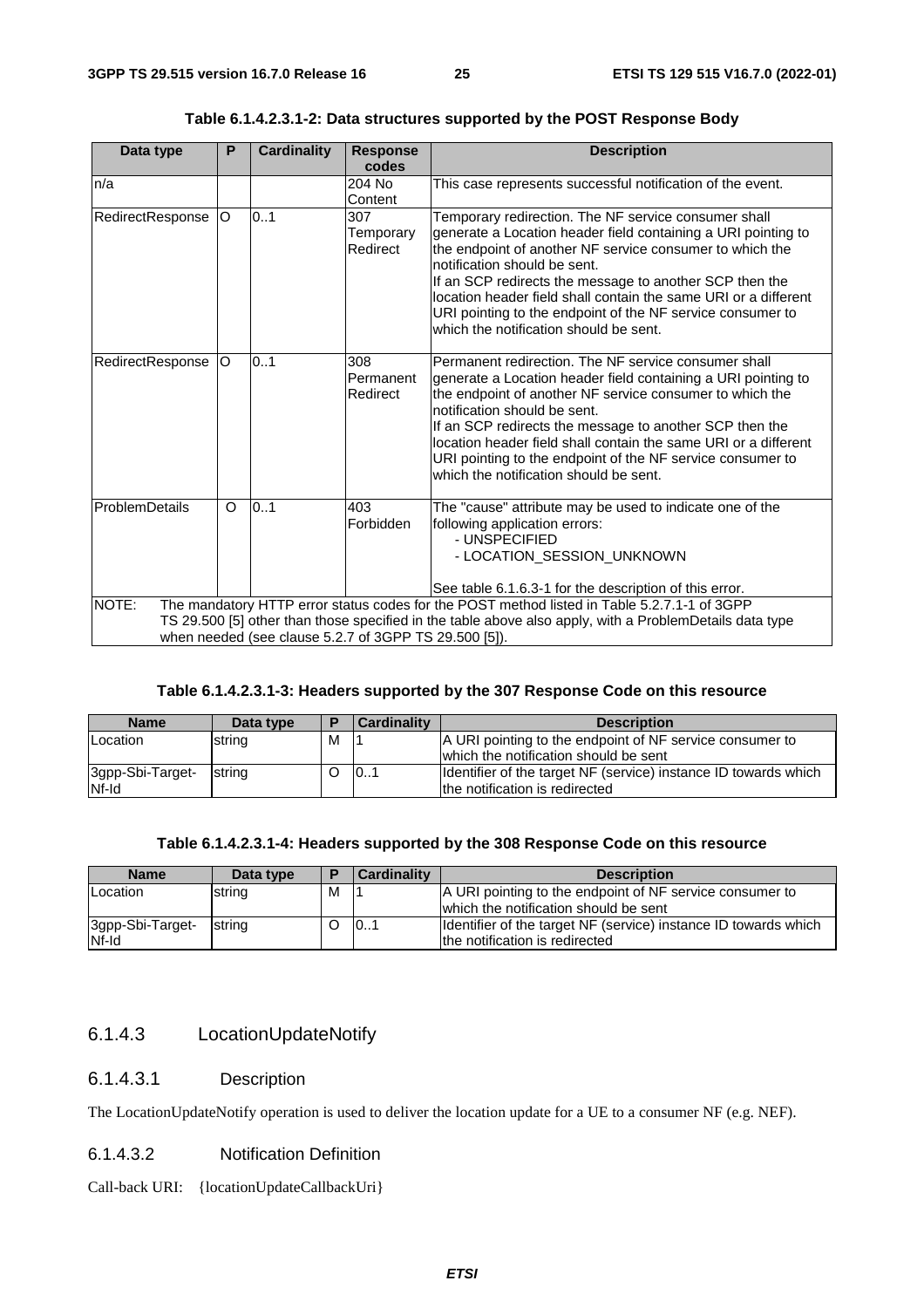#### 6.1.4.3.3 Notification Standard Methods

#### 6.1.4.3.3.1 POST

This method sends a Location update notification to the NF Service Consumer.

This method shall support the request and response data structures and response codes specified in table 6.1.4.3.3.1-1 and table 6.1.4.3.3.1-2.

#### **Table 6.1.4.3.3.1-1: Data structures supported by the POST Request Body**

| Data type        |   | <b>Cardinality</b> | <b>Description</b>                                    |
|------------------|---|--------------------|-------------------------------------------------------|
| LocUpdateNotific | Μ |                    | llnput parameters to the "LocationUpdateNotification" |
| lation           |   |                    | operation                                             |

#### **Table 6.1.4.3.3.1-2: Data structures supported by the POST Response Body**

| Data type        | P       | <b>Cardinality</b>                                    | <b>Response</b><br>codes     | <b>Description</b>                                                                                                                                                                                                                                                                                                                                                                                                                                      |
|------------------|---------|-------------------------------------------------------|------------------------------|---------------------------------------------------------------------------------------------------------------------------------------------------------------------------------------------------------------------------------------------------------------------------------------------------------------------------------------------------------------------------------------------------------------------------------------------------------|
| n/a              |         |                                                       | 204 No<br>Content            | This case represents successful notification of the event.                                                                                                                                                                                                                                                                                                                                                                                              |
| RedirectResponse | $\circ$ | 0.1                                                   | 307<br>Temporary<br>Redirect | Temporary redirection. The NF service consumer shall<br>generate a Location header field containing a URI pointing to<br>the endpoint of another NF service consumer to which the<br>notification should be sent.<br>If an SCP redirects the message to another SCP then the<br>location header field shall contain the same URI or a different<br>URI pointing to the endpoint of the NF service consumer to<br>which the notification should be sent. |
| RedirectResponse | $\circ$ | 0.1                                                   | 308<br>Permanent<br>Redirect | Permanent redirection. The NF service consumer shall<br>generate a Location header field containing a URI pointing to<br>the endpoint of another NF service consumer to which the<br>notification should be sent.<br>If an SCP redirects the message to another SCP then the<br>location header field shall contain the same URI or a different<br>URI pointing to the endpoint of the NF service consumer to<br>which the notification should be sent. |
| ProblemDetails   | O       | 01                                                    | 403<br>Forbidden             | The "cause" attribute may be used to indicate one of the<br>following application errors:<br>- UNSPECIFIED<br>- UNKOWN_EXTERNAL_CLIENT_OR_AF<br>- UNREACHABLE_EXTERNAL_CLIENT_OR_AF<br>See table 6.1.6.3-1 for the description of this error.                                                                                                                                                                                                           |
|                  |         |                                                       |                              | NOTE 1: The mandatory HTTP error status codes for the POST method listed in Table 5.2.7.1-1 of 3GPP                                                                                                                                                                                                                                                                                                                                                     |
|                  |         | when needed (see clause 5.2.7 of 3GPP TS 29.500 [5]). |                              | TS 29.500 [5] other than those specified in the table above also apply, with a ProblemDetails data type                                                                                                                                                                                                                                                                                                                                                 |

#### **Table 6.1.4.3.3.1-3: Headers supported by the 307 Response Code on this resource**

| <b>Name</b>               | Data type | E | <b>Cardinality</b> | <b>Description</b>                                                                                |
|---------------------------|-----------|---|--------------------|---------------------------------------------------------------------------------------------------|
| Location                  | string    | м |                    | A URI pointing to the endpoint of NF service consumer to<br>which the notification should be sent |
| 3gpp-Sbi-Target-<br>Nf-Id | string    |   | 101                | Identifier of the target NF (service) instance ID towards which<br>the notification is redirected |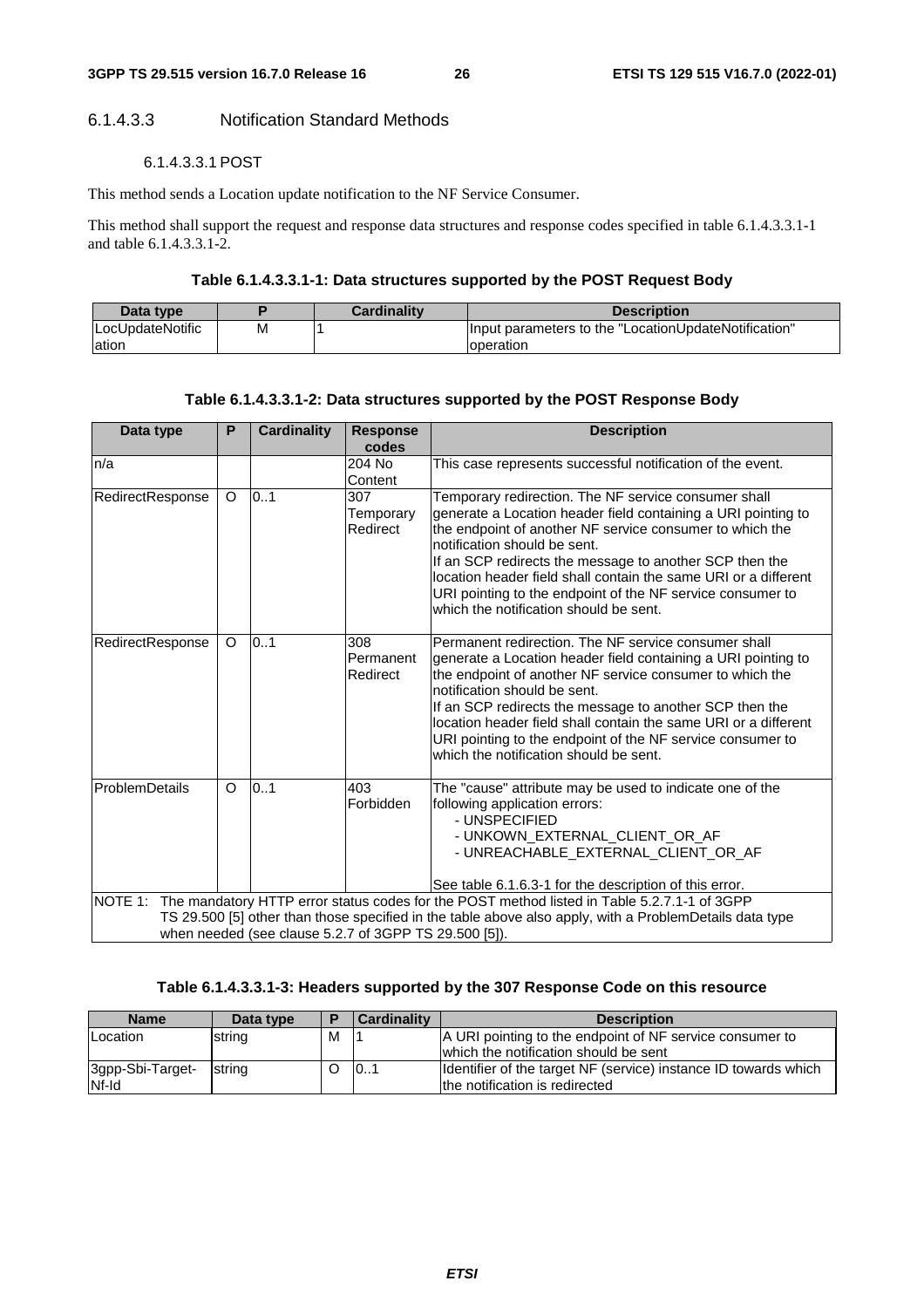| <b>Name</b>               | Data type | $\overline{\phantom{a}}$ | <b>Cardinality</b> | <b>Description</b>                                                                                |
|---------------------------|-----------|--------------------------|--------------------|---------------------------------------------------------------------------------------------------|
| Location                  | string    | м                        |                    | A URI pointing to the endpoint of NF service consumer to<br>which the notification should be sent |
| 3gpp-Sbi-Target-<br>Nf-Id | Istrina   |                          | 101                | Identifier of the target NF (service) instance ID towards which<br>the notification is redirected |

**Table 6.1.4.3.3.1-4: Headers supported by the 308 Response Code on this resource** 

### 6.1.5 Data Model

#### 6.1.5.1 General

This clause specifies the application data model supported by the API.

Table 6.1.5.1-1 specifies the data types defined for the Ngmlc\_Location service based interface protocol.

#### **Table 6.1.5.1-1: Ngmlc\_Location specific Data Types**

| Data type                       | <b>Clause defined</b> | <b>Description</b>                        | <b>Applicability</b> |
|---------------------------------|-----------------------|-------------------------------------------|----------------------|
| InputData                       | 6.1.5.2.2             | the input parameters in                   |                      |
|                                 |                       | ProvideLocation service operation         |                      |
| LocationData                    | 6.1.5.2.3             | the response parameters in                |                      |
|                                 |                       | ProvideLocation service operation         |                      |
| CancelLocData                   | 6.1.5.2.4             | the input parameters in                   |                      |
|                                 |                       | CancelLocation service operation          |                      |
| LocUpdateData                   | 6.1.5.2.5             | the input parameters in                   |                      |
|                                 |                       | LocationUpdate service operation          |                      |
| EventNotifyData                 | 6.1.5.2.6             | the input parameters for the target       |                      |
|                                 |                       | <b>UE</b> in EventNotify Notification     |                      |
|                                 |                       | service operation                         |                      |
| <b>UePrivacyRequirements</b>    | 6.1.5.2.7             | UE privacy requirements from              |                      |
|                                 |                       | (H)GMLC to the serving AMF or             |                      |
|                                 |                       | VGMLC(in the roaming case) for the        |                      |
|                                 |                       | target UE                                 |                      |
| LocUpdateNotification           | 6.1.5.2.9             | Location Update Notification              |                      |
| LocUpdateSubs                   | 6.1.5.2.10            | UE location information subscription      |                      |
| AreaEventInfoAddition           | 6.1.5.2.13            | Additional information for Extended       |                      |
|                                 |                       | Area event information                    |                      |
| AreaEventInfoExt                | 6.1.5.2.14            | <b>Extended Area Event Information</b>    |                      |
| ServiceIdentity                 | 6.1.5.3.2             | service identity                          |                      |
| CodeWord                        | 6.1.5.3.2             | codeword                                  |                      |
| ExternalClientIdentification    | 6.1.5.3.2             | external client identification            |                      |
| E164CountryCodeOfGeographicArea | 6.1.5.3.2             | E.164 country codes for geographic        |                      |
|                                 |                       | areas                                     |                      |
| LcsServiceTypeId                | 6.1.5.3.2             | LCS Service Type Id                       |                      |
| PseudonymIndicator              | 6.1.5.3.3             | It defines if a pseudonym is              |                      |
|                                 |                       | requested                                 |                      |
| LocationRequestType             | 6.1.5.3.4             | NI-LR, MT-LR or MO-LR                     |                      |
| LocationTypeRequested           | 6.1.5.3.5             | the location type requested by the        |                      |
|                                 |                       | <b>LCS</b> client                         |                      |
| EventNotifyDataType             | 6.1.5.3.6             | the type of event that triggers event     |                      |
|                                 |                       | notification                              |                      |
| EventNotifyDataAdditionalInfo   | 6.1.5.2.11            | Additional information to Event           |                      |
|                                 |                       | Notify Data                               |                      |
| EventNotifyDataExt              | 6.1.5.2.12            | <b>Extended Event Notify Data for UEs</b> |                      |
|                                 |                       | of a target group                         |                      |
| FailureCause                    | 6.1.5.3.7             | Positioning failure cause                 |                      |
| SuccessType                     | 6.1.5.3.8             | Success Type to indicate full or          |                      |
|                                 |                       | partial success                           |                      |

Table 6.1.5.1-2 specifies data types re-used by the Ngmlc\_Location service based interface protocol from other specifications, including a reference to their respective specifications and when needed, a short description of their use within the Ngmlc\_Location service based interface.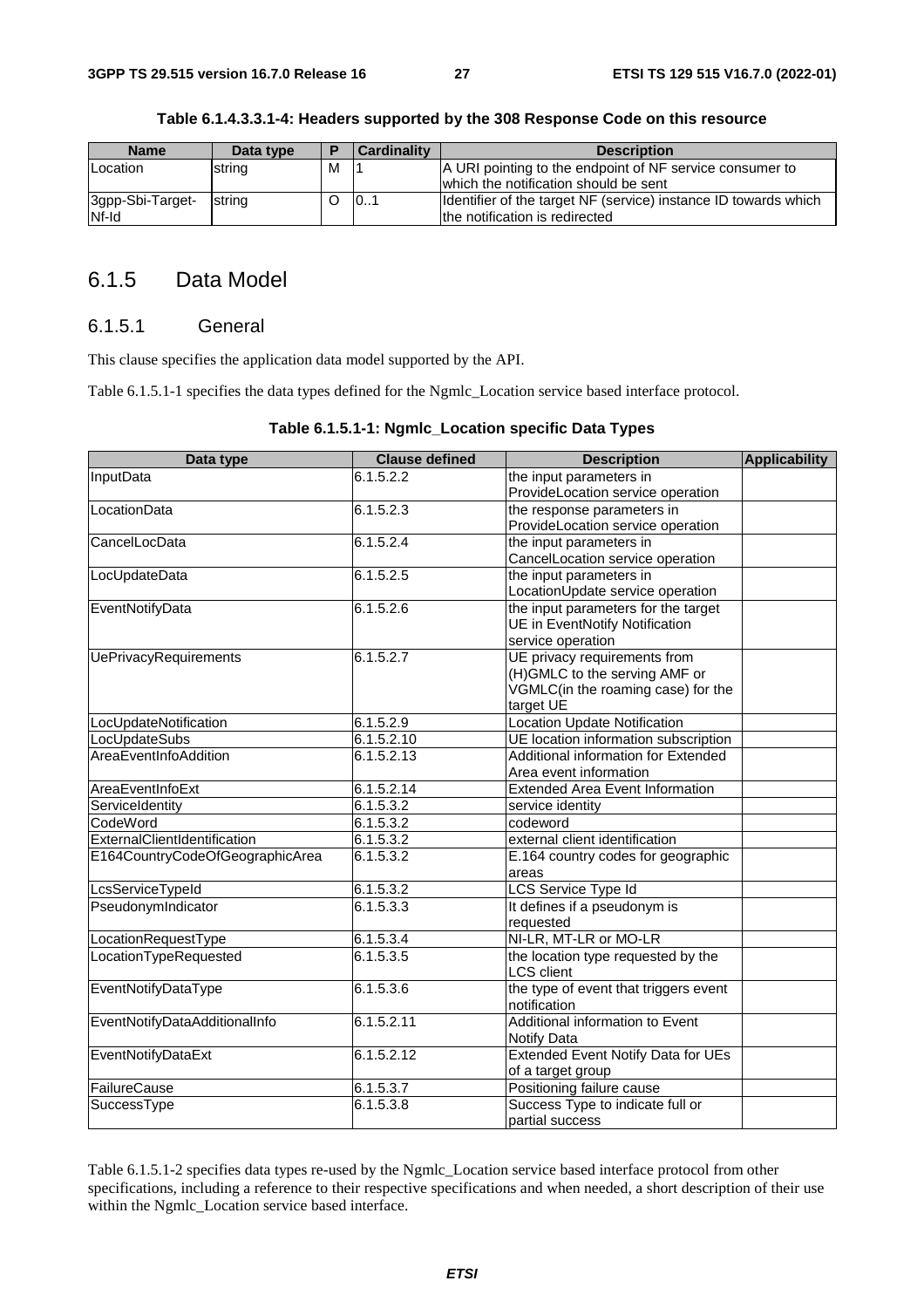| Data type                     | <b>Reference</b>    | <b>Comments</b>                  | <b>Applicability</b> |
|-------------------------------|---------------------|----------------------------------|----------------------|
| Gpsi                          | 3GPP TS 29.571 [11] |                                  |                      |
| Supi                          | 3GPP TS 29.571 [11] |                                  |                      |
| Uri                           | 3GPP TS 29.571 [11] |                                  |                      |
| Amfld                         | 3GPP TS 29.571 [11] |                                  |                      |
| Nflnstanceld                  | 3GPP TS 29.571 [11] |                                  |                      |
| ExternalClientType            | 3GPP TS 29.572 [12] |                                  |                      |
| LocationQoS                   | 3GPP TS 29.572 [12] |                                  |                      |
| <b>LcsQosClass</b>            | 3GPP TS 29.572 [12] |                                  |                      |
| SupportedGADShapes            | 3GPP TS 29.572 [12] |                                  |                      |
| PeriodicEventInfo             | 3GPP TS 29.572 [12] |                                  |                      |
| AreaEventInfo                 | 3GPP TS 29.572 [12] |                                  |                      |
| MotionEventInfo               | 3GPP TS 29.572 [12] |                                  |                      |
| LdrType                       | 3GPP TS 29.572 [12] |                                  |                      |
| LdrReference                  | 3GPP TS 29.572 [12] |                                  |                      |
| AgeOfLocationEstimate         | 3GPP TS 29.572 [12] |                                  |                      |
| PositioningMethod             | 3GPP TS 29.572 [12] |                                  |                      |
| AccuracyFulfilmentIndicator   | 3GPP TS 29.572 [12] |                                  |                      |
| Lmfldentification             | 3GPP TS 29.572 [12] |                                  |                      |
| LcsServiceType                | 3GPP TS 29.572 [12] |                                  |                      |
| VelocityRequested             | 3GPP TS 29.572 [12] |                                  |                      |
| LcsPriority                   | 3GPP TS 29.572 [12] |                                  |                      |
| VelocityEstimate              | 3GPP TS 29.572 [12] |                                  |                      |
| <b>TerminationCause</b>       | 3GPP TS 29.572 [12] |                                  |                      |
| PositioningMethodAndUsage     | 3GPP TS 29.572 [12] |                                  |                      |
| GnssPositioningMethodAndUsage | 3GPP TS 29.572 [12] |                                  |                      |
| <b>LcsServiceAuth</b>         | 3GPP TS 29.571 [11] |                                  |                      |
| Ecgi                          | 3GPP TS 29.571 [11] |                                  |                      |
| Ncgi                          | 3GPP TS 29.571 [11] |                                  |                      |
| Altitude                      | 3GPP TS 29.572 [12] | Altitude                         |                      |
| <b>BarometricPressure</b>     | 3GPP TS 29.572 [12] | Barometric pressure              |                      |
| LocationPrivacyVerResult      | 3GPP TS 29.518 [20] |                                  |                      |
| ExternalGroupId               | 3GPP TS 29.571 [11] | <b>External Group Identifier</b> |                      |
| GroupId                       | 3GPP TS 29.571 [11] | Group Identifier                 |                      |
| <b>CivicAddress</b>           | 3GPP TS 29.572 [12] | <b>Civic Address</b>             |                      |
| GeographicArea                | 3GPP TS 29.572 [12] | Geographic Area                  |                      |
| RedirectResponse              | 3GPP TS 29.571 [11] |                                  |                      |

**Table 6.1.5.1-2: Ngmlc\_Location re-used Data Types** 

### 6.1.5.2 Structured data types

### 6.1.5.2.1 Introduction

This clause defines the structures to be used in resource representations.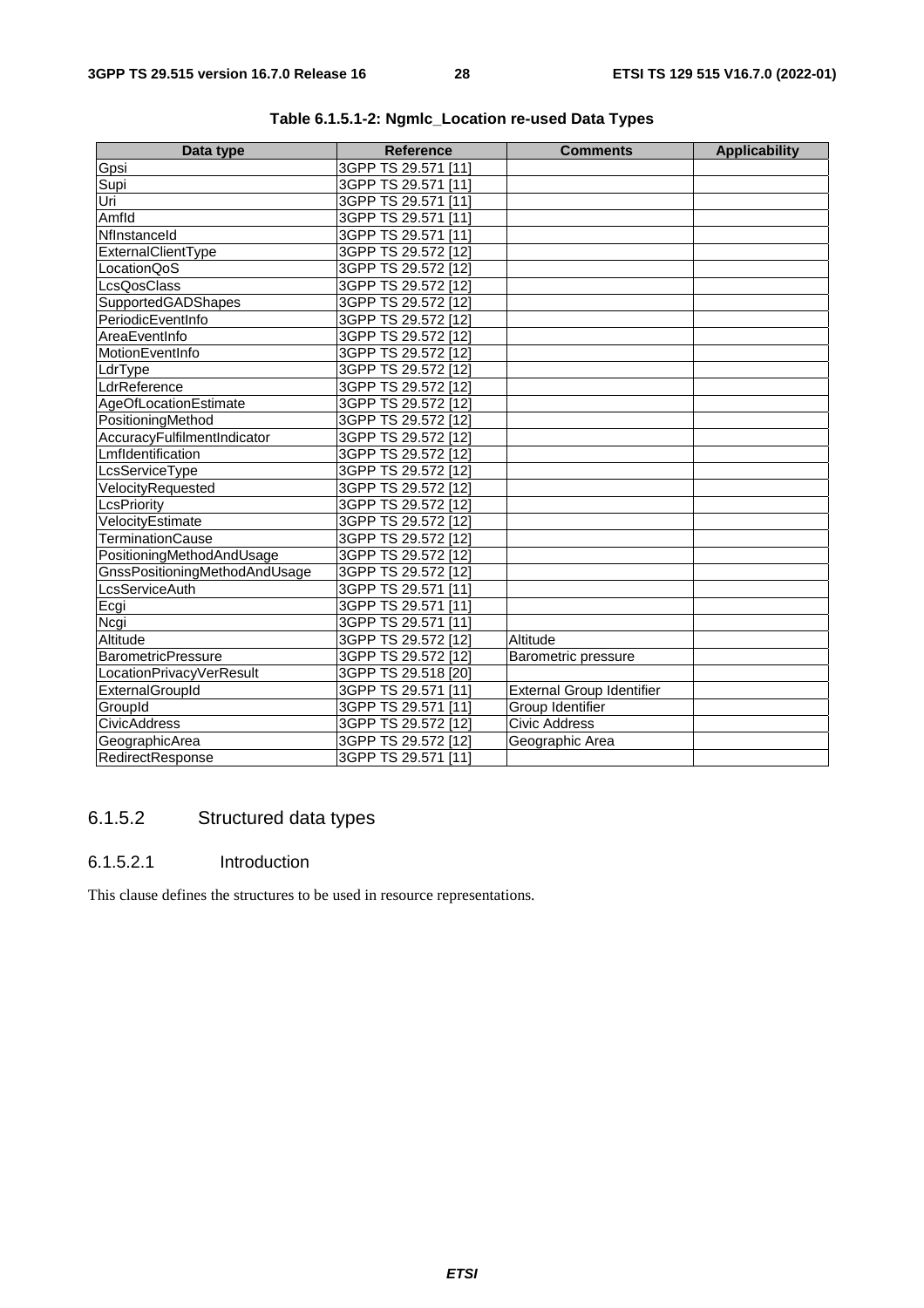6.1.5.2.2 Type: InputData

**Table 6.1.5.2.2-1: Definition of type InputData**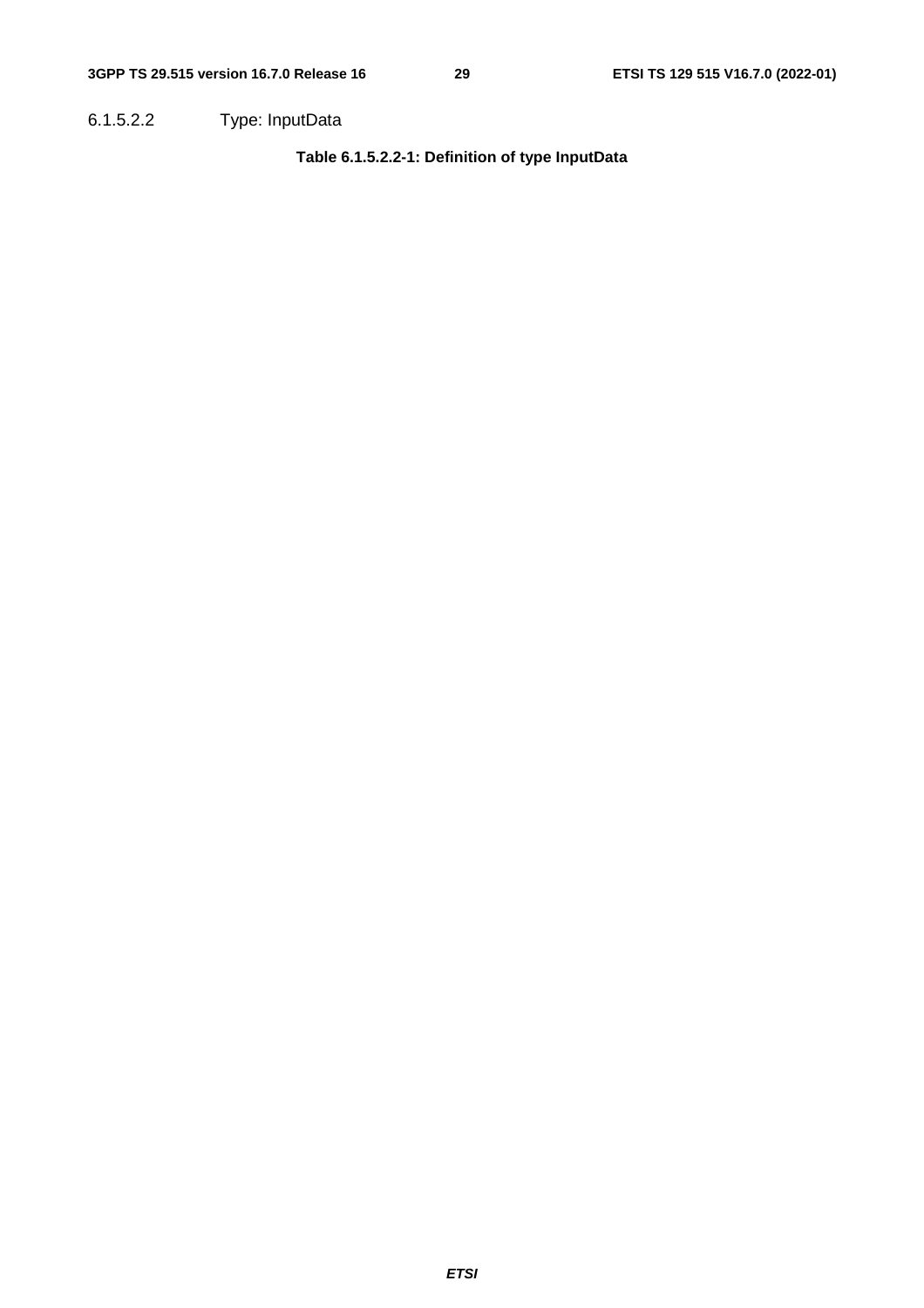| <b>Attribute name</b>  | Data type                     | P              | <b>Cardinality</b> | <b>Description</b>                                                       | <b>Applicability</b> |
|------------------------|-------------------------------|----------------|--------------------|--------------------------------------------------------------------------|----------------------|
| gpsi                   | Gpsi                          | $\Omega$       | 0.1                | <b>Generic Public Subscription</b><br>Identifier                         |                      |
|                        |                               |                |                    | (NOTE 3).                                                                |                      |
| supi                   | Supi                          | O              | 0.1                | <b>Subscription Permanent Identifier</b><br>(NOTE 3).                    |                      |
| extGroupId             | ExternalGroupl                | O              | 0.1                | This IE may be present when                                              |                      |
|                        | d                             |                |                    | requesting LCS service for a                                             |                      |
|                        |                               |                |                    | group of target UEs, if present this<br>IE shall contain the External    |                      |
|                        |                               |                |                    | Group ID                                                                 |                      |
|                        |                               |                |                    | (NOTE 3).                                                                |                      |
| intGroupId             | GroupId                       | O              | 0.1                | This IE may be present when                                              |                      |
|                        |                               |                |                    | requesting LCS service for a                                             |                      |
|                        |                               |                |                    | group of target UEs, if present this                                     |                      |
|                        |                               |                |                    | IE shall contain the Internal Group<br>ID                                |                      |
|                        |                               |                |                    | (NOTE 3).                                                                |                      |
| externalClientType     | ExternalClientT               | м              | $\overline{1}$     | This IE shall contain LCS client                                         |                      |
|                        | ype                           |                |                    | type                                                                     |                      |
| locationQoS            | LocationQoS                   | O              | 01                 | Requested location QoS                                                   |                      |
| supportedGADSha        | array(Supported               | $\Omega$       | 1.N                | Supported Geographical Area                                              |                      |
| pes<br>serviceIdentity | GADShapes)<br>ServiceIdentity | $\mathsf O$    | 0.1                | Description shapes<br>Service identity                                   |                      |
| serviceCoverage        | array(E164Cou                 | $\circ$        | 1.N                | A list of E.164 country codes for                                        |                      |
|                        | ntryCodeOfGeo                 |                |                    | geographic areas (see ITU                                                |                      |
|                        | graphicArea)                  |                |                    | Recommendation E.164 [13])                                               |                      |
|                        |                               |                |                    | where the LCS client is permitted                                        |                      |
|                        |                               |                |                    | to request and receive UE                                                |                      |
|                        | LdrType                       | C              | 0.1                | location information.                                                    |                      |
| <b>IdrType</b>         |                               |                |                    | Location deferred request event<br>type                                  |                      |
| periodicEventInfo      | PeriodicEventIn               | C              | 0.1                | Periodic event information of the                                        |                      |
|                        | fo                            |                |                    | location request for a target UE                                         |                      |
| areaEventInfo          | AreaEventInfoE<br>xt          | C              | 0.1                | Area event information of the<br>location request for a target UE        |                      |
| motionEventInfo        | MotionEventInfo               | $\overline{C}$ | 0.1                | Motion event information of the                                          |                      |
|                        |                               |                |                    | location request for a target UE                                         |                      |
| <b>IdrReference</b>    | LdrReference                  | $\overline{C}$ | 0.1                | Notification correlation                                                 |                      |
|                        |                               |                |                    | ID                                                                       |                      |
|                        |                               |                |                    | It shall be present in the request<br>from NEF if it is allocated by NEF |                      |
|                        |                               |                |                    | for the Deferred 5GC-MT-LR                                               |                      |
|                        |                               |                |                    | procedure.                                                               |                      |
|                        |                               |                |                    | It shall be present in the request                                       |                      |
|                        |                               |                |                    | from NEF for requesting location                                         |                      |
|                        |                               |                |                    | service for a group of UEs.<br>It shall be present in the request        |                      |
|                        |                               |                |                    | to VGMLC for the Deferred 5GC-                                           |                      |
|                        |                               |                |                    | MT-LR procedure.                                                         |                      |
| hgmlcCallBackUri       | Uri                           | O              | 0.1                | Notification target address for<br><b>HGMLC</b>                          |                      |
| eventNotificationUr    | Uri                           | O              | 0.1                | The call-back Uri of NF service                                          |                      |
|                        |                               |                |                    | consumer (i.e. NEF) for implicit                                         |                      |
|                        |                               |                |                    | subscription to notification of                                          |                      |
|                        |                               |                |                    | Eventnotify.<br>This IE should be included and is                        |                      |
|                        |                               |                |                    | used to receive the location                                             |                      |
|                        |                               |                |                    | information for UEs in the group                                         |                      |
|                        |                               |                |                    | when requesting LCS service for                                          |                      |
|                        |                               |                |                    | a group of target UEs or                                                 |                      |
|                        |                               |                |                    | requesting deferred 5GC MT LCS                                           |                      |
| externalClientIdenti   | ExternalClientId              | O              | 0.1                | service for a single UE.<br><b>External LCS client identification</b>    |                      |
| fication               | entification                  |                |                    |                                                                          |                      |
| afld                   | string                        | O              | 0.1                | The identification of AF that                                            |                      |
|                        |                               |                |                    | initiated location request                                               |                      |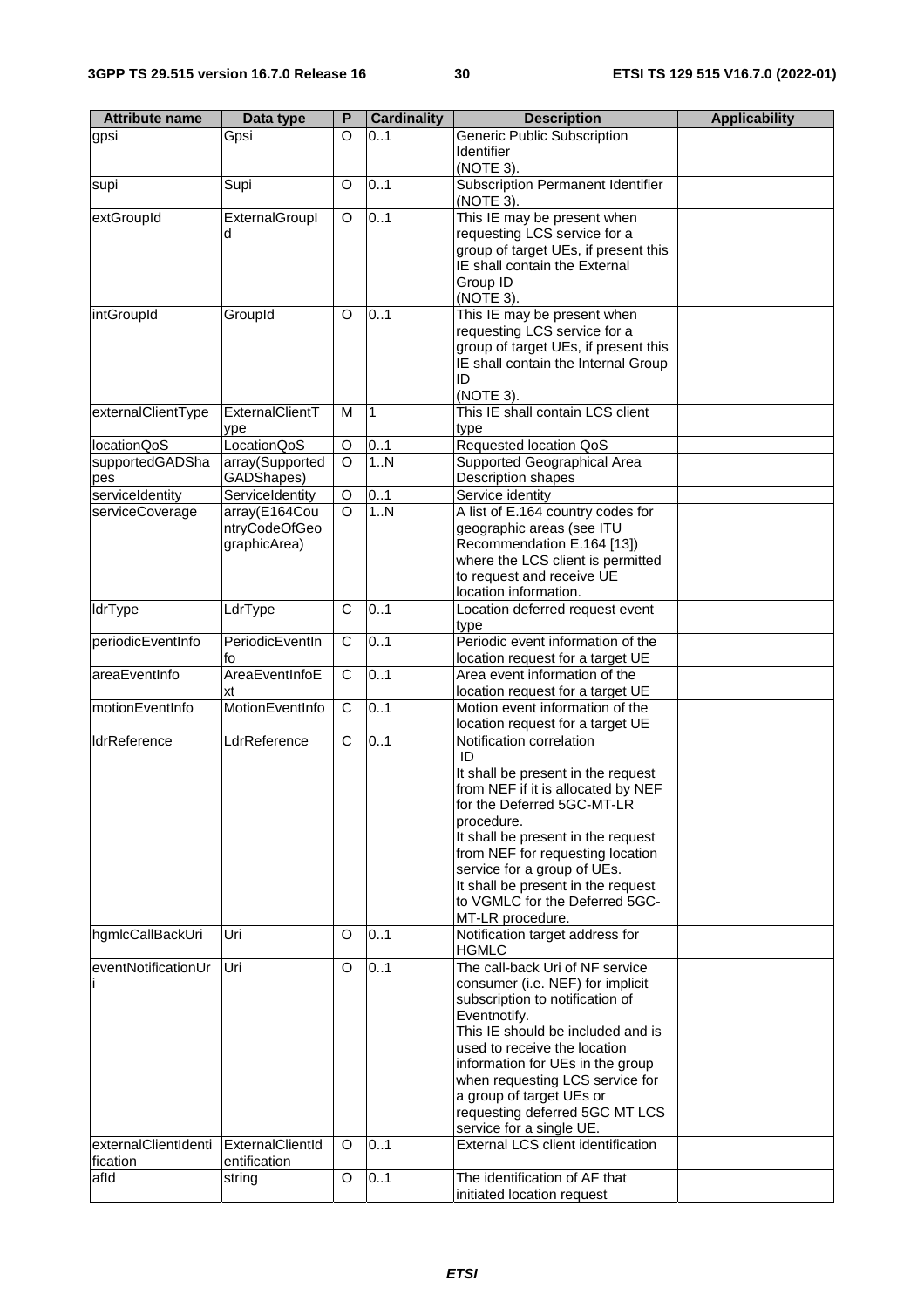| uePrivacyRequire                                                                                                                                                                                                                                                                                                  | <b>UePrivacyRequi</b>     | O        | 01  | UE privacy requirement                                                                                                                           |  |  |  |
|-------------------------------------------------------------------------------------------------------------------------------------------------------------------------------------------------------------------------------------------------------------------------------------------------------------------|---------------------------|----------|-----|--------------------------------------------------------------------------------------------------------------------------------------------------|--|--|--|
| ments                                                                                                                                                                                                                                                                                                             | rements                   |          |     |                                                                                                                                                  |  |  |  |
| IcsServiceType                                                                                                                                                                                                                                                                                                    | LcsServiceType            | O        | 0.1 | LCS service type                                                                                                                                 |  |  |  |
|                                                                                                                                                                                                                                                                                                                   |                           |          |     | This IE may be present when<br>being sent from HGMLC to<br>VGMLC.                                                                                |  |  |  |
|                                                                                                                                                                                                                                                                                                                   |                           |          |     | When present, it shall contain the<br>LCS service type, which is<br>mapped from attribute<br>serviceIdentity of the LCS<br>Request by the HGMLC. |  |  |  |
| velocityRequested                                                                                                                                                                                                                                                                                                 | VelocityRequest<br>ed     | $\circ$  | 0.1 | Velocity of the target UE is<br>requested                                                                                                        |  |  |  |
| priority                                                                                                                                                                                                                                                                                                          | LcsPriority               | O        | 0.1 | Priority of the location request                                                                                                                 |  |  |  |
| locationTypeReque<br>sted                                                                                                                                                                                                                                                                                         | LocationTypeR<br>equested | $\Omega$ | 0.1 | Requested type of location,<br>applicable to location immediate<br>request (NOTE 2)                                                              |  |  |  |
| maximumAgeOfLo<br>cationEstimate                                                                                                                                                                                                                                                                                  | AgeOfLocation<br>Estimate | O        | 0.1 | Requested maximum age of the<br>location estimate                                                                                                |  |  |  |
| amfld                                                                                                                                                                                                                                                                                                             | Amfld                     | O        | 0.1 | The identification of serving AMF                                                                                                                |  |  |  |
| lcodeWord                                                                                                                                                                                                                                                                                                         | CodeWord                  | $\Omega$ | 0.1 | Code word (NOTE 1)                                                                                                                               |  |  |  |
| Checking of the Codeword in UE applies only when the Codeword parameter is present and when the<br>NOTE 1:<br>codeWordCheck parameter (specified in clause 6.1.5.2.7) is present and set to TRUE.<br>If the LocationTypeRequested parameter is set to value "NOTIFICATION_VERIFICATION_ONLY", then the<br>NOTE 2: |                           |          |     |                                                                                                                                                  |  |  |  |
|                                                                                                                                                                                                                                                                                                                   |                           |          |     | IcsServiceAuthInfo attribute in the uePrivacyRequirements IE, if present, shall be set to either                                                 |  |  |  |

"NOTIFICATION\_ONLY" or "NOTIFICATION\_AND\_VERIFICATION\_ONLY". NOTE 3: If retrieving the location for a target UE, the UE identification (attributes gpsi and/or supi) shall be included, if retrieving the UE locations for a target group, the group identification (attributes extGroupId and/or

intGroupId), UE identification and group identification shall be included exclusively.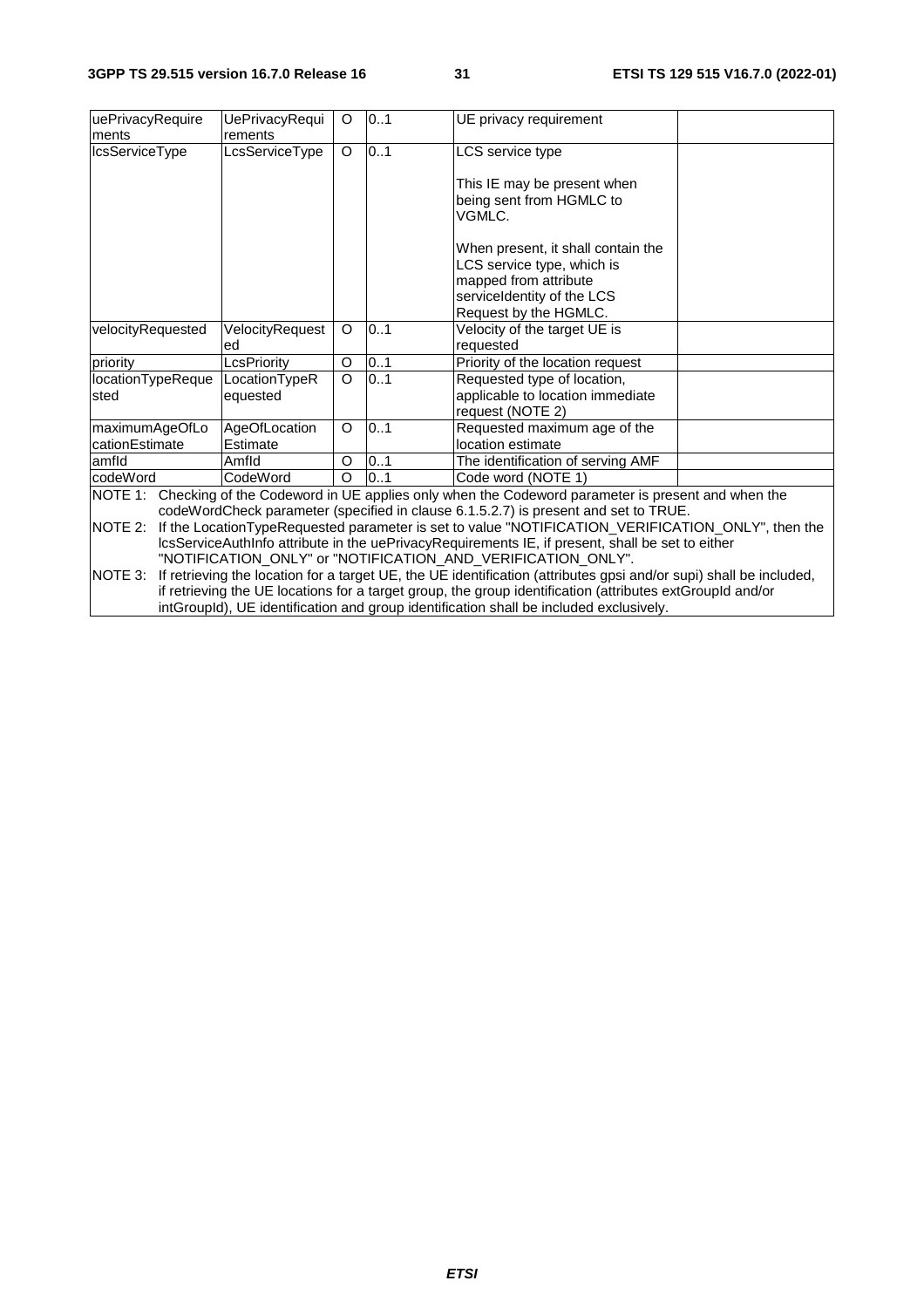6.1.5.2.3 Type: LocationData

**Table 6.1.5.2.3-1: Definition of type LocationData**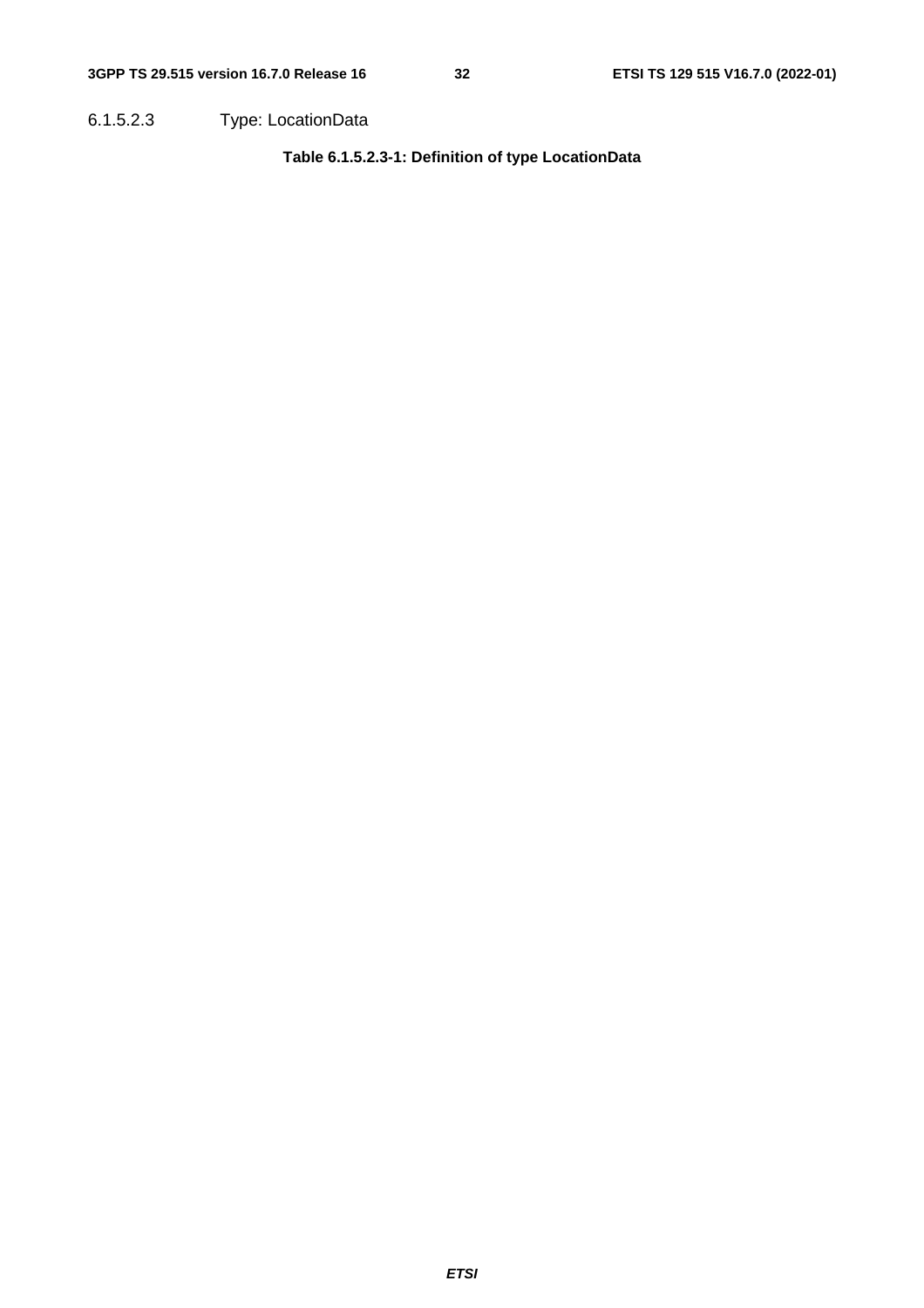| <b>Attribute name</b>           | Data type                                    | P | <b>Cardinality</b> | <b>Description</b>                                                                                                                                                                                                                                                                                                                                                                                     | <b>Applicability</b> |
|---------------------------------|----------------------------------------------|---|--------------------|--------------------------------------------------------------------------------------------------------------------------------------------------------------------------------------------------------------------------------------------------------------------------------------------------------------------------------------------------------------------------------------------------------|----------------------|
| gpsi                            | Gpsi                                         | O | 0.1                | <b>Generic Public Subscription</b>                                                                                                                                                                                                                                                                                                                                                                     |                      |
| supi                            | Supi                                         | O | 0.1                | Identitfier<br><b>Subscription Permanent</b>                                                                                                                                                                                                                                                                                                                                                           |                      |
| locationEstimate                | GeographicAre                                | O | 0.1                | Identifier<br>Geographic area of the                                                                                                                                                                                                                                                                                                                                                                   |                      |
|                                 | а                                            |   |                    | target UE                                                                                                                                                                                                                                                                                                                                                                                              |                      |
| civicAddress                    | <b>CivicAddress</b>                          | O | 0.1                | Civic address of the target<br>UE                                                                                                                                                                                                                                                                                                                                                                      |                      |
| ageOfLocationEsti<br>mate       | AgeOfLocation<br>Estimate                    | O | 0.1                | Age of location estimate                                                                                                                                                                                                                                                                                                                                                                               |                      |
| positioningDataList             | array(Positionin<br>gMethodAndUs<br>age)     | O | 1.N                | If present, this IE shall<br>indicate the usage of each<br>non-GANSS positioning<br>method that was attempted<br>to determine the location<br>estimate, either successfully<br>or unsuccessfully.                                                                                                                                                                                                      |                      |
| gnssPositioningDat<br>aList     | array(GnssPosit<br>ioningMethodAn<br>dUsage) | O | 1N                 | If present, this IE shall<br>indicate the usage of each<br>GANSS positioning method<br>that was attempted to<br>determine the location<br>estimate, either successfully<br>or unsuccessfully.                                                                                                                                                                                                          |                      |
| accuracyFulfilmentl<br>ndicator | AccuracyFulfilm<br>entIndicator              | O | 0.1                | The indication whether the<br>obtained location estimate<br>satisfies the requested<br>accuracy or not                                                                                                                                                                                                                                                                                                 |                      |
| ueVelocity                      | VelocityEstimat<br>е                         | O | 0.1                | Responded UE velocity, if<br>requested and available                                                                                                                                                                                                                                                                                                                                                   |                      |
| <b>IdrReference</b>             | LdrReference                                 | C | 0.1                | Notification correlation ID<br>It shall be present in the<br>response to NEF if it is<br>allocated by HGMLC for the<br>the Deferred 5GC-MT-LR<br>procedure.                                                                                                                                                                                                                                            |                      |
| altitude                        | Altitude                                     | C | 0.1                | If present, this IE indicates<br>the altitude of the<br>positioning estimate.<br>This IE shall be sent from<br>(V)GMLC to (H)GMLC if<br>received by VGMLC from<br>AMF when roaming.                                                                                                                                                                                                                    |                      |
| servingLMFIdentific<br>ation    | LMFIdentificatio<br>n                        | C | 0.1                | If present, this IE contains<br>the identification of a<br>serving LMF for periodic or<br>triggered location.<br>This IE shall be sent from<br>(V)GMLC to (H)GMLC if<br>received by VGMLC from<br>AMF when roaming.                                                                                                                                                                                    |                      |
| locationPrivacyVer<br>Result    | LocationPrivacy<br>VerResult                 | C | 0.1                | If present, this IE contains<br>the result of location privacy<br>verification by UE.<br>The IE shall be included<br>from (V)GMLC to (H)GMLC<br>if received from the serving<br>AMF by (V)GMLC when<br>roaming and a location<br>request with notification and<br>privacy verification only<br>indication is sent to the<br>serving AMF via (V)GMLC<br>by (H)GMLC during location<br>request procedure |                      |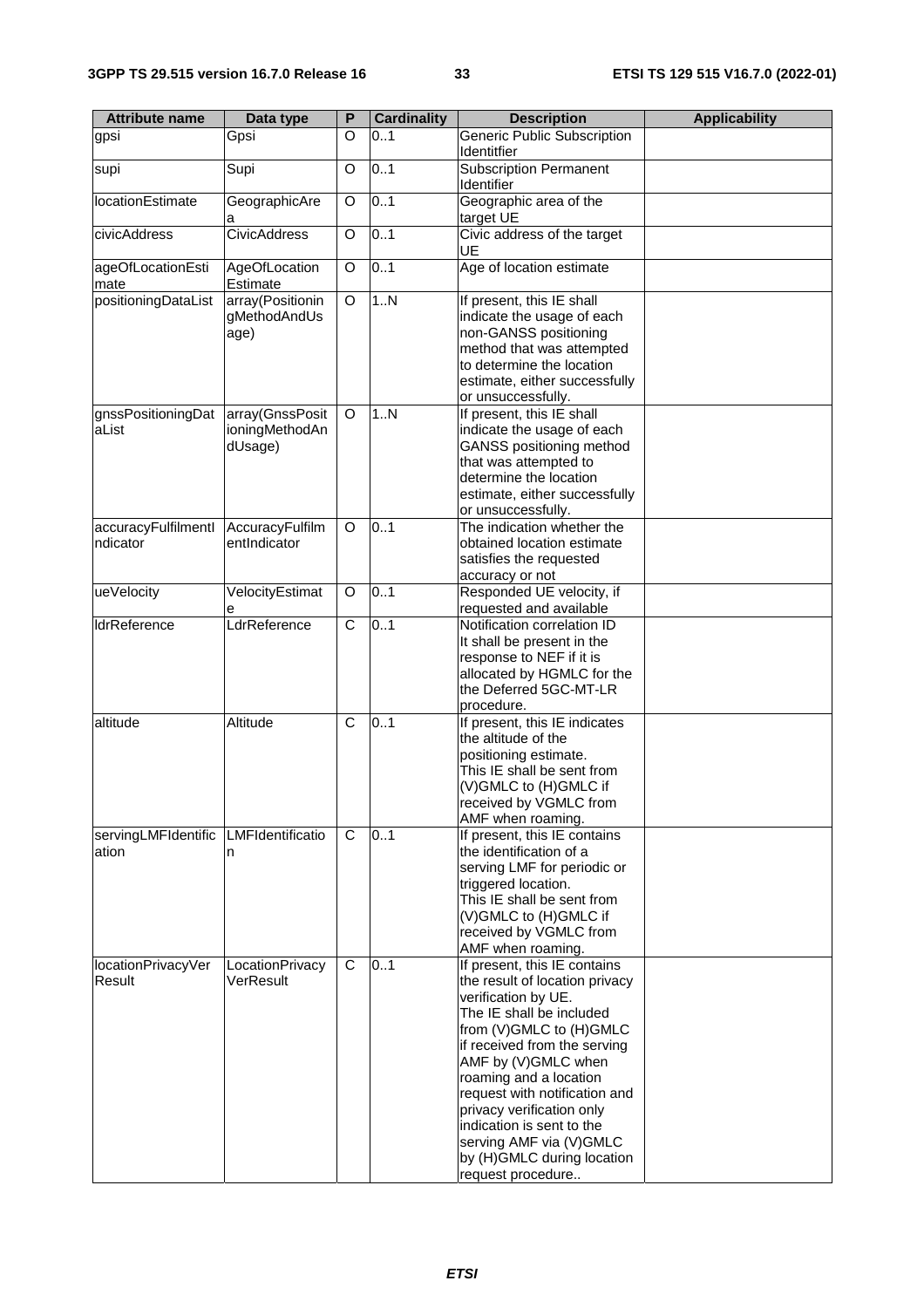#### **3GPP TS 29.515 version 16.7.0 Release 16 34 ETSI TS 129 515 V16.7.0 (2022-01)**

| successType | SuccessType | C | 0.1 | This IE is only used for     |  |
|-------------|-------------|---|-----|------------------------------|--|
|             |             |   |     | requesting LCS service for a |  |
|             |             |   |     | group, and shall be present  |  |
|             |             |   |     | to indicate one of the       |  |
|             |             |   |     |                              |  |
|             |             |   |     | following value.             |  |
|             |             |   |     |                              |  |
|             |             |   |     | SUCCESS_COMPLETE             |  |
|             |             |   |     | LY                           |  |
|             |             |   |     |                              |  |
|             |             |   |     | SUCCESS_PARTIALLY            |  |
|             |             |   |     |                              |  |
|             |             |   |     | The value                    |  |
|             |             |   |     | "SUCCESS_COMPLETELY          |  |
|             |             |   |     | " indicates that             |  |
|             |             |   |     |                              |  |
|             |             |   |     | requesting/subscribing to    |  |
|             |             |   |     | LCS service is successful    |  |
|             |             |   |     | for all the UE(s) within the |  |
|             |             |   |     | group identified by the      |  |
|             |             |   |     | external/internal group ID.  |  |
|             |             |   |     | The value                    |  |
|             |             |   |     | "SUCCESS_PARTIALLY"          |  |
|             |             |   |     |                              |  |
|             |             |   |     | indicates that               |  |
|             |             |   |     | requesting/subscribing to    |  |
|             |             |   |     | LCS service is only          |  |
|             |             |   |     | successful for a part of the |  |
|             |             |   |     | UE(s) within the group       |  |
|             |             |   |     | identified by the            |  |
|             |             |   |     | external/internal group ID.  |  |
|             |             |   |     |                              |  |
|             |             |   |     | The default value of this    |  |
|             |             |   |     | attribute is                 |  |
|             |             |   |     |                              |  |
|             |             |   |     | "SUCCESS_COMPLETELY          |  |
|             |             |   |     | " if this IE is not present. |  |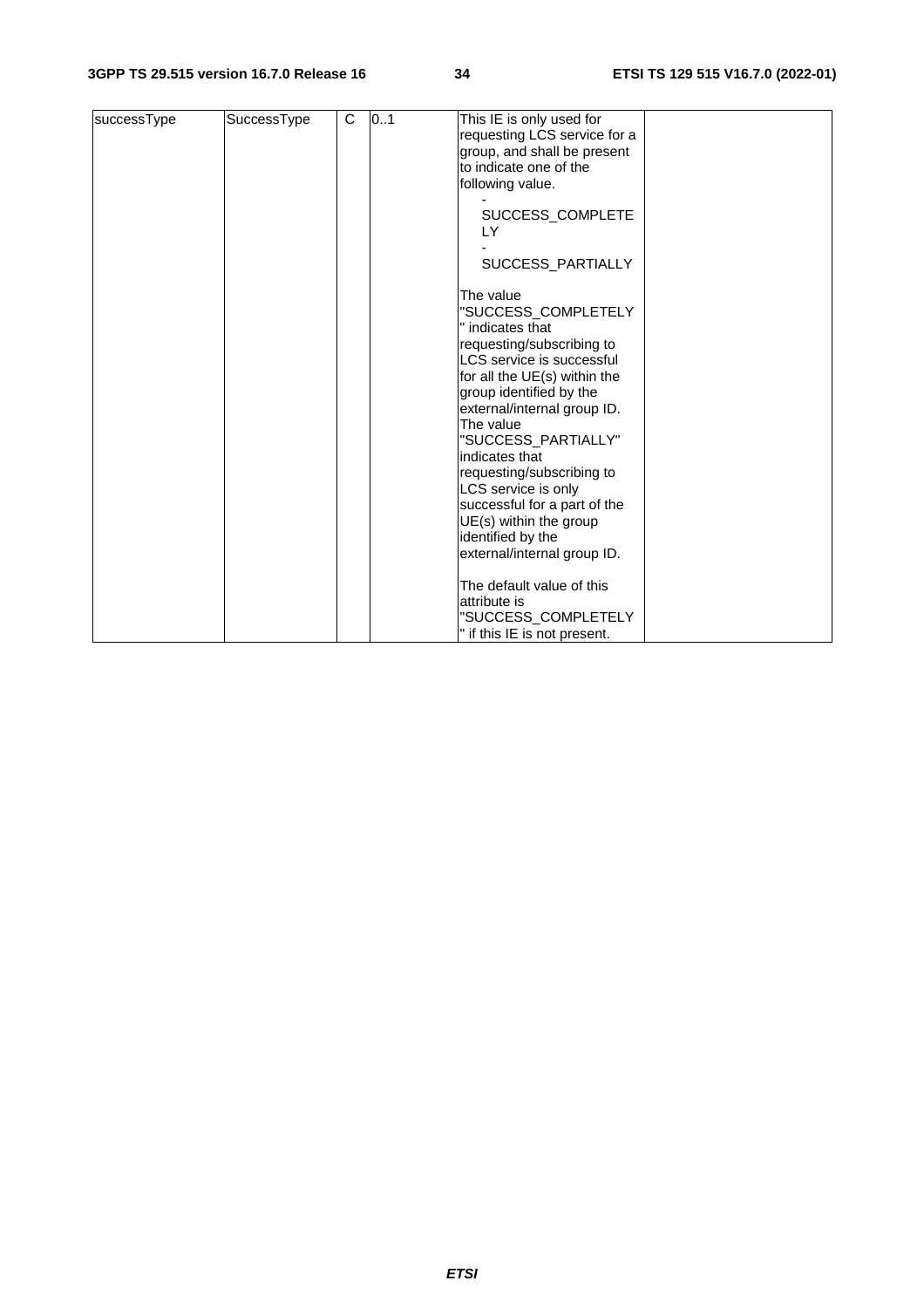# 6.1.5.2.4 Type: CancelLocData

| <b>Attribute name</b> | Data type        | P        | <b>Cardinality</b> | <b>Description</b>                                                                                                                | <b>Applicability</b> |
|-----------------------|------------------|----------|--------------------|-----------------------------------------------------------------------------------------------------------------------------------|----------------------|
| supi                  | Supi             | $\Omega$ | 0.1                | This IE may be present                                                                                                            |                      |
|                       |                  |          |                    | when requesting                                                                                                                   |                      |
|                       |                  |          |                    | cancellation of LCS service                                                                                                       |                      |
|                       |                  |          |                    | for a single UE.                                                                                                                  |                      |
|                       |                  |          |                    |                                                                                                                                   |                      |
|                       |                  |          |                    | When present, this IE shall<br>contain the Subscription                                                                           |                      |
|                       |                  |          |                    | Permanent Identifier of the                                                                                                       |                      |
|                       |                  |          |                    | target UE.                                                                                                                        |                      |
|                       |                  |          |                    | (NOTE).                                                                                                                           |                      |
| gpsi                  | Gpsi             | O        | 01                 | This IE may be present                                                                                                            |                      |
|                       |                  |          |                    | when requesting                                                                                                                   |                      |
|                       |                  |          |                    | cancellation of LCS service                                                                                                       |                      |
|                       |                  |          |                    | for a single UE.                                                                                                                  |                      |
|                       |                  |          |                    | When present, this IE shall                                                                                                       |                      |
|                       |                  |          |                    | contain the Generic Public                                                                                                        |                      |
|                       |                  |          |                    | Subscription identifier of the                                                                                                    |                      |
|                       |                  |          |                    | target UE.                                                                                                                        |                      |
|                       |                  |          |                    | (NOTE).                                                                                                                           |                      |
| extGroupId            | ExternalGroupl   | O        | 0.1                | This IE may be present                                                                                                            |                      |
|                       | d                |          |                    | when requesting                                                                                                                   |                      |
|                       |                  |          |                    | cancellation of LCS service                                                                                                       |                      |
|                       |                  |          |                    | for a group of target UEs.                                                                                                        |                      |
|                       |                  |          |                    | When present this IE shall                                                                                                        |                      |
|                       |                  |          |                    | contain the External Group                                                                                                        |                      |
|                       |                  |          |                    | ID                                                                                                                                |                      |
|                       |                  |          |                    | (NOTE).                                                                                                                           |                      |
|                       |                  | O        | 0.1                | This IE may be present                                                                                                            |                      |
|                       |                  |          |                    | when requesting                                                                                                                   |                      |
|                       |                  |          |                    | cancellation of LCS service                                                                                                       |                      |
|                       |                  |          |                    | for a group of target UEs.                                                                                                        |                      |
|                       |                  |          |                    | When present this IE shall                                                                                                        |                      |
|                       |                  |          |                    | contain the Internal Group                                                                                                        |                      |
|                       |                  |          |                    | ID                                                                                                                                |                      |
|                       |                  |          |                    | (NOTE).                                                                                                                           |                      |
| hgmlcCallBackUri      | Uri              | М        | $\mathbf{1}$       | Notification target address                                                                                                       |                      |
| <b>IdrReference</b>   | LdrReference     | M        | 1                  | LDR Reference                                                                                                                     |                      |
| Imfldentification     | Lmfldentificatio | O        | 0.1                | The latest LMF identification                                                                                                     |                      |
|                       | n                |          |                    | received                                                                                                                          |                      |
| amfld                 | Amfld            | O        | 0.1                | The identification of the                                                                                                         |                      |
| NOTE:                 |                  |          |                    | serving AMF<br>If cancelling the location for a target UE, the UE identification (attributes gpsi and/or supi) shall be included, |                      |
|                       |                  |          |                    | if cancelling the UE locations for a target group, the group identification (attributes extGroupId and/or                         |                      |
|                       |                  |          |                    | intGroupId), UE identification and group identification shall be included exclusively.                                            |                      |

### **Table 6.1.5.2.4-1: Definition of type CancelLocData**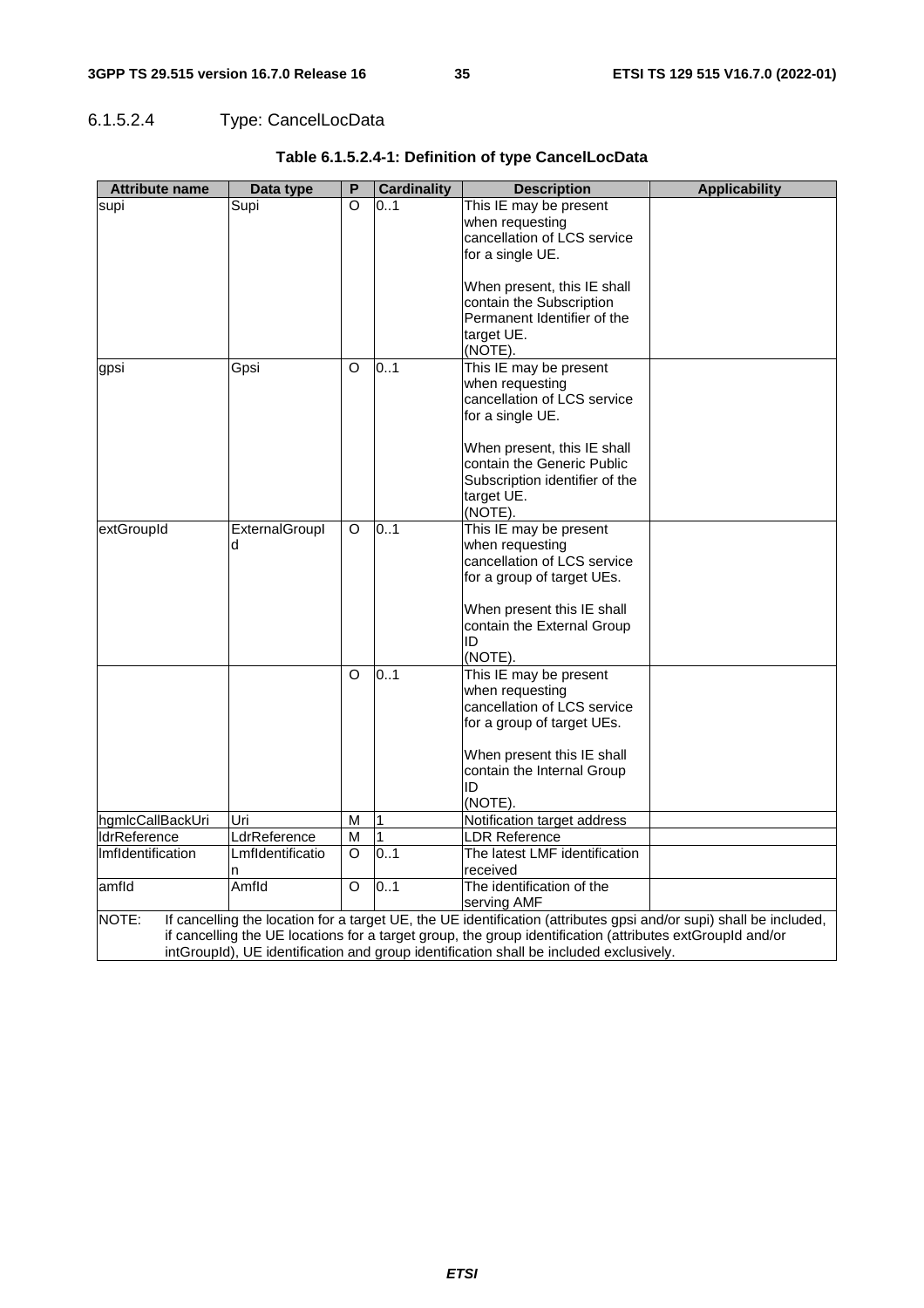# 6.1.5.2.5 Type: LocUpdateData

| <b>Attribute name</b>            | Data type                        | P                     | <b>Cardinality</b> | <b>Description</b>                                                                                                                                                                                                                                                                                                                                                                                                                | <b>Applicability</b> |
|----------------------------------|----------------------------------|-----------------------|--------------------|-----------------------------------------------------------------------------------------------------------------------------------------------------------------------------------------------------------------------------------------------------------------------------------------------------------------------------------------------------------------------------------------------------------------------------------|----------------------|
| supi                             | Supi                             | O                     | 0.1                | <b>Subscription Permanent</b><br>Identifier                                                                                                                                                                                                                                                                                                                                                                                       |                      |
| gpsi                             | Gpsi                             | O                     | 0.1                | <b>Generic Public Subscription</b><br>identitfier                                                                                                                                                                                                                                                                                                                                                                                 |                      |
| pseudonymIndicato                | PseudonymIndi<br>cator           | O                     | 0.1                | Pseudonym indicator                                                                                                                                                                                                                                                                                                                                                                                                               |                      |
| locationRequestTy<br>pe          | LocationReques<br>tType          | M                     | $\overline{1}$     | Event causing the location<br>estimate (5GC-MO-LR)                                                                                                                                                                                                                                                                                                                                                                                |                      |
| <b>locationEstimate</b>          | GeographicAre                    | M                     | $\overline{1}$     | Geographic area of the<br>target UE                                                                                                                                                                                                                                                                                                                                                                                               |                      |
| ageOfLocationEsti<br>mate        | AgeOfLocation<br>Estimate        | M                     | 1                  | Age of location estimate                                                                                                                                                                                                                                                                                                                                                                                                          |                      |
| accuracyFulfilmentl<br>ndicator  | AccuracyFulfilm<br>entIndicator  | M                     | 11                 | The indication whether the<br>obtained location estimate<br>satisfies the requested<br>accuracy or not                                                                                                                                                                                                                                                                                                                            |                      |
| civicAddress                     | <b>CivicAddress</b>              | O                     | 0.1                | Civic address of the target<br>UE                                                                                                                                                                                                                                                                                                                                                                                                 |                      |
| <b>IcsQosClass</b>               | <b>LcsQosClass</b>               | M                     | $\overline{1}$     | The LCS QoS Class<br>requested by the target UE                                                                                                                                                                                                                                                                                                                                                                                   |                      |
| externalClientIdenti<br>fication | ExternalClientId<br>entification | O                     | 0.1                | Identity of the LCS client                                                                                                                                                                                                                                                                                                                                                                                                        |                      |
| afld                             | string                           | O                     | 01                 | Identity of the AF                                                                                                                                                                                                                                                                                                                                                                                                                |                      |
| gmlcNumber                       | string                           | $\overline{\text{c}}$ | 0.1                | This IE shall be included by<br>the AMF in the request to V-<br>GMLC, if the "mlc-number"<br>IE is received in MO request<br>from the UE.<br>When present, this IE shall<br>contain the GMLC Number<br>(in E.164 international<br>number format) indicated in<br>the "mlc-number" IE of the<br>MO request from the UE.<br>The V-GMLC may query<br>NRF to obtain the H-GMLC<br>using the GMLC Number.<br>Pattern: "^[0-9]{5,15}\$" |                      |
| <b>IcsServiceType</b>            | LcsServiceType<br>Ιa             | O                     | 0.1                | When present, this IE shall<br>contain the LCS Service<br>Type received from the UE,<br>as specified in clause 6.2 of<br>3GPP TS 23.273 [4].<br>When received, the H-<br>GMLC shall map the<br>received LCS Service Type<br>to the Service Identity in<br><b>Location Update</b><br>Notification.                                                                                                                                 |                      |

### **Table 6.1.5.2.5-1: Definition of type LocUpdateData**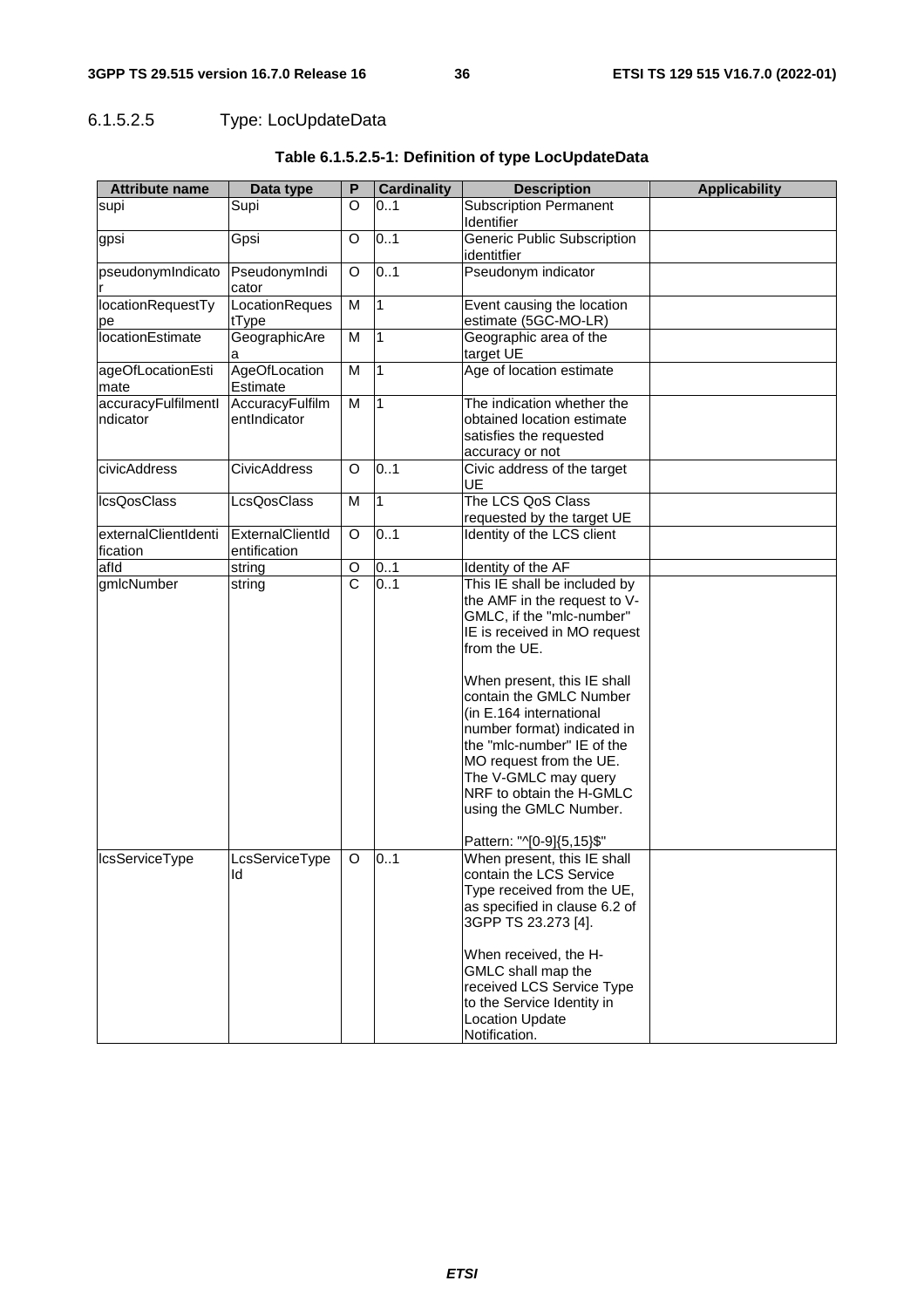6.1.5.2.6 Type: EventNotifyData

**Table 6.1.5.2.6-1: Definition of type EventNotifyData**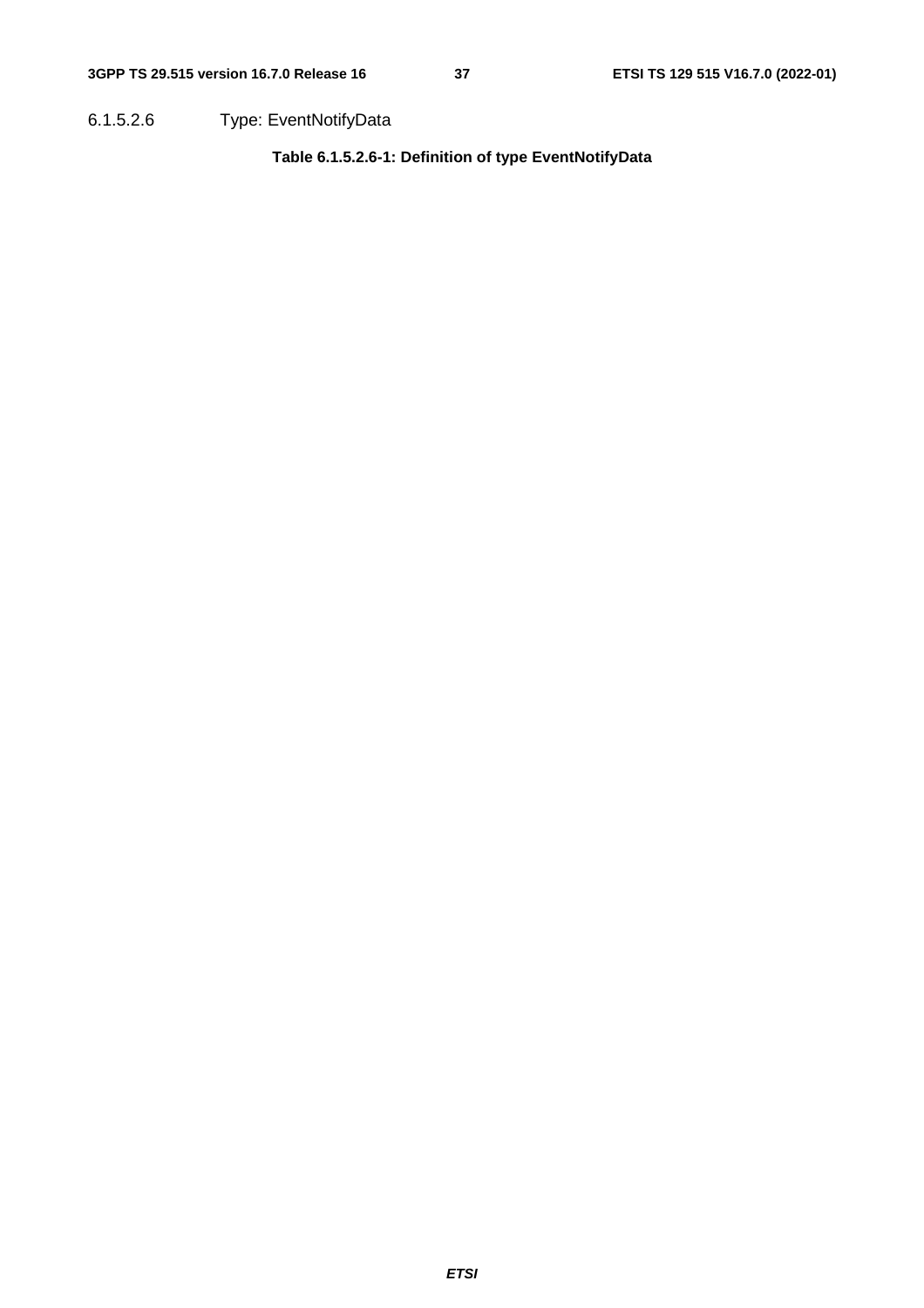| <b>Attribute name</b>           | Data type                                    | P | <b>Cardinality</b> | <b>Description</b>                                                                                                                                                                                                                                                             | <b>Applicability</b> |
|---------------------------------|----------------------------------------------|---|--------------------|--------------------------------------------------------------------------------------------------------------------------------------------------------------------------------------------------------------------------------------------------------------------------------|----------------------|
| supi                            | Supi                                         | O | 0.1                | <b>Subscription Permanent</b><br>Identifier                                                                                                                                                                                                                                    |                      |
| gpsi                            | Gpsi                                         | O | 0.1                | Generic Public Subscription<br>Identifier                                                                                                                                                                                                                                      |                      |
| <b>IdrReference</b>             | LdrReference                                 | M | 1                  | <b>LDR</b> Reference                                                                                                                                                                                                                                                           |                      |
| eventNotifyDataTy<br>рe         | EventNotifyData<br>Type                      | м | $\mathbf{1}$       | The type of event that<br>triggers event notification                                                                                                                                                                                                                          |                      |
| <b>locationEstimate</b>         | GeographicAre                                | O | 0.1                | Geographic area of the<br>target UE                                                                                                                                                                                                                                            |                      |
| civicAddress                    | <b>CivicAddress</b>                          | O | 0.1                | Civic address of the target<br>UE                                                                                                                                                                                                                                              |                      |
| ageOfLocationEsti<br>mate       | AgeOfLocation<br>Estimate                    | O | 0.1                | Age of location estimate                                                                                                                                                                                                                                                       |                      |
| positioningDataList             | array(Positionin<br>gMethodAndUs<br>age)     | O | 1N                 | If present, this IE shall<br>indicate the usage of each<br>non-GANSS positioning<br>method that was attempted<br>to determine the location<br>estimate, either successfully<br>or unsuccessfully.                                                                              |                      |
| gnssPositioningDat<br>aList     | array(GnssPosit<br>ioningMethodAn<br>dUsage) | O | 1N                 | If present, this IE shall<br>indicate the usage of each<br>GANSS positioning method<br>that was attempted to<br>determine the location<br>estimate, either successfully<br>or unsuccessfully.                                                                                  |                      |
| Imfldentification               | Lmfldentificatio<br>n                        | O | 0.1                | <b>LMF</b> identification that<br>stores the location context<br>of the target UE                                                                                                                                                                                              |                      |
| amfld                           | Amfld                                        | O | 0.1                | The identification of AMF<br>that is serving the target UE                                                                                                                                                                                                                     |                      |
| terminationCause                | TerminationCau<br>se                         | C | 0.1                | The IE shall be included if<br>event reporting has been<br>terminated                                                                                                                                                                                                          |                      |
| velocityEstimate                | VelocityEstimat<br>е                         | C | 0.1                | If present, this IE contain an<br>estimate of the velocity of<br>the target UE, composed by<br>horizontal speed, vertical<br>speed, and their respective<br>uncertainty.<br>This IE shall be sent from<br>(V)GMLC to (H)GMLC if<br>received by VGMLC from<br>AMF when roaming. |                      |
| altitude                        | Altitude                                     | C | 0.1                | If present, this IE indicates<br>the altitude of the<br>positioning estimate.<br>This IE shall be sent from<br>(V)GMLC to (H)GMLC if<br>received by VGMLC from<br>AMF when roaming.                                                                                            |                      |
| targetNode                      | Nflnstanceld                                 | C | 0.1                | For mobility of a UE with<br>periodic or triggered<br>location, this IE contains the<br>address of the new serving<br>node and shall be sent from<br>(V)GMLC to (H)GMLC if<br>received by VGMLC from<br>AMF when roaming.                                                      |                      |
| accuracyFulfilmentl<br>ndicator | AccuracyFulfilm<br>entIndicator              | O | 0.1                | The indication whether the<br>obtained location estimate<br>satisfies the requested<br>accuracy or not                                                                                                                                                                         |                      |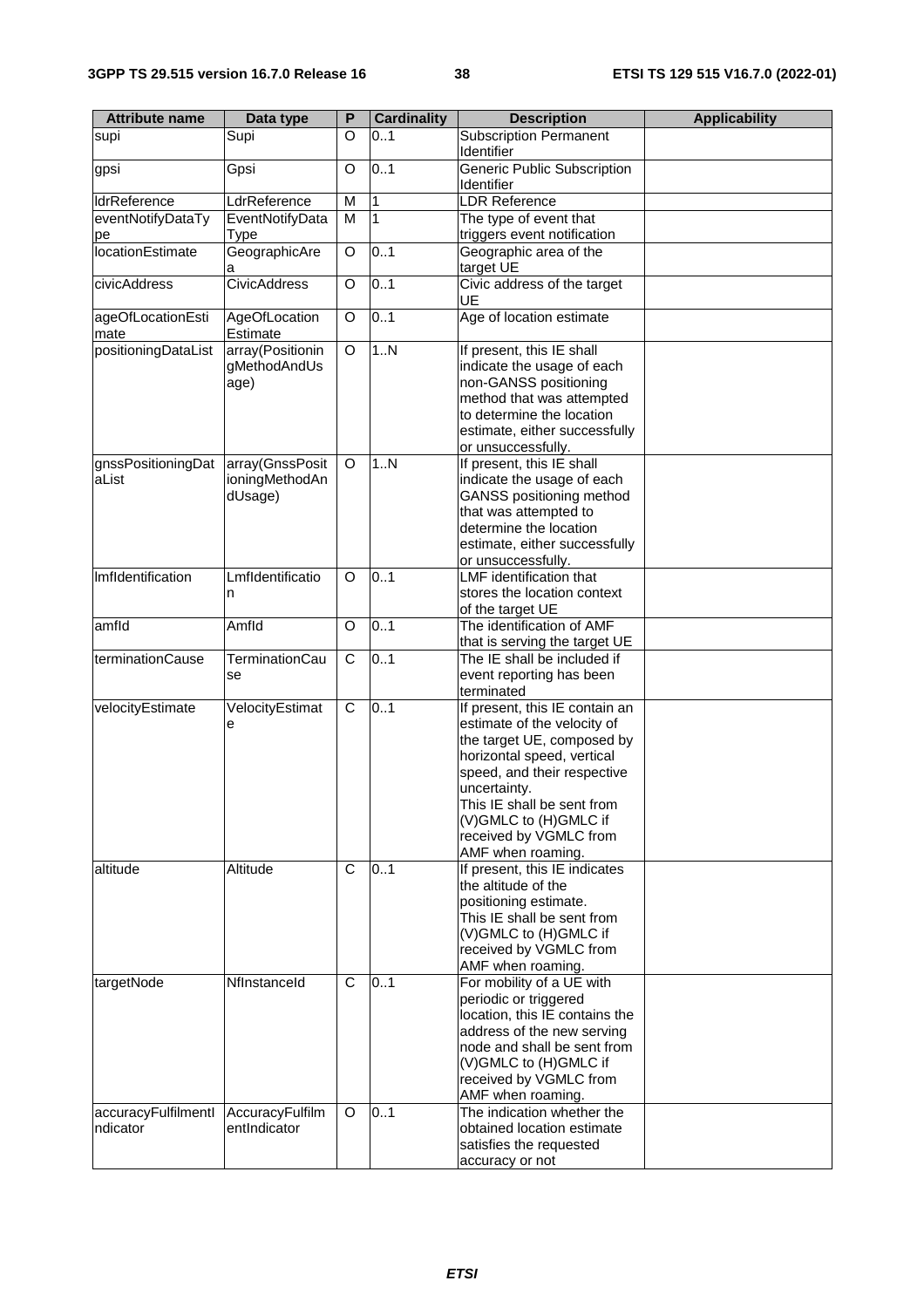| <b>failureCause</b> | lFailureCause | C | 101 | This IE shall contain the<br>Ifailure cause for the UE if<br>Ipresent.<br>The IE shall be included if<br>positioning has failed for the<br>target UE in the target |  |
|---------------------|---------------|---|-----|--------------------------------------------------------------------------------------------------------------------------------------------------------------------|--|
|                     |               |   |     | group.                                                                                                                                                             |  |

### 6.1.5.2.7 Type: UePrivacyRequirements

### **Table 6.1.5.2.7-1: Definition of type UePrivacyRequirements**

| <b>Attribute name</b>     | Data type      | Р | <b>Cardinality</b> | <b>Description</b>                                                                                                                                                                                                                                    | <b>Applicability</b> |
|---------------------------|----------------|---|--------------------|-------------------------------------------------------------------------------------------------------------------------------------------------------------------------------------------------------------------------------------------------------|----------------------|
| <b>IcsServiceAuthInfo</b> | LcsServiceAuth | O | 0.1                | When present, this IE shall<br>contain an indication of<br>privacy related notification<br>or verification for the target<br>IUE.<br>The default value of this<br>parameter if not presents is<br>"LOCATION_ALLOWED_W<br><b>ITHOUT NOTIFICATION".</b> |                      |
| lcodeWordCheck            | boolean        | O | 10.1               | When present, it shall<br>lindicate whether the<br>Codeword parameter shall<br>be checked in UE. (NOTE)                                                                                                                                               |                      |
| NOTE:                     |                |   |                    | Checking of the Codeword in UE applies only when the Codeword parameter (specified in clause 6.1.5.2.2)<br>is present and when the codeWordCheck parameter is present and set to TRUE.                                                                |                      |

6.1.5.2.8 Void

### 6.1.5.2.9 Type: LocUpdateNotification

#### **Table 6.1.5.2.9-1: Definition of type LocUpdateNotification**

| <b>Attribute name</b>           | Data type                       | P | <b>Cardinality</b> | <b>Description</b>                                                                                                                                                          | <b>Applicability</b> |
|---------------------------------|---------------------------------|---|--------------------|-----------------------------------------------------------------------------------------------------------------------------------------------------------------------------|----------------------|
| supi                            | Supi                            | O | 0.1                | <b>Subscription Permanent</b><br><b>Identifier</b>                                                                                                                          |                      |
| gpsi                            | Gpsi                            | O | 0.1                | Generic Public Subscription<br>identitfier                                                                                                                                  |                      |
| locationRequestType             | LocationRequestTy<br>pe         | M |                    | Event causing the location<br>estimate (5GC-MO-LR)                                                                                                                          |                      |
| llocationEstimate               | GeographicArea                  | M |                    | geographic area of the target UE                                                                                                                                            |                      |
| ageOfLocationEstimat<br>e       | AgeOfLocationEsti<br>mate       | M |                    | Age of location estimate                                                                                                                                                    |                      |
| accuracyFulfilmentIndi<br>cator | AccuracyFulfilmentl<br>ndicator | M |                    | The indication whether the<br>obtained location estimate<br>satisfies the requested accuracy<br>or not                                                                      |                      |
| civicAddress                    | <b>CivicAddress</b>             | O | 0.1                | Civic address of the target UE                                                                                                                                              |                      |
| <b>IcsQosClass</b>              | LcsQosClass                     | M |                    | The LCS QoS Class requested<br>by the target UE                                                                                                                             |                      |
| lafId                           | string                          | O | 01                 | Identity of the AF                                                                                                                                                          |                      |
| serviceIdentity                 | ServiceIdentity                 | O | 01                 | When present, this IE shall<br>contain Service Identity mapped<br>from the LCS Service Type<br>specified by the UE, as specified<br>in clause 6.2 of<br>3GPP TS 23.273 [4]. |                      |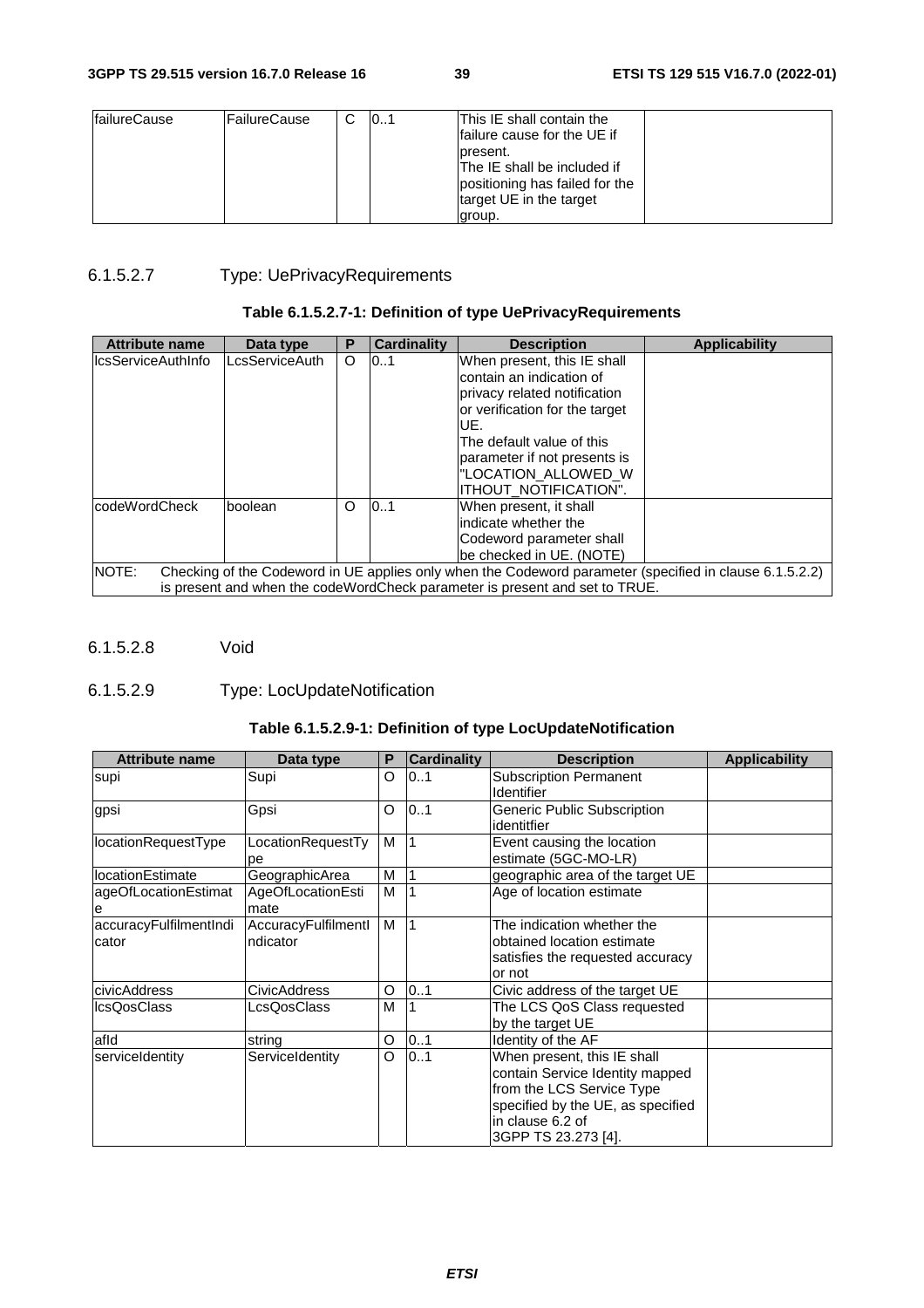#### 6.1.5.2.10 Type: LocUpdateSubs

| <b>Attribute name</b> | Data type    | Р | <b>Cardinality</b> | <b>Description</b>                                                                                                           | <b>Applicability</b> |
|-----------------------|--------------|---|--------------------|------------------------------------------------------------------------------------------------------------------------------|----------------------|
| InflnstanceId         | Nflnstanceld | М |                    | Identity of the NF Instance creating the<br>subscription.                                                                    |                      |
| notifUri              | Uri          | М |                    | The URI via which the NF service<br>consumer wants to receive notifications<br>related to this subscription.                 |                      |
| supi                  | Supi         | С | 101                | SUPI of the UE concerned by the<br>subscription.<br>This attribute shall be present if the gpsi<br>attribute is not present. |                      |
| gpsi                  | Gpsi         | С | 01                 | GPSI of the UE concerned by the<br>subscription.<br>This attribute shall be present if the supi<br>attribute is not present. |                      |

#### **Table 6.1.5.2.10-1: Definition of type LocUpdateSubs**

#### 6.1.5.2.11 Type: EventNotifyDataAdditionalInfo

#### **Table 6.1.5.2.11-1: Definition of type EventNotifyDataAdditionalInfo**

| <b>Attribute name</b> | Data type        | Р | <b>Cardinality</b> | <b>Description</b>                                    | Applicability |
|-----------------------|------------------|---|--------------------|-------------------------------------------------------|---------------|
| laddEventDataList     | array(EventNotif |   | 1N                 | When present, this IE shall                           |               |
|                       | vData)           |   |                    | linclude a list of event<br>reports of the additional |               |
|                       |                  |   |                    | UE(s) which belong to the                             |               |
|                       |                  |   |                    | target group.                                         |               |

#### 6.1.5.2.12 Type: EventNotifyDataExt

#### **Table 6.1.5.2.12-1: Definition of type EventNotifyDataExt as a list of to be combined data**

| Data type                    | <b>Cardinality</b> | <b>Description</b>                                              | Applicability |
|------------------------------|--------------------|-----------------------------------------------------------------|---------------|
| IEventNotifvData             |                    | <b>IEvent Notification Data</b>                                 |               |
| EventNotifyDataAdditionalInf |                    | Additional information of the Event<br><b>Notification Data</b> |               |

#### 6.1.5.2.13 Type: AreaEventInfoAddition

#### **Table 6.1.5.2.13-1: Definition of type AreaEventInfoAddition**

| <b>Attribute name</b> | Data type             | Р        | <b>Cardinality</b> | <b>Description</b>                                                                                                                                                                                                                               |
|-----------------------|-----------------------|----------|--------------------|--------------------------------------------------------------------------------------------------------------------------------------------------------------------------------------------------------------------------------------------------|
| geoAreaList           | array(GeographicArea) | $\circ$  | 1N                 | One or more geographic areas for<br>location reporting event                                                                                                                                                                                     |
| lignoreAreaDefInd     | boolean               | $\Omega$ | 101                | Indicating whether the "areaDefinition"<br>IIE in AreaEventInfoExt combined data<br>type shall be ignored or not:<br>- true: the "areaDefinition" IE shall be<br>ignored.<br>- false (default)" the "areaDefinition" IE<br>shall not be ignored. |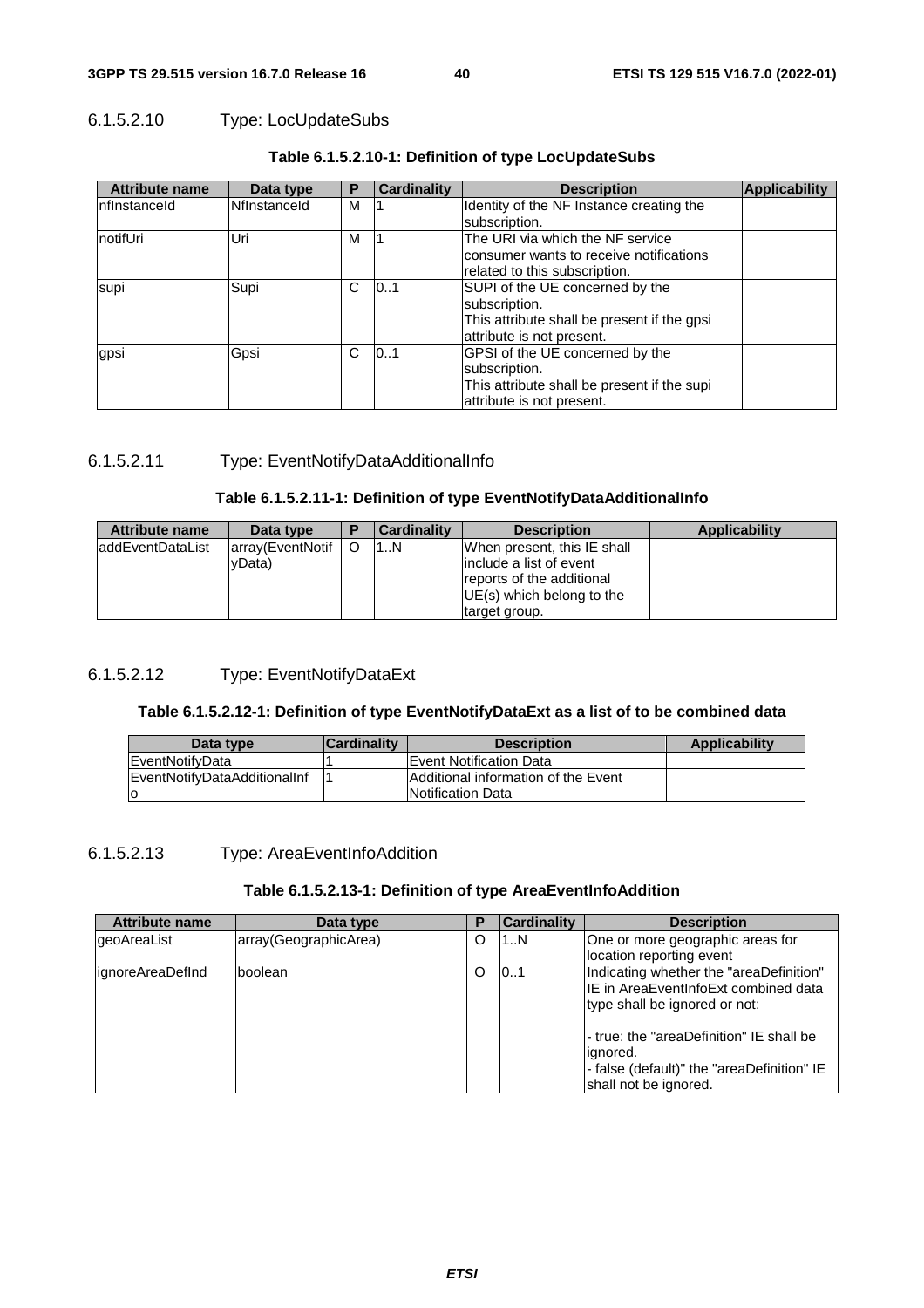#### 6.1.5.2.14 Type: AreaEventInfoExt

#### **Table 6.1.5.2.14-1: Definition of type AreaEventInfoExt as a list of to be combined data**

| Data type                     | <b>Cardinality</b> | <b>Description</b>                                                         | Applicability |
|-------------------------------|--------------------|----------------------------------------------------------------------------|---------------|
| AreaEventInfo                 |                    | Area Event Information                                                     |               |
| <b>IAreaEventInfoAddition</b> |                    | <b>Addition information for Extended Area</b><br><b>IEvent Information</b> |               |

#### 6.1.5.3 Simple data types and enumerations

#### 6.1.5.3.1 Introduction

This clause defines simple data types and enumerations that can be referenced from data structures defined in the previous clauses.

#### 6.1.5.3.2 Simple data types

The simple data types defined in table 6.1.5.3.2-1 shall be supported.

| Table 6.1.5.3.2-1: Simple data types |  |
|--------------------------------------|--|
|--------------------------------------|--|

| <b>Type Name</b>                | Type<br><b>Definition</b> | <b>Description</b>                                                                                                                                            | <b>Applicability</b> |
|---------------------------------|---------------------------|---------------------------------------------------------------------------------------------------------------------------------------------------------------|----------------------|
| ServiceIdentity                 | string                    | Service identity                                                                                                                                              |                      |
| ExternalClientIdentification    | string                    | <b>External LCS client identification</b>                                                                                                                     |                      |
| CodeWord                        | string                    | <b>codeword</b>                                                                                                                                               |                      |
| E164CountryCodeOfGeographicArea | string                    | The combination of one, two or three<br>digits identifying a specific country,<br>countries in an integrated numbering plan,<br>or a specific geographic area |                      |
| LcsServiceTypeId                | integer                   | LCS Service Type Id, as specified<br>clause 7.6.11.15 of 3GPP TS 29.002 [xx].<br>Minimum = $0.$ Maximum = 127                                                 |                      |

#### 6.1.5.3.3 Enumeration: PseudonymIndicator

The enumeration PseudonymIndicator represents whether pseudonym should be used as the identity of the target UE. It shall comply with the provisions defined in table 6.1.5.3.3-1.

#### **Table 6.1.5.3.3-1: Enumeration PseudonymIndicator**

| <b>Enumeration value</b>  | <b>Description</b>           | <b>Applicability</b> |
|---------------------------|------------------------------|----------------------|
| "PSEUDONYM REQUESTED"     | A pseudonym is requested     |                      |
| "PSEUDONYM NOT REQUESTED" | A pseudonym is not requested |                      |

#### 6.1.5.3.4 Enumeration: LocationRequestType

The enumeration LocationRequestType represents how the location request is triggered. It shall comply with the provisions defined in table 6.1.5.3.4-1.

#### **Table 6.1.5.3.4-1: Enumeration LocationRequestType**

| <b>Enumeration value</b> | <b>Description</b>                 | <b>Applicability</b> |
|--------------------------|------------------------------------|----------------------|
| "NI-LR"                  | Network induced location request   |                      |
| "MT-LR"                  | Mobile terminated location request |                      |
| "MO-LR"                  | Mobile originated location request |                      |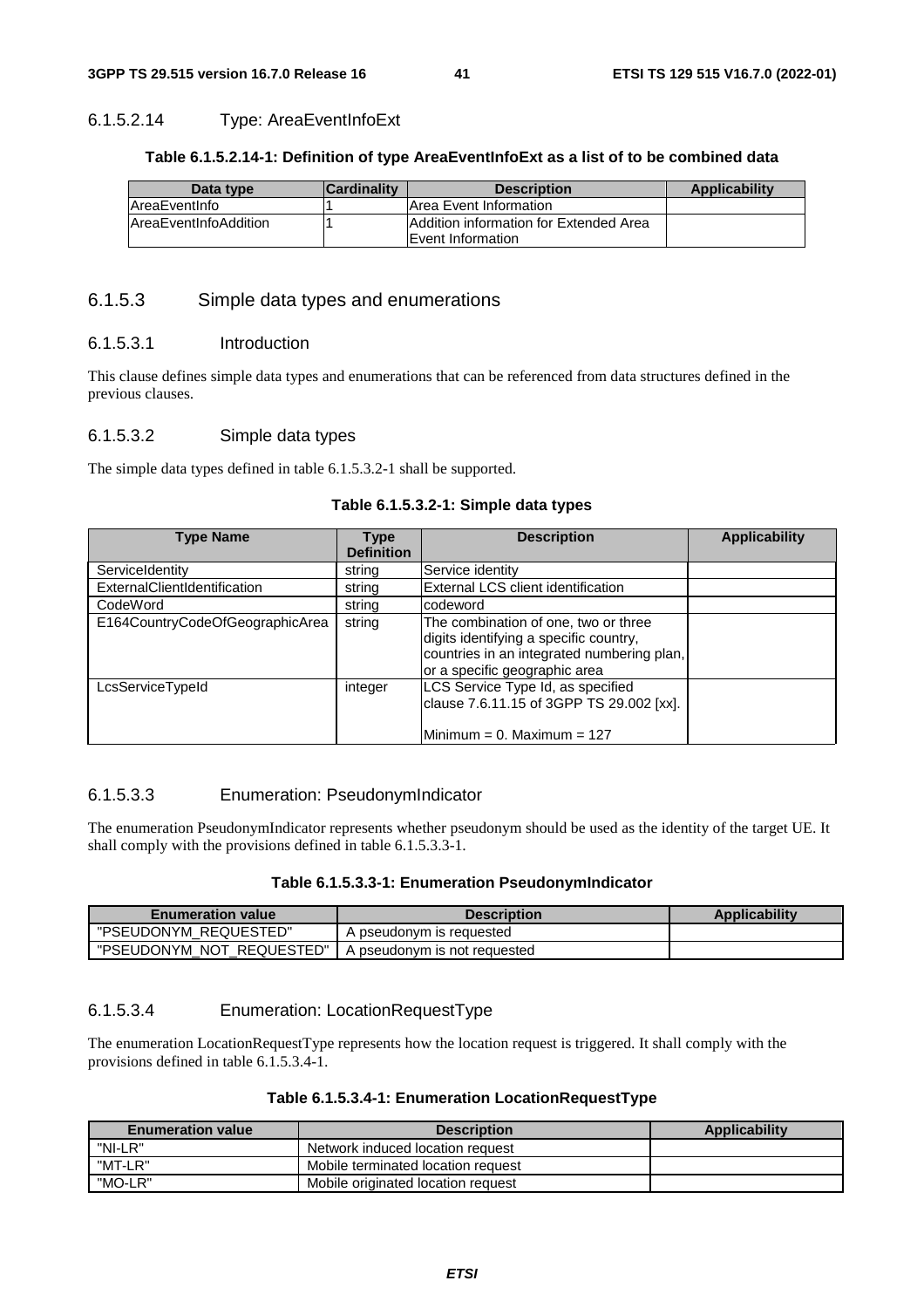#### 6.1.5.3.5 Enumeration: LocationTypeRequested

The enumeration LocationTypeRequested represents the requested type of location which is only applicable to location immediate request. It shall comply with the provisions defined in table 6.1.5.3.5-1.

#### **Table 6.1.5.3.5-1: Enumeration LocationTypeRequested**

| <b>Enumeration value</b>         | <b>Description</b>                               | Applicability |
|----------------------------------|--------------------------------------------------|---------------|
| "CURRENT_LOCATION"               | Requesting the current location of the target    |               |
|                                  | UE                                               |               |
| "CURRENT OR LAST KNOWN LOCATION" | Requesting the current or last known location    |               |
|                                  | of the target UE                                 |               |
| "INITIAL LOCATION"               | Requesting the initial location of the target UE |               |
| "NOTIFICATION_VERIFICATION_ONLY" | Requesting notification verification only        |               |

#### 6.1.5.3.6 Enumeration: EventNotifyDataType

The enumeration EventNotifyDataType represents the type of event notification. It shall comply with the provisions defined in table 6.1.5.3.6-1.

| <b>Enumeration value</b>            | <b>Description</b>                                                                                                                  | <b>Applicability</b> |
|-------------------------------------|-------------------------------------------------------------------------------------------------------------------------------------|----------------------|
| "UE AVAILABLE"                      | UE available event                                                                                                                  |                      |
| "PERIODIC"                          | Periodic event                                                                                                                      |                      |
| "ENTERING_INTO_AREA"                | Entering area event                                                                                                                 |                      |
| "LEAVING_FROM_AREA"                 | Leaving area event                                                                                                                  |                      |
| "BEING_INSIDE_AREA"                 | Being inside area event                                                                                                             |                      |
| "MOTION"                            | Motion event                                                                                                                        |                      |
| "MAXIMUM_INTERVAL_EXPIRATION_EVENT" | Expiration of maximum reporting interval<br>event                                                                                   |                      |
| "LOCATION_CANCELLATION_EVENT"       | Cancellation of location reporting event                                                                                            |                      |
| "ACTIVATION_OF_DEFERRED_LOCATION"   | A confirmation that periodic or triggered<br>location was successfully activated in the<br>target UE                                |                      |
| "UE_MOBILITY_FOR_DEFERRED_LOCATION" | Mobility of the target UE to a different NF                                                                                         |                      |
| "5GC_MT_LR"                         | Report of immediate 5GC mobile terminated<br>location.<br>It is used for 5GC_MT_LR request targeting<br>to a group of UE procedure. |                      |

#### 6.1.5.3.7 Enumeration: FailureCause

The enumeration FailureCause represents the cause of positioning failure. It shall comply with the provisions defined in table 6.1.5.3.7-1.

|--|--|--|--|--|--|

| <b>Enumeration value</b> | <b>Description</b>                 | Applicability |
|--------------------------|------------------------------------|---------------|
| "POSITIONING DENIED"     | Positioning is denied              |               |
| "UNSUPPORTED_BY_UE"      | Positioning is not supported by UE |               |
| "NOT REGISTED UE"        | UE doesn't register                |               |
| "UNSPECIFIED"            | Unspecified                        |               |

#### 6.1.5.3.8 Enumeration: SuccessType

The enumeration SuccessType represents the type of success. It shall comply with the provisions defined in table 6.1.5.3.8-1.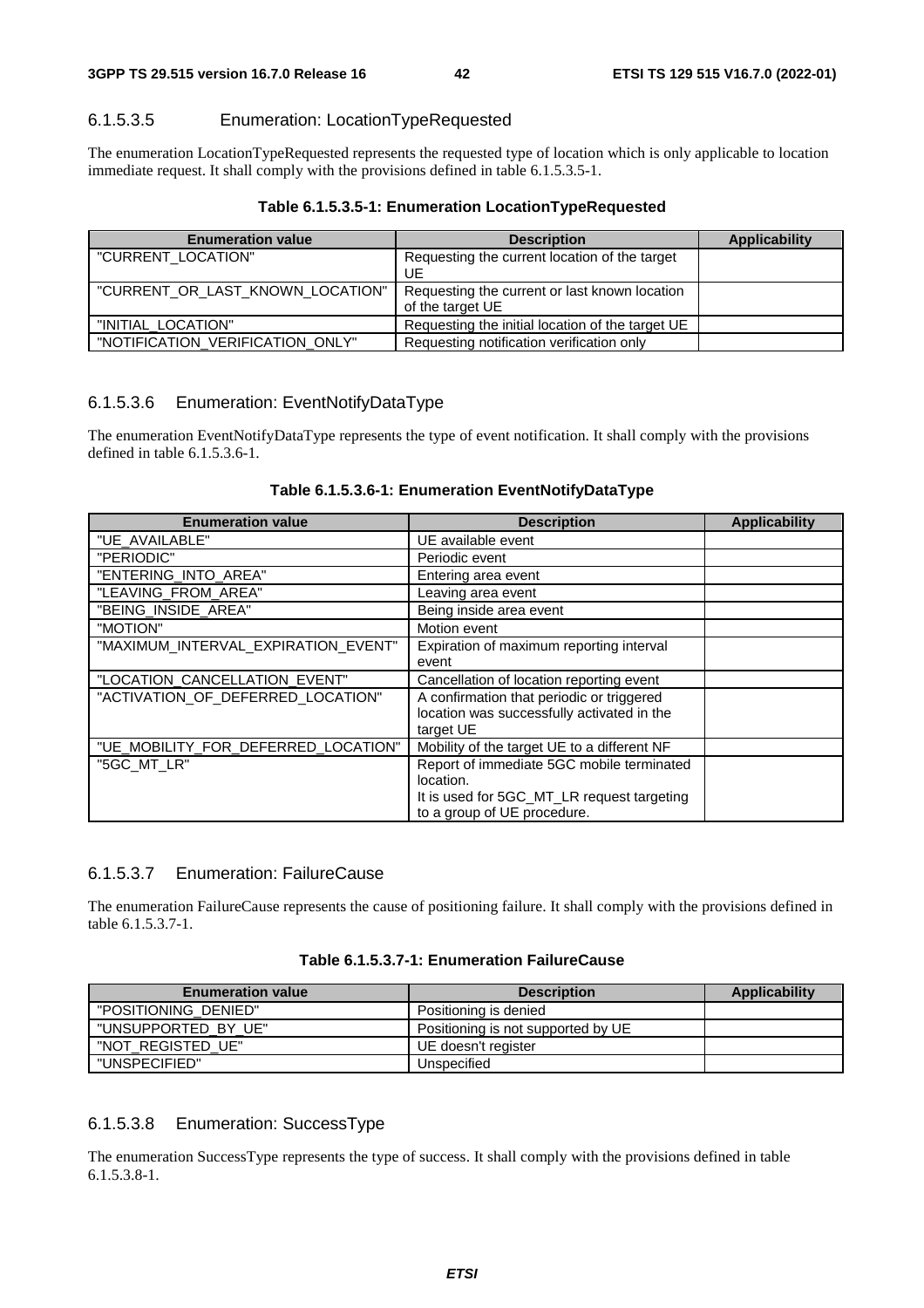| <b>Enumeration value</b> | <b>Description</b>           | <b>Applicability</b> |
|--------------------------|------------------------------|----------------------|
| "SUCCESS COMPLETELY"     | It is completely successful. |                      |
| "SUCCESS PARTIALLY"      | It is partially successful.  |                      |

#### **Table 6.1.5.3.8-1: Enumeration SuccessType**

# 6.1.6 Error Handling

#### 6.1.6.1 General

HTTP error handling shall be supported as specified in clause 5.2.4 of 3GPP TS 29.500 [5].

#### 6.1.6.2 Protocol Errors

Protocol errors handling shall be supported as specified in clause 5.2.7 of 3GPP TS 29.500 [5].

#### 6.1.6.3 Application Errors

The application errors defined for the Ngmlc\_Location service are listed in Table 6.1.6.3-1.

#### **Table 6.1.6.3-1: Application errors**

| <b>Application Error</b>          | <b>HTTP status</b> | <b>Description</b>                                 |
|-----------------------------------|--------------------|----------------------------------------------------|
|                                   | code               |                                                    |
| POSITIONING_DENIED                | 403 Forbidden      | the positioning procedure was denied.              |
| <b>UNSPECIFIED</b>                | 403 Forbidden      | the request is rejected due to unspecified         |
|                                   |                    | reasons.                                           |
| UNSUPPORTED BY UE                 | 403 Forbidden      | the position request for periodic or triggered     |
|                                   |                    | location is not supported by the target UE         |
| LOCATION SESSION UNKNOWN          | 403 Forbidden      | lthe location context was not found                |
| UNREQUESTED BY UE                 | 403 Forbidden      | the UE did not request transfer of its location to |
|                                   |                    | an LCS Client or AF                                |
| UNKOWN_EXTERNAL_CLIENT_OR_AF      | 403 Forbidden      | lthe external LCS client or AF is unknown          |
| UNREACHABLE_EXTERNAL_CLIENT_OR_AF | 403 Forbidden      | the external LCS client or AF is unreachable       |
| DETACHED_USER                     | 403 Forbidden      | the user is deregistered in the AMF                |
| POSITIONING_FAILED                | 500 Internal       | the positioning procedure failed                   |
|                                   | Server Error       |                                                    |
| UNREACHABLE USER                  | 504 Gateway        | the user could not be reached in order to perform  |
|                                   | Timeout            | positioning procedure                              |
| PEER NOT RESPONDING               | 504 Gateway        | No response is received from a remote peer, i.e.,  |
|                                   | Timeout            | 1) The response from the serving AMF wasn't        |
|                                   |                    | received by (V)GMLC, or;                           |
|                                   |                    | 2) (V)GMLC received HTTP status code 504 with      |
|                                   |                    | PEER_NOT_RESPONDING from AMF.                      |

# 6.1.7 Feature negotiation

The optional features in table 6.1.7-1 are defined for the Ngmlc\_Location API.

#### **Table 6.1.7-1: Supported Features**

| <b>Feature number</b> | <b>Feature Name</b> | <b>Description</b> |
|-----------------------|---------------------|--------------------|
|                       |                     |                    |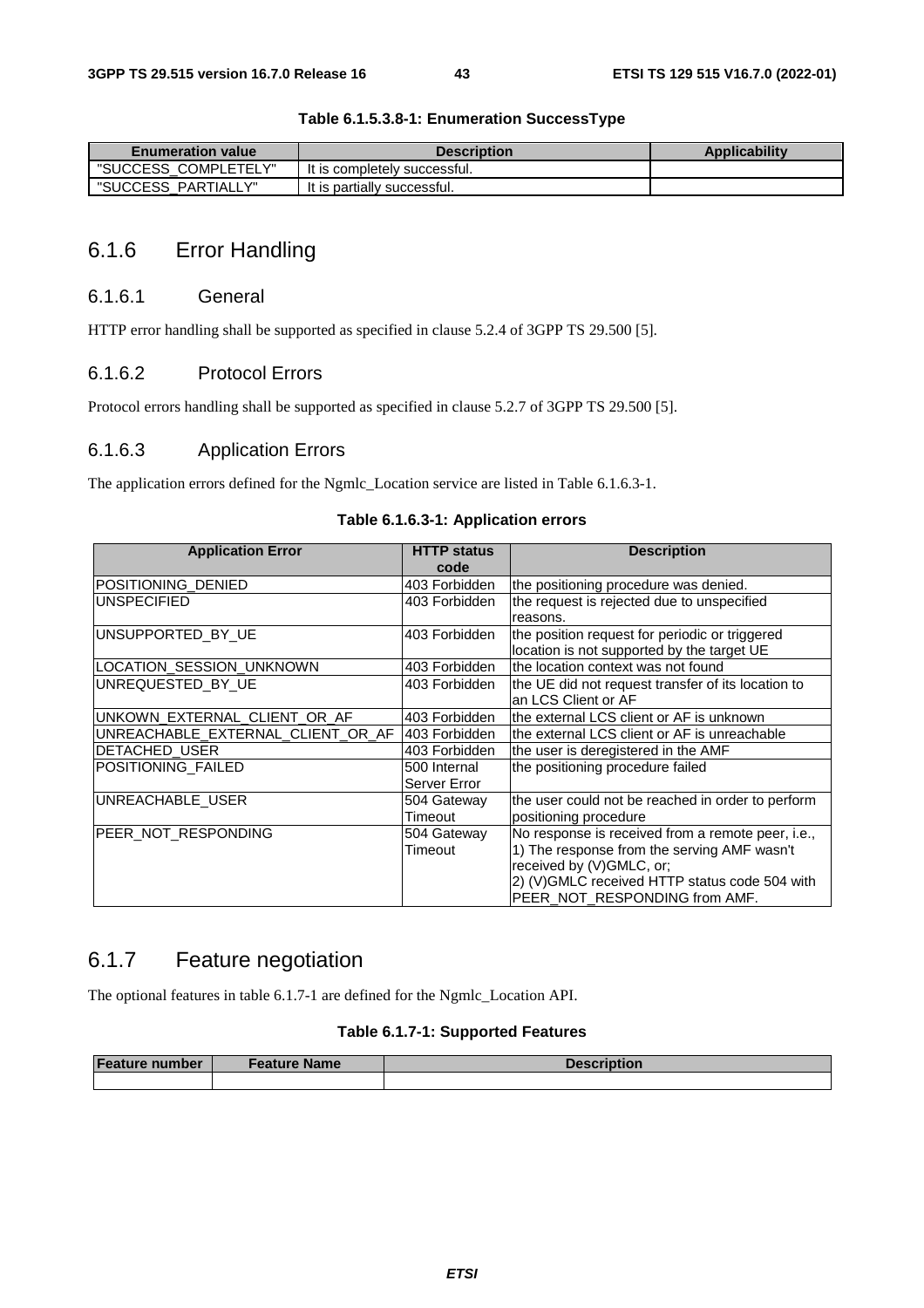# 6.1.8 Security

As indicated in 3GPP TS 33.501 [15], the access to the Ngmlc\_Location API may be authorized by means of the OAuth2 protocol (see IETF RFC 6749 [16]), using the "Client Credentials" authorization grant, where the NRF (see 3GPP TS 29.510 [17]) plays the role of the authorization server.

If Oauth2 authorization is used, an NF Service Consumer, prior to consuming services offered by the Ngmlc\_Location API, shall obtain a "token" from the authorization server, by invoking the Access Token Request service, as described in 3GPP TS 29.510 [17], clause 5.4.2.2.

NOTE: When multiple NRFs are deployed in a network, the NRF used as authorization server is the same NRF that the NF Service Consumer used for discovering the Ngmlc\_Location service.

The Ngmlc\_Location API defines scopes for OAuth2 authorization as specified in 3GPP TS 33.501 [15]; it defines a single scope consisting on the name of the service (i.e., "ngmlc-loc"), and it does not define any additional scopes at resource or operation level.

# 6.1.9 HTTP redirection

An HTTP request may be redirected to a different GMLC service instance, within the same GMLC or a different GMLC of an GMLC set, e.g. when an GMLC service instance is part of an GMLC (service) set or when using indirect communications (see 3GPP TS 29.500 [4]).

An SCP that reselects a different GMLC producer instance will return the NF Instance ID of the new GMLC producer instance in the 3gpp-Sbi-Producer-Id header, as specified in clause 6.10.3.4 of 3GPP TS 29.500 [4].

If an GMLC within an GMLC set redirects a service request to a different GMLC of the set using an 307 Temporary Redirect or 308 Permanent Redirect status code, the identity of the new GMLC towards which the service request is redirected shall be indicated in the 3gpp-Sbi-Target-Nf-Id header of the 307 Temporary Redirect or 308 Permanent Redirect response as specified in clause 6.10.9.1 of 3GPP TS 29.500 [4].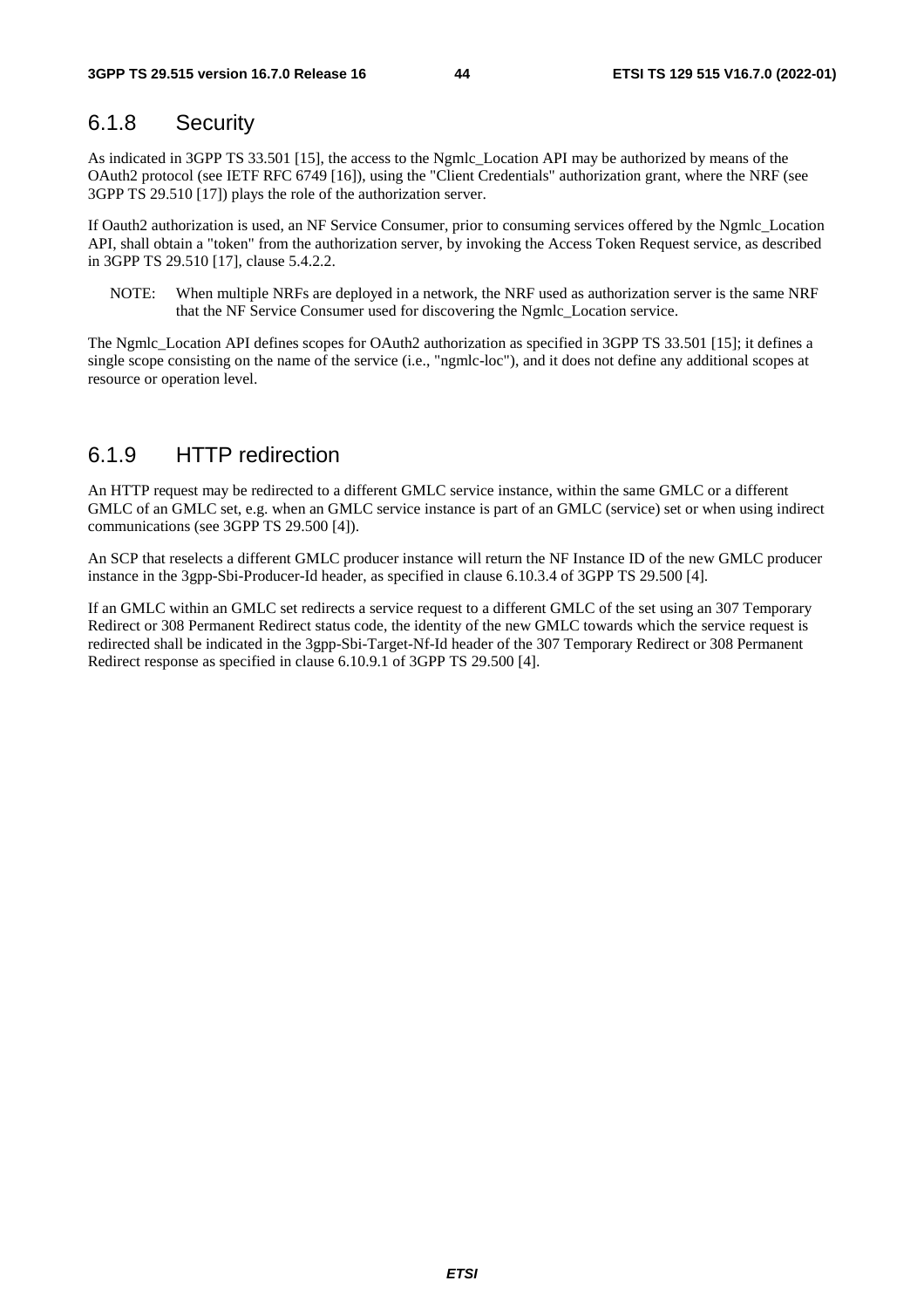# Annex A (normative): OpenAPI specification

# A.1 General

This Annex specifies the formal definition of the Ngmlc\_Location service. It consists of OpenAPI 3.0.0 specifications, in YAML format.

This Annex takes precedence when being discrepant to other parts of the specification with respect to the encoding of information elements and methods within the API(s).

NOTE: The semantics and procedures, as well as conditions, e.g. for the applicability and allowed combinations of attributes or values, not expressed in the OpenAPI definitions but defined in other parts of the specification also apply.

Informative copies of the OpenAPI specification files contained in this 3GPP Technical Specification are available on a Git-based repository, that uses the GitLab software version control system (see 3GPP TS 29.501 [6] clause 5.3.1 and 3GPP TR 21.900 [19] clause 5B).

# A.2 Ngmlc\_Location API

```
openapi: 3.0.0 
info: 
   version: '1.0.6' 
   title: Ngmlc_Location 
   description: | 
     Ngmlc_Location Service. 
     © 2021, 3GPP Organizational Partners (ARIB, ATIS, CCSA, ETSI, TSDSI, TTA, TTC). 
     All rights reserved. 
externalDocs: 
   description: 3GPP TS 29.515 V16.7.0; 5G System; Gateway Mobile Location Services; Stage 3 
   url: 'http://www.3gpp.org/ftp/Specs/archive/29_series/29.515/' 
servers: 
   - url: '{apiRoot}/ngmlc-loc/v1' 
     variables: 
       apiRoot: 
         default: https://example.com 
         description: apiRoot as defined in clause 4.4 of 3GPP TS 29.501 
security: 
   - {} 
   - oAuth2ClientCredentials: 
      - ngmlc-loc
paths: 
   /provide-location: 
     post: 
       summary: Request Location of an UE 
       operationId: RequestLocation 
       tags: 
          - Request Location 
       requestBody: 
         content: 
           application/json: 
              schema: 
                $ref: '#/components/schemas/InputData' 
         required: true 
       responses: 
          '200': 
           description: Expected response to a valid request 
            content: 
              application/json: 
                schema: 
                  $ref: '#/components/schemas/LocationData' 
          '307': 
            $ref: 'TS29571_CommonData.yaml#/components/responses/307' 
          '308':
```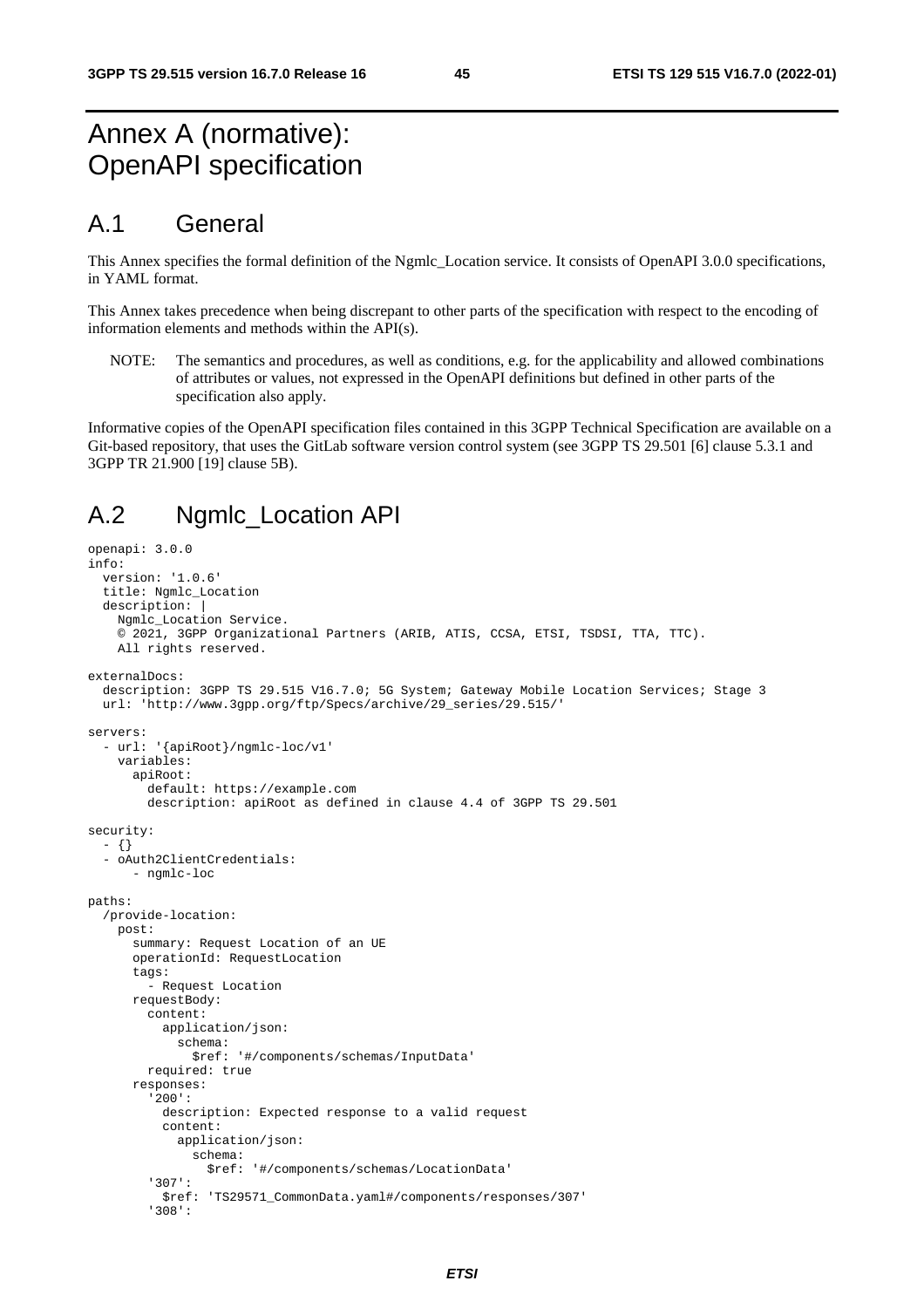**3GPP TS 29.515 version 16.7.0 Release 16 46 ETSI TS 129 515 V16.7.0 (2022-01)**

 \$ref: 'TS29571\_CommonData.yaml#/components/responses/308' '400': \$ref: 'TS29571\_CommonData.yaml#/components/responses/400' '401': \$ref: 'TS29571\_CommonData.yaml#/components/responses/401' '403': \$ref: 'TS29571\_CommonData.yaml#/components/responses/403' '404': \$ref: 'TS29571\_CommonData.yaml#/components/responses/404' '411': \$ref: 'TS29571\_CommonData.yaml#/components/responses/411' '413': \$ref: 'TS29571\_CommonData.yaml#/components/responses/413' '415': \$ref: 'TS29571\_CommonData.yaml#/components/responses/415' '429': \$ref: 'TS29571\_CommonData.yaml#/components/responses/429' '500': \$ref: 'TS29571\_CommonData.yaml#/components/responses/500' '503': \$ref: 'TS29571\_CommonData.yaml#/components/responses/503' '504': \$ref: 'TS29571\_CommonData.yaml#/components/responses/504' default: \$ref: 'TS29571\_CommonData.yaml#/components/responses/default' callbacks: EventNotify: '{\$request.body#/hgmlcCallBackUri}': post: requestBody: description: UE Event Notification content: application/json: schema: \$ref: '#/components/schemas/EventNotifyDataExt' responses: '204': description: Expected response to a valid notification '307': \$ref: 'TS29571\_CommonData.yaml#/components/responses/307' '308': \$ref: 'TS29571\_CommonData.yaml#/components/responses/308' '400': \$ref: 'TS29571\_CommonData.yaml#/components/responses/400' '401': \$ref: 'TS29571\_CommonData.yaml#/components/responses/401' '403': \$ref: 'TS29571\_CommonData.yaml#/components/responses/403' '404': \$ref: 'TS29571\_CommonData.yaml#/components/responses/404' '411': \$ref: 'TS29571\_CommonData.yaml#/components/responses/411' '413': \$ref: 'TS29571\_CommonData.yaml#/components/responses/413' '415': \$ref: 'TS29571\_CommonData.yaml#/components/responses/415' '429': \$ref: 'TS29571\_CommonData.yaml#/components/responses/429' '500': \$ref: 'TS29571\_CommonData.yaml#/components/responses/500' '503': \$ref: 'TS29571\_CommonData.yaml#/components/responses/503' '504': \$ref: 'TS29571\_CommonData.yaml#/components/responses/504' default: \$ref: 'TS29571\_CommonData.yaml#/components/responses/default' EventNotifyNef: '{\$request.body#/eventNotificationUri}': post: requestBody: description: UE Event Notification content: application/json: schema: \$ref: '#/components/schemas/EventNotifyData' responses: '204': description: Expected response to a valid notification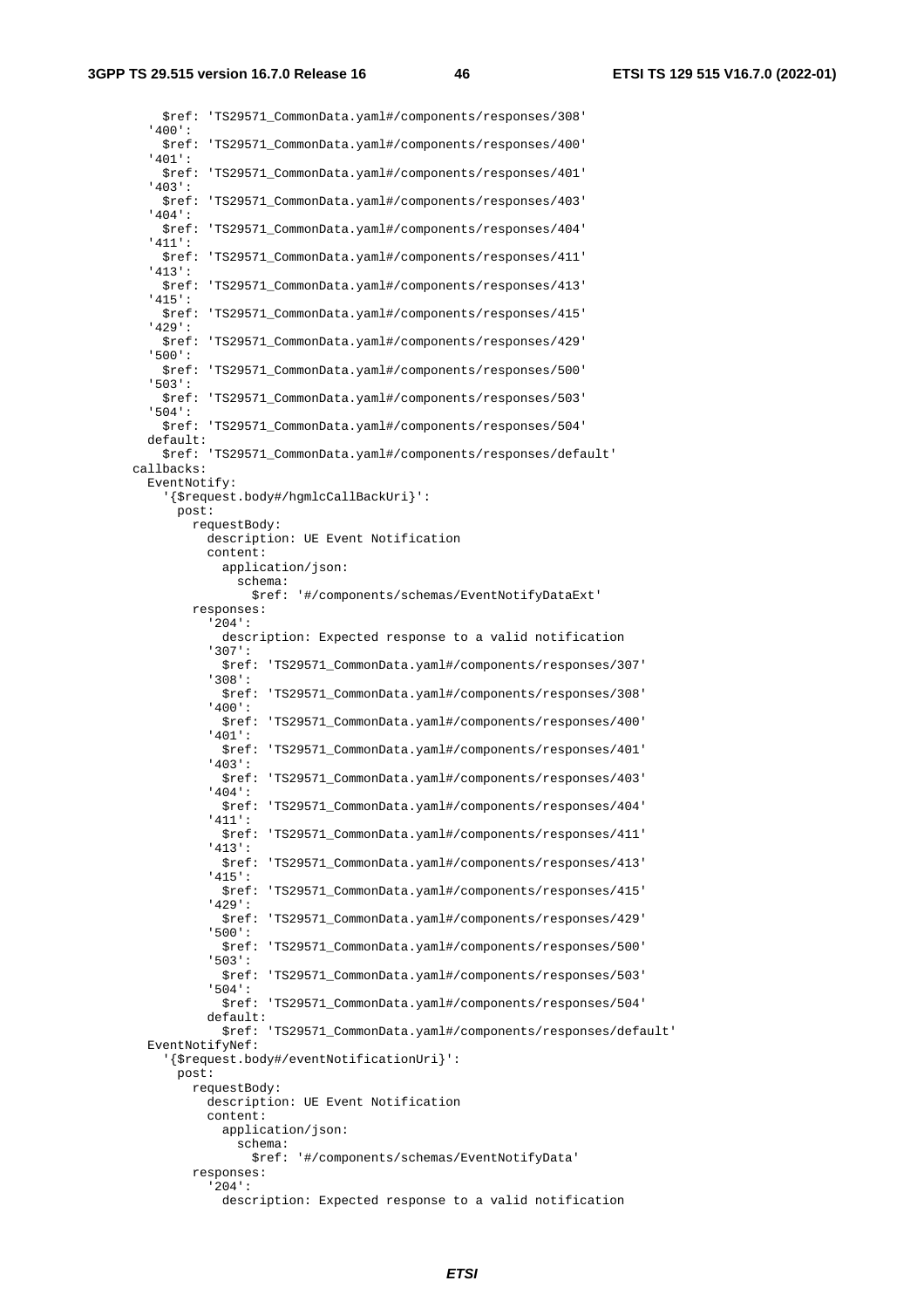'307': \$ref: 'TS29571\_CommonData.yaml#/components/responses/307' '308': \$ref: 'TS29571\_CommonData.yaml#/components/responses/308' '400': \$ref: 'TS29571\_CommonData.yaml#/components/responses/400' '401': \$ref: 'TS29571\_CommonData.yaml#/components/responses/401' '403': \$ref: 'TS29571\_CommonData.yaml#/components/responses/403' '404': \$ref: 'TS29571\_CommonData.yaml#/components/responses/404' '411': \$ref: 'TS29571\_CommonData.yaml#/components/responses/411' '413': \$ref: 'TS29571\_CommonData.yaml#/components/responses/413' '415': \$ref: 'TS29571\_CommonData.yaml#/components/responses/415' '429': \$ref: 'TS29571\_CommonData.yaml#/components/responses/429' '500': \$ref: 'TS29571\_CommonData.yaml#/components/responses/500' '503': \$ref: 'TS29571\_CommonData.yaml#/components/responses/503' '504': \$ref: 'TS29571\_CommonData.yaml#/components/responses/504' default: \$ref: 'TS29571\_CommonData.yaml#/components/responses/default' /cancel-location: post: summary: request cancellation of periodic or triggered location operationId: CancelLocation tags: - Cancel Location requestBody: content: application/json: schema: \$ref: '#/components/schemas/CancelLocData' required: true responses: '204': description: Expected response to a successful cancellation '307': \$ref: 'TS29571\_CommonData.yaml#/components/responses/307' '308': \$ref: 'TS29571\_CommonData.yaml#/components/responses/308' '400': \$ref: 'TS29571\_CommonData.yaml#/components/responses/400' '401': \$ref: 'TS29571\_CommonData.yaml#/components/responses/401' '403': \$ref: 'TS29571\_CommonData.yaml#/components/responses/403' '404': \$ref: 'TS29571\_CommonData.yaml#/components/responses/404' '411': \$ref: 'TS29571\_CommonData.yaml#/components/responses/411' '413': \$ref: 'TS29571\_CommonData.yaml#/components/responses/413' '415': \$ref: 'TS29571\_CommonData.yaml#/components/responses/415' '429': \$ref: 'TS29571\_CommonData.yaml#/components/responses/429' '500': \$ref: 'TS29571\_CommonData.yaml#/components/responses/500' '503': \$ref: 'TS29571\_CommonData.yaml#/components/responses/503' '504': \$ref: 'TS29571\_CommonData.yaml#/components/responses/504' default: \$ref: 'TS29571\_CommonData.yaml#/components/responses/default' /location-update: post: summary: update UE location information operationId: UpdateLocation tags: - Update Location requestBody: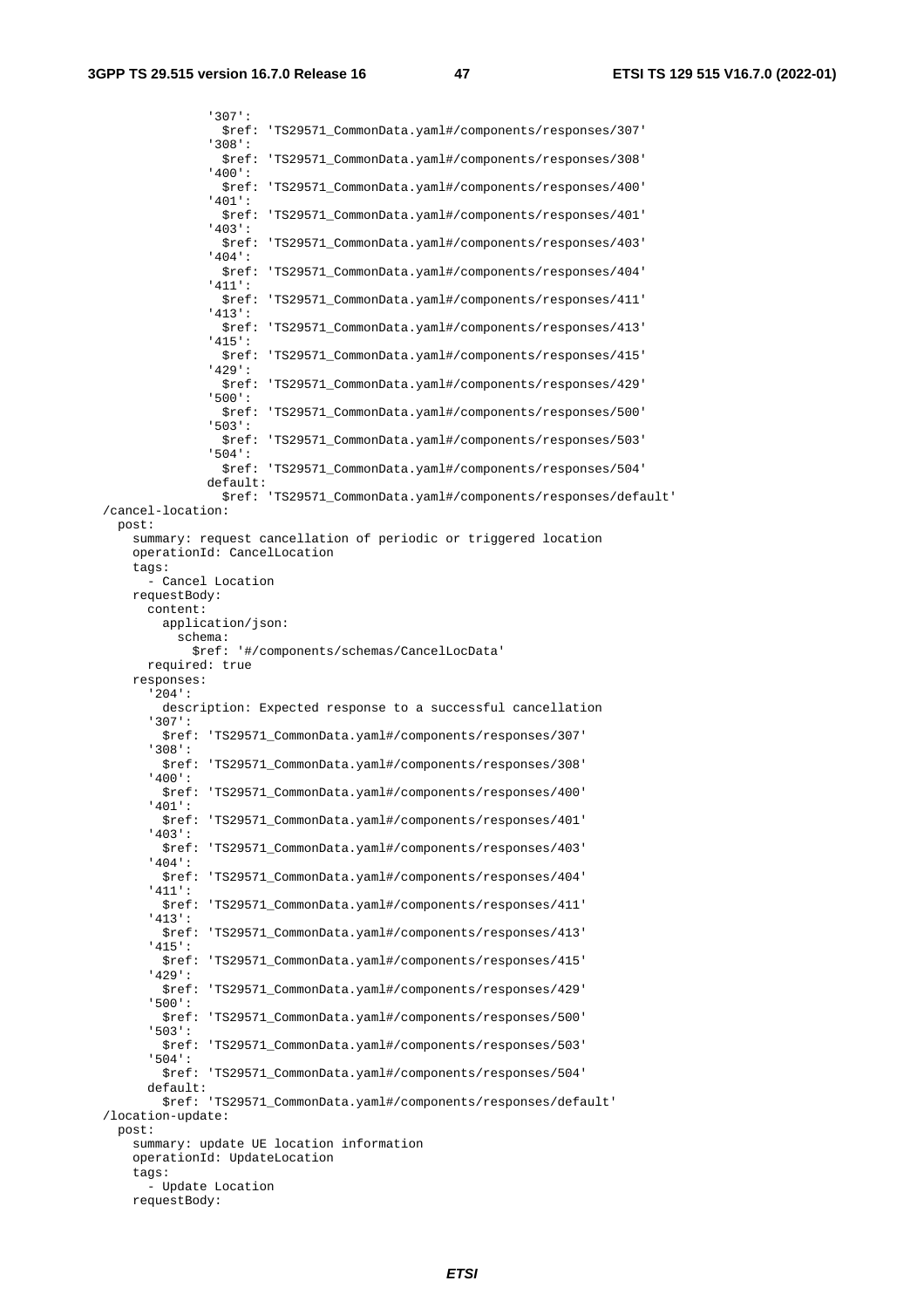content: application/json: schema: \$ref: '#/components/schemas/LocUpdateData' required: true responses: '204': description: Expected response to successful location context transfer '307': \$ref: 'TS29571\_CommonData.yaml#/components/responses/307' '308': \$ref: 'TS29571\_CommonData.yaml#/components/responses/308' '400': \$ref: 'TS29571\_CommonData.yaml#/components/responses/400' '401': \$ref: 'TS29571\_CommonData.yaml#/components/responses/401' '403': \$ref: 'TS29571\_CommonData.yaml#/components/responses/403' '404': \$ref: 'TS29571\_CommonData.yaml#/components/responses/404' '411': \$ref: 'TS29571\_CommonData.yaml#/components/responses/411' '413': \$ref: 'TS29571\_CommonData.yaml#/components/responses/413' '415': \$ref: 'TS29571\_CommonData.yaml#/components/responses/415' '429': \$ref: 'TS29571\_CommonData.yaml#/components/responses/429' '500': \$ref: 'TS29571\_CommonData.yaml#/components/responses/500' '503': \$ref: 'TS29571\_CommonData.yaml#/components/responses/503' '504': \$ref: 'TS29571\_CommonData.yaml#/components/responses/504' default: \$ref: 'TS29571\_CommonData.yaml#/components/responses/default' /loc-update-subs: post: summary: subscribe to notifications of UE location information operationId: LocationUpdateSubcribe tags: - UE location information Subscription creation requestBody: content: application/json: schema: \$ref: '#/components/schemas/LocUpdateSubs' required: true responses: '204': description: Expected response to successful UE location information subscription '307': \$ref: 'TS29571\_CommonData.yaml#/components/responses/307' '308': \$ref: 'TS29571\_CommonData.yaml#/components/responses/308' '400': \$ref: 'TS29571\_CommonData.yaml#/components/responses/400' '401': \$ref: 'TS29571\_CommonData.yaml#/components/responses/401' '403': \$ref: 'TS29571\_CommonData.yaml#/components/responses/403' '404': \$ref: 'TS29571\_CommonData.yaml#/components/responses/404' '411': \$ref: 'TS29571\_CommonData.yaml#/components/responses/411' '413': \$ref: 'TS29571\_CommonData.yaml#/components/responses/413' '415': \$ref: 'TS29571\_CommonData.yaml#/components/responses/415' '429': \$ref: 'TS29571\_CommonData.yaml#/components/responses/429' '500': \$ref: 'TS29571\_CommonData.yaml#/components/responses/500' '503': \$ref: 'TS29571\_CommonData.yaml#/components/responses/503' '504': \$ref: 'TS29571\_CommonData.yaml#/components/responses/504' default: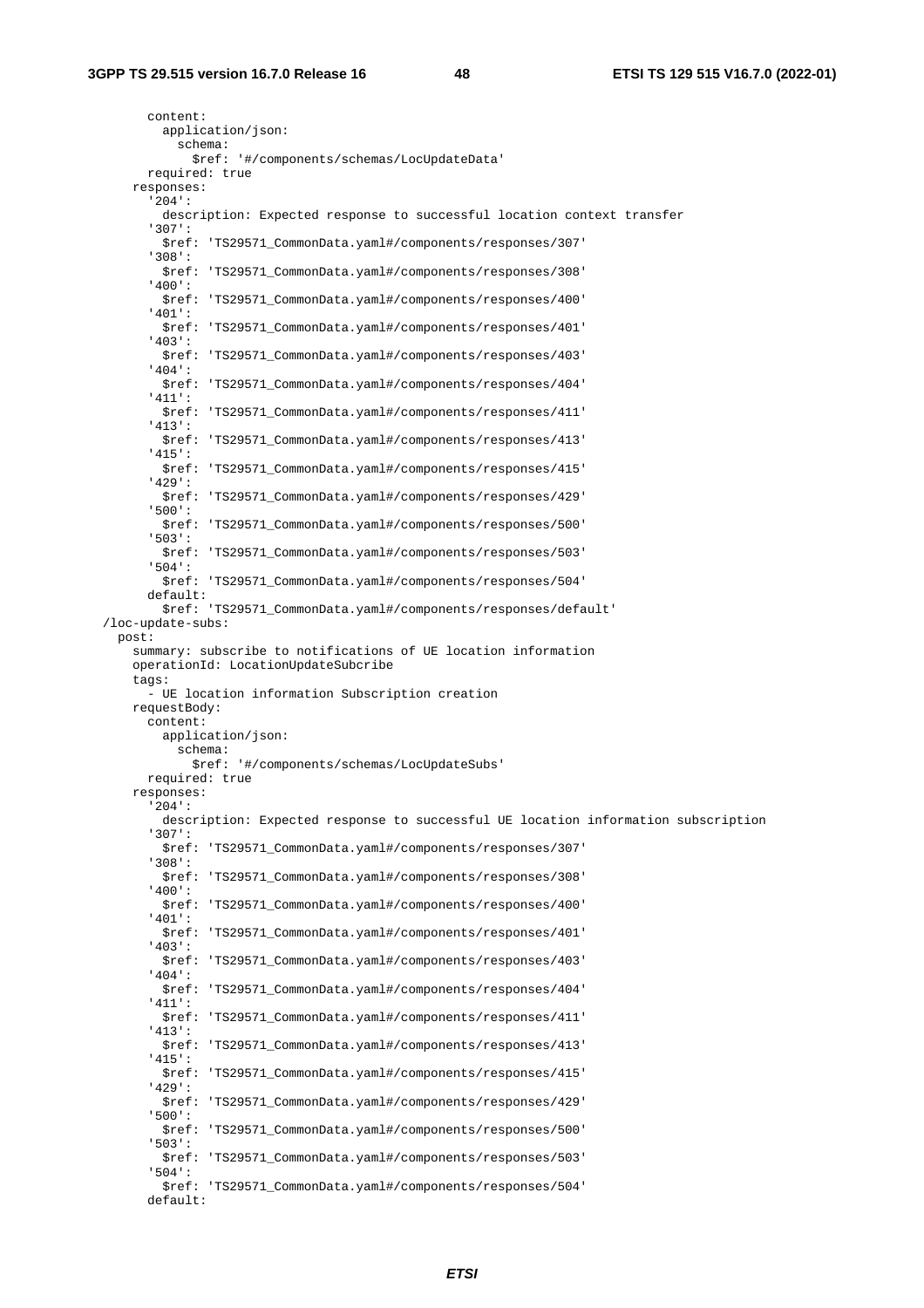#### **3GPP TS 29.515 version 16.7.0 Release 16 49 ETSI TS 129 515 V16.7.0 (2022-01)**

 \$ref: 'TS29571\_CommonData.yaml#/components/responses/default' callbacks: LocationUpdateNotify: '{\$request.body#/notifUri}': post: requestBody: description: Location Update Notification content: application/json: schema: \$ref: '#/components/schemas/LocUpdateNotification' responses: '204': description: Expected response to a valid notification '307': \$ref: 'TS29571\_CommonData.yaml#/components/responses/307' '308': \$ref: 'TS29571\_CommonData.yaml#/components/responses/308' '400': \$ref: 'TS29571\_CommonData.yaml#/components/responses/400' '401': \$ref: 'TS29571\_CommonData.yaml#/components/responses/401' '403': \$ref: 'TS29571\_CommonData.yaml#/components/responses/403' '404': \$ref: 'TS29571\_CommonData.yaml#/components/responses/404' '411': \$ref: 'TS29571\_CommonData.yaml#/components/responses/411' '413': \$ref: 'TS29571\_CommonData.yaml#/components/responses/413' '415': \$ref: 'TS29571\_CommonData.yaml#/components/responses/415' '429': \$ref: 'TS29571\_CommonData.yaml#/components/responses/429' '500': \$ref: 'TS29571\_CommonData.yaml#/components/responses/500' '503': \$ref: 'TS29571\_CommonData.yaml#/components/responses/503' '504': \$ref: 'TS29571\_CommonData.yaml#/components/responses/504' default: \$ref: 'TS29571\_CommonData.yaml#/components/responses/default' components: securitySchemes: oAuth2ClientCredentials: type: oauth2 flows: clientCredentials: tokenUrl: '{nrfApiRoot}/oauth2/token' scopes: ngmlc-loc: Access to the Ngmlc\_Location API schemas:  $\begin{array}{c} \# \\ \# \end{array}$ COMPLEX TYPES # InputData: type: object required: - externalClientType properties: gpsi: \$ref: 'TS29571\_CommonData.yaml#/components/schemas/Gpsi' supi: \$ref: 'TS29571\_CommonData.yaml#/components/schemas/Supi' extGroupId: \$ref: 'TS29571\_CommonData.yaml#/components/schemas/ExternalGroupId' intGroupId: \$ref: 'TS29571\_CommonData.yaml#/components/schemas/GroupId' externalClientType: \$ref: 'TS29572\_Nlmf\_Location.yaml#/components/schemas/ExternalClientType' locationQoS: \$ref: 'TS29572\_Nlmf\_Location.yaml#/components/schemas/LocationQoS' supportedGADShapes: type: array items: \$ref: 'TS29572\_Nlmf\_Location.yaml#/components/schemas/SupportedGADShapes'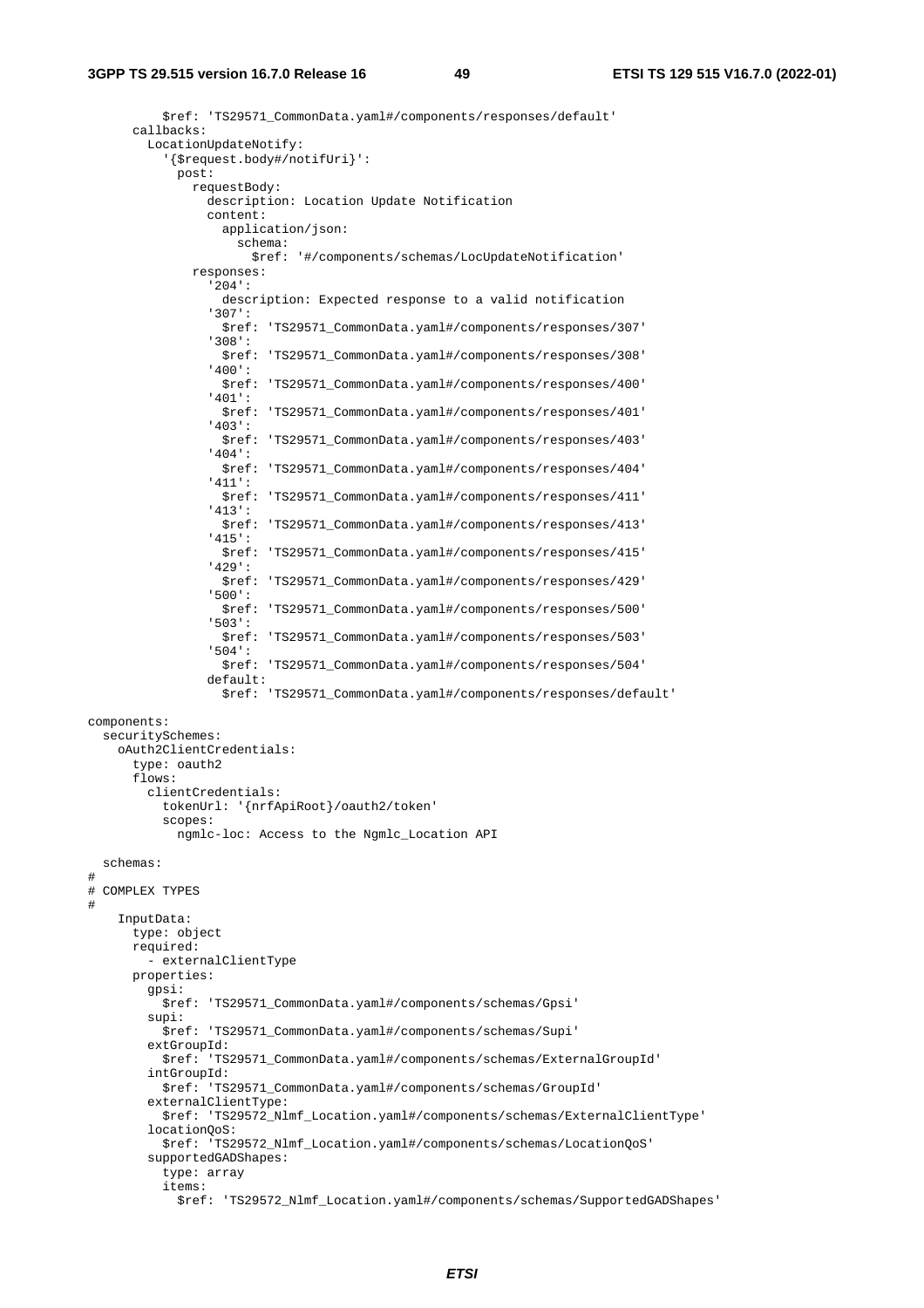minItems: 1 serviceIdentity: \$ref: '#/components/schemas/ServiceIdentity' serviceCoverage: type: array items: \$ref: '#/components/schemas/E164CountryCodeOfGeographicArea' minItems: 1 ldrType: \$ref: 'TS29572\_Nlmf\_Location.yaml#/components/schemas/LdrType' periodicEventInfo: \$ref: 'TS29572\_Nlmf\_Location.yaml#/components/schemas/PeriodicEventInfo' areaEventInfo: \$ref: '#/components/schemas/AreaEventInfoExt' motionEventInfo: \$ref: 'TS29572\_Nlmf\_Location.yaml#/components/schemas/MotionEventInfo' ldrReference: \$ref: 'TS29572\_Nlmf\_Location.yaml#/components/schemas/LdrReference' hgmlcCallBackUri: \$ref: 'TS29571\_CommonData.yaml#/components/schemas/Uri' eventNotificationUri: \$ref: 'TS29571\_CommonData.yaml#/components/schemas/Uri' externalClientIdentification: \$ref: '#/components/schemas/ExternalClientIdentification'  $aftd$ : type: string uePrivacyRequirements: \$ref: '#/components/schemas/UePrivacyRequirements' lcsServiceType: \$ref: 'TS29572\_Nlmf\_Location.yaml#/components/schemas/LcsServiceType' velocityRequested: \$ref: 'TS29572\_Nlmf\_Location.yaml#/components/schemas/VelocityRequested' priority: \$ref: 'TS29572\_Nlmf\_Location.yaml#/components/schemas/LcsPriority' locationTypeRequested: \$ref: '#/components/schemas/LocationTypeRequested' maximumAgeOfLocationEstimate: \$ref: 'TS29572\_Nlmf\_Location.yaml#/components/schemas/AgeOfLocationEstimate'  $amfId:$  \$ref: 'TS29571\_CommonData.yaml#/components/schemas/AmfId' codeWord: \$ref: '#/components/schemas/CodeWord' LocationData: type: object properties: gpsi: \$ref: 'TS29571\_CommonData.yaml#/components/schemas/Gpsi' supi: \$ref: 'TS29571\_CommonData.yaml#/components/schemas/Supi' locationEstimate: \$ref: 'TS29572\_Nlmf\_Location.yaml#/components/schemas/GeographicArea' civicAddress: \$ref: 'TS29572\_Nlmf\_Location.yaml#/components/schemas/CivicAddress' ageOfLocationEstimate: \$ref: 'TS29572\_Nlmf\_Location.yaml#/components/schemas/AgeOfLocationEstimate' positioningDataList: type: array items: \$ref: 'TS29572\_Nlmf\_Location.yaml#/components/schemas/PositioningMethodAndUsage' minItems: 1 gnssPositioningDataList: type: array items: \$ref: 'TS29572\_Nlmf\_Location.yaml#/components/schemas/GnssPositioningMethodAndUsage' minItems: 1 accuracyFulfilmentIndicator: \$ref: 'TS29572\_Nlmf\_Location.yaml#/components/schemas/AccuracyFulfilmentIndicator' ueVelocity: \$ref: 'TS29572\_Nlmf\_Location.yaml#/components/schemas/VelocityEstimate' ldrReference: \$ref: 'TS29572\_Nlmf\_Location.yaml#/components/schemas/LdrReference' altitude: \$ref: 'TS29572\_Nlmf\_Location.yaml#/components/schemas/Altitude' servingLMFIdentification: \$ref: 'TS29572\_Nlmf\_Location.yaml#/components/schemas/LMFIdentification' locationPrivacyVerResult: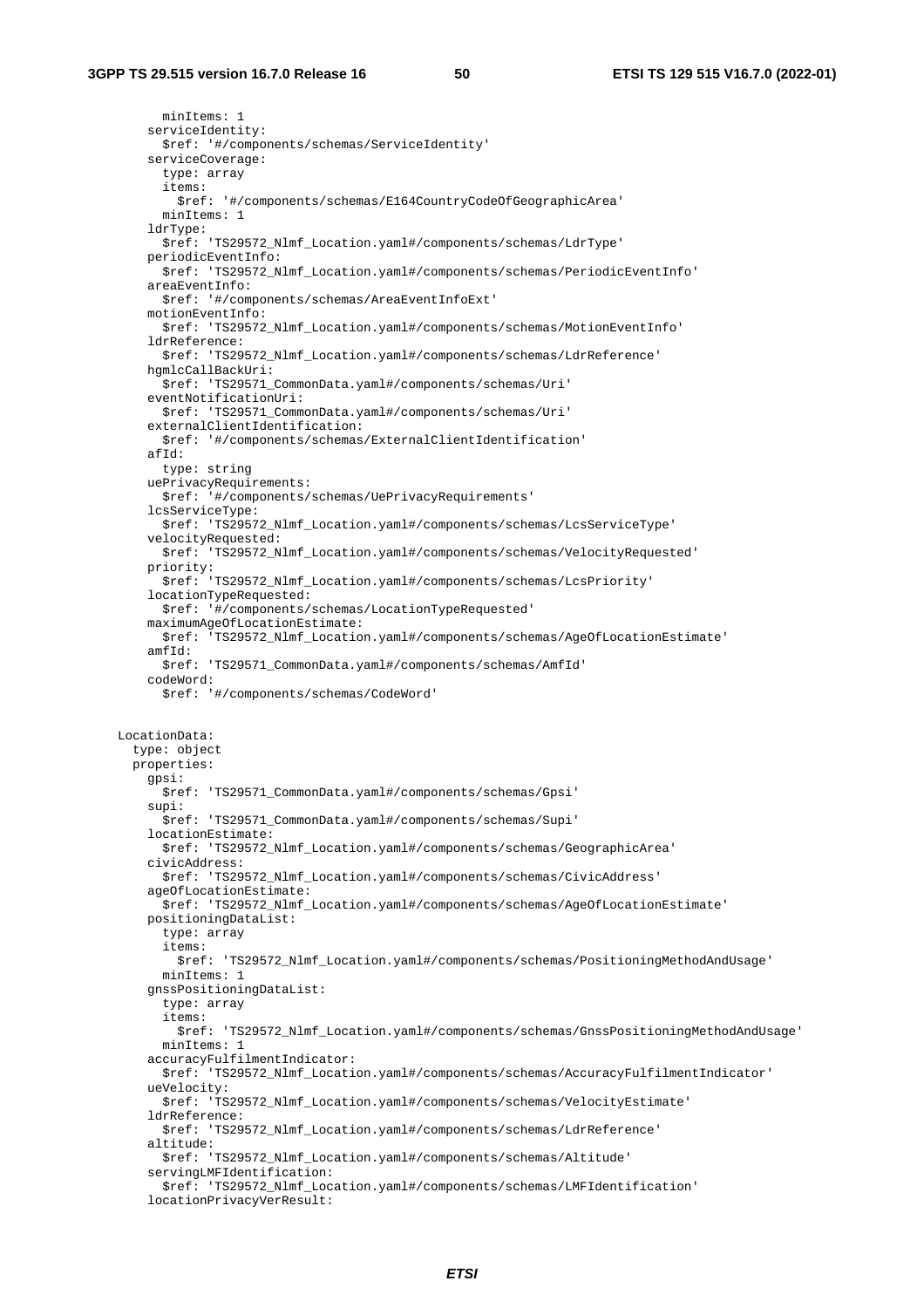\$ref: 'TS29518\_Namf\_Location.yaml#/components/schemas/LocationPrivacyVerResult' successType: \$ref: '#/components/schemas/SuccessType' CancelLocData: type: object required: - hgmlcCallBackUri - ldrReference properties: gpsi: \$ref: 'TS29571\_CommonData.yaml#/components/schemas/Gpsi' supi: \$ref: 'TS29571\_CommonData.yaml#/components/schemas/Supi' extGroupId: \$ref: 'TS29571\_CommonData.yaml#/components/schemas/ExternalGroupId' intGroupId: \$ref: 'TS29571\_CommonData.yaml#/components/schemas/GroupId' hgmlcCallBackUri: \$ref: 'TS29571\_CommonData.yaml#/components/schemas/Uri' ldrReference: \$ref: 'TS29572\_Nlmf\_Location.yaml#/components/schemas/LdrReference' lmfIdentification: \$ref: 'TS29572\_Nlmf\_Location.yaml#/components/schemas/LMFIdentification'  $amfId$ : \$ref: 'TS29571\_CommonData.yaml#/components/schemas/AmfId' LocUpdateData: type: object required: - locationRequestType - locationEstimate - ageOfLocationEstimate - accuracyFulfilmentIndicator - lcsQosClass properties: gpsi: \$ref: 'TS29571\_CommonData.yaml#/components/schemas/Gpsi' supi: \$ref: 'TS29571\_CommonData.yaml#/components/schemas/Supi' pseudonymIndicator: \$ref: '#/components/schemas/PseudonymIndicator' locationRequestType: \$ref: '#/components/schemas/LocationRequestType' locationEstimate: \$ref: 'TS29572\_Nlmf\_Location.yaml#/components/schemas/GeographicArea' ageOfLocationEstimate: \$ref: 'TS29572\_Nlmf\_Location.yaml#/components/schemas/AgeOfLocationEstimate' accuracyFulfilmentIndicator: \$ref: 'TS29572\_Nlmf\_Location.yaml#/components/schemas/AccuracyFulfilmentIndicator' civicAddress: \$ref: 'TS29572\_Nlmf\_Location.yaml#/components/schemas/CivicAddress' lcsQosClass: \$ref: 'TS29572\_Nlmf\_Location.yaml#/components/schemas/LcsQosClass' externalClientIdentification: \$ref: '#/components/schemas/ExternalClientIdentification'  $aftd$ : type: string gmlcNumber: type: string  $p$ attern: ' $(0-9){5,15}$  lcsServiceType: \$ref: '#/components/schemas/LcsServiceTypeId' EventNotifyData: type: object required: - eventNotifyDataType - ldrReference properties: gpsi: \$ref: 'TS29571\_CommonData.yaml#/components/schemas/Gpsi' supi: \$ref: 'TS29571\_CommonData.yaml#/components/schemas/Supi' ldrReference: \$ref: 'TS29572\_Nlmf\_Location.yaml#/components/schemas/LdrReference' eventNotifyDataType: \$ref: '#/components/schemas/EventNotifyDataType' locationEstimate: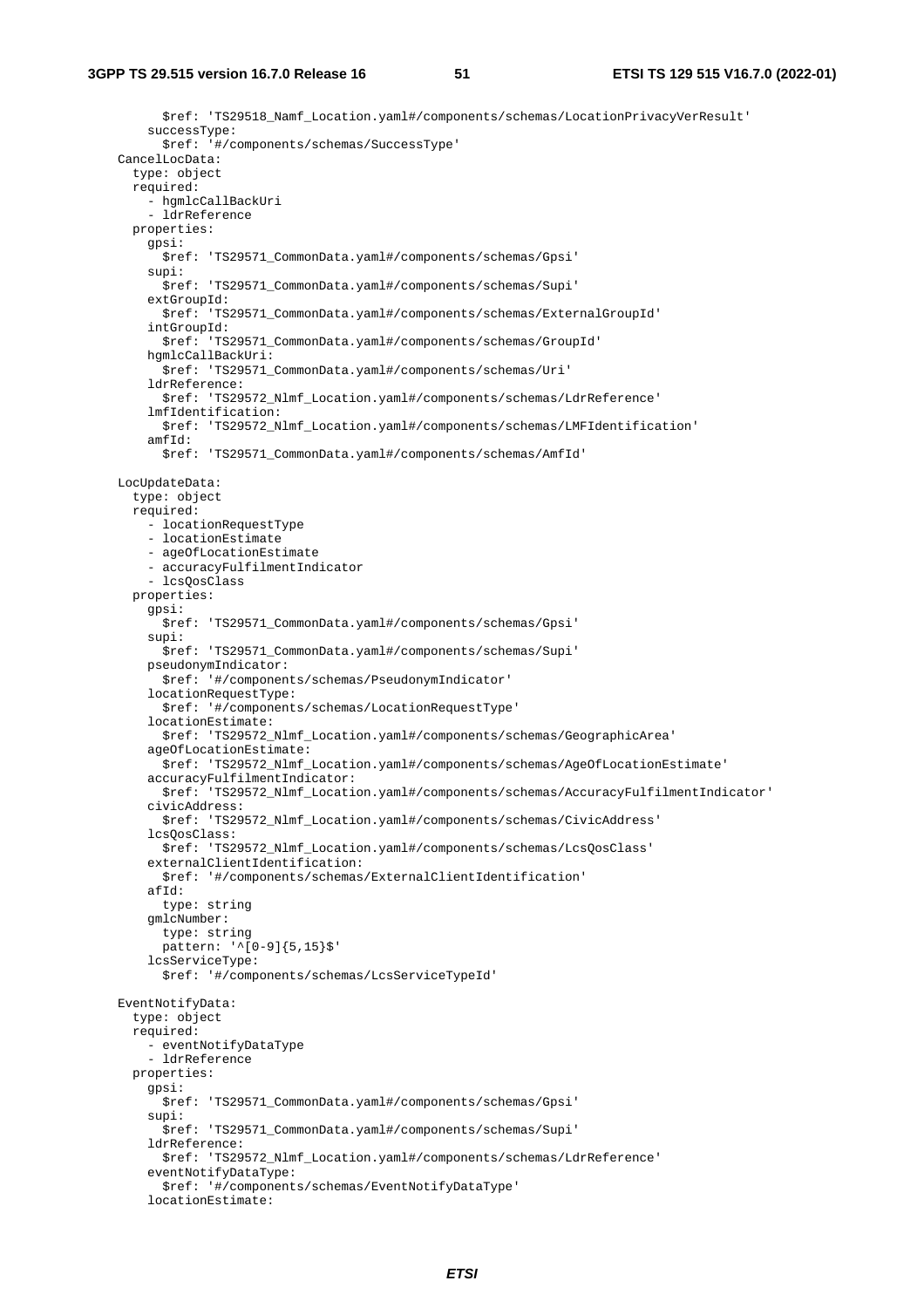```
 $ref: 'TS29572_Nlmf_Location.yaml#/components/schemas/GeographicArea' 
     civicAddress: 
       $ref: 'TS29572_Nlmf_Location.yaml#/components/schemas/CivicAddress' 
     ageOfLocationEstimate: 
       $ref: 'TS29572_Nlmf_Location.yaml#/components/schemas/AgeOfLocationEstimate' 
     positioningDataList: 
       type: array 
       items: 
         $ref: 'TS29572_Nlmf_Location.yaml#/components/schemas/PositioningMethodAndUsage' 
       minItems: 1 
     gnssPositioningDataList: 
       type: array 
       items: 
         $ref: 'TS29572_Nlmf_Location.yaml#/components/schemas/GnssPositioningMethodAndUsage' 
       minItems: 1 
     lmfIdentification: 
       $ref: 'TS29572_Nlmf_Location.yaml#/components/schemas/LMFIdentification' 
    amfId: $ref: 'TS29571_CommonData.yaml#/components/schemas/AmfId' 
     terminationCause: 
      $ref: 'TS29572_Nlmf_Location.yaml#/components/schemas/TerminationCause' 
     velocityEstimate: 
       $ref: 'TS29572_Nlmf_Location.yaml#/components/schemas/VelocityEstimate' 
     altitude: 
       $ref: 'TS29572_Nlmf_Location.yaml#/components/schemas/Altitude' 
     targetNode: 
      $ref: 'TS29571_CommonData.yaml#/components/schemas/NfInstanceId' 
     accuracyFulfilmentIndicator: 
       $ref: 'TS29572_Nlmf_Location.yaml#/components/schemas/AccuracyFulfilmentIndicator' 
     failureCause: 
       $ref: '#/components/schemas/FailureCause' 
 UePrivacyRequirements: 
   type: object 
   properties: 
     lcsServiceAuthInfo: 
       $ref: 'TS29571_CommonData.yaml#/components/schemas/LcsServiceAuth' 
     codeWordCheck: 
       type: boolean 
 LocUpdateNotification: 
   type: object 
   required: 
     - locationRequestType 
     - locationEstimate 
     - ageOfLocationEstimate 
     - accuracyFulfilmentIndicator 
     - lcsQosClass 
   properties: 
     gpsi: 
       $ref: 'TS29571_CommonData.yaml#/components/schemas/Gpsi' 
     supi: 
       $ref: 'TS29571_CommonData.yaml#/components/schemas/Supi' 
     locationRequestType: 
      $ref: '#/components/schemas/LocationRequestType' 
     locationEstimate: 
       $ref: 'TS29572_Nlmf_Location.yaml#/components/schemas/GeographicArea' 
     ageOfLocationEstimate: 
       $ref: 'TS29572_Nlmf_Location.yaml#/components/schemas/AgeOfLocationEstimate' 
     accuracyFulfilmentIndicator: 
       $ref: 'TS29572_Nlmf_Location.yaml#/components/schemas/AccuracyFulfilmentIndicator' 
     civicAddress: 
       $ref: 'TS29572_Nlmf_Location.yaml#/components/schemas/CivicAddress' 
     lcsQosClass: 
       $ref: 'TS29572_Nlmf_Location.yaml#/components/schemas/LcsQosClass' 
     afId: 
       type: string 
    serviceIdentity:
       $ref: '#/components/schemas/ServiceIdentity' 
 LocUpdateSubs: 
   type: object 
   required: 
     - nfInstanceId 
     - notifURI 
   properties: 
     nfInstanceId: 
       $ref: 'TS29571_CommonData.yaml#/components/schemas/NfInstanceId'
```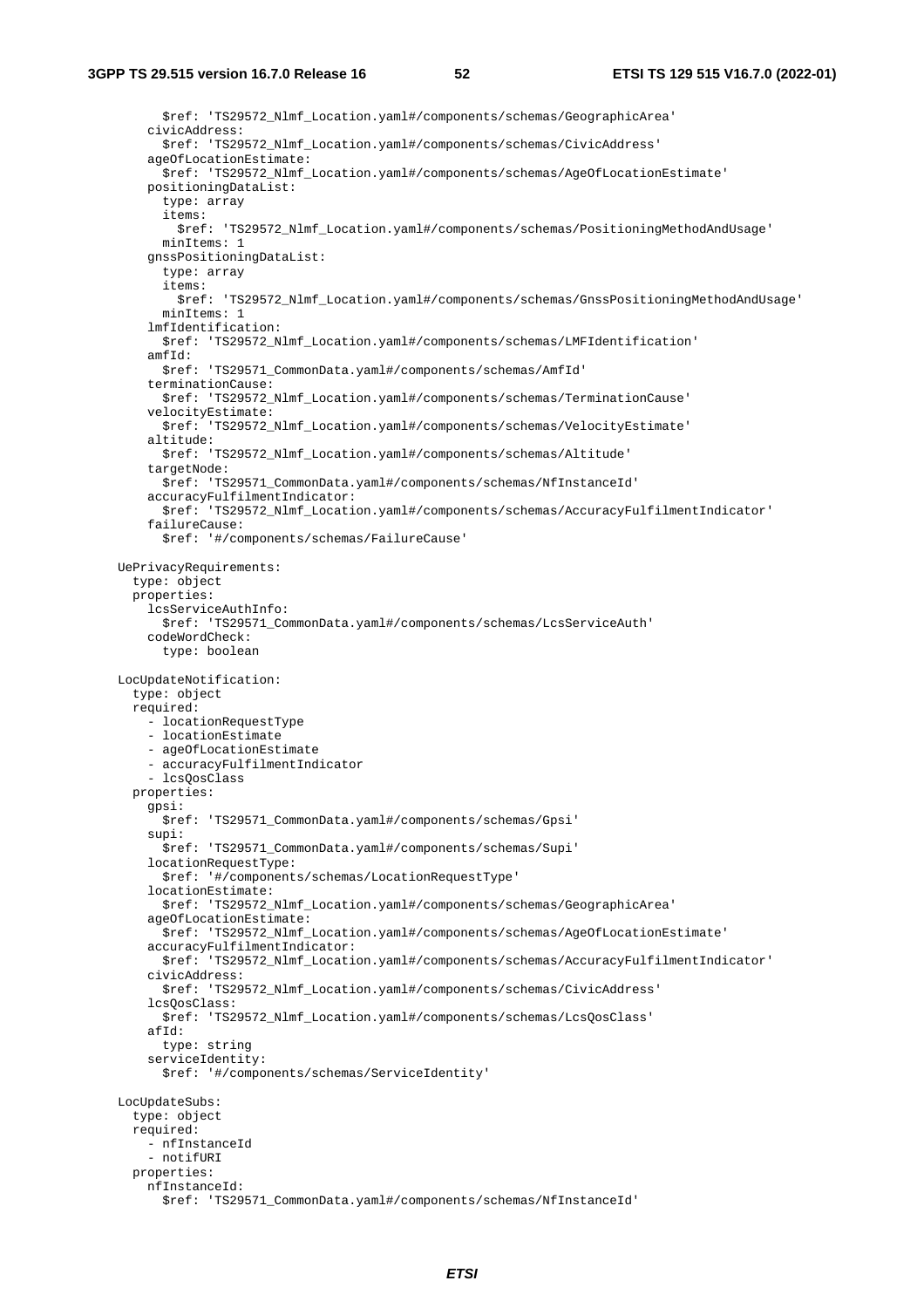notifURI: \$ref: 'TS29571\_CommonData.yaml#/components/schemas/Uri' gpsi: \$ref: 'TS29571\_CommonData.yaml#/components/schemas/Gpsi' supi: \$ref: 'TS29571\_CommonData.yaml#/components/schemas/Supi' EventNotifyDataExt: allOf: - \$ref: '#/components/schemas/EventNotifyData' - \$ref: '#/components/schemas/EventNotifyDataAdditionalInfo' EventNotifyDataAdditionalInfo: type: object properties: addEventDataList: type: array items: \$ref: '#/components/schemas/EventNotifyData' minItems: 1 AreaEventInfoAddition: type: object properties: geoAreaList: type: array items: \$ref: 'TS29572\_Nlmf\_Location.yaml#/components/schemas/GeographicArea' minItems: 1 ignoreAreaDefInd: type: boolean default: false AreaEventInfoExt: allOf: - \$ref: 'TS29572\_Nlmf\_Location.yaml#/components/schemas/AreaEventInfo' - \$ref: '#/components/schemas/AreaEventInfoAddition' # # SIMPLE TYPES # ServiceIdentity: type: string ExternalClientIdentification: type: string CodeWord: type: string E164CountryCodeOfGeographicArea: type: string LcsServiceTypeId: description: LCS Service Type Id. type: integer minimum: 0 maximum: 127 # # ENUMS # PseudonymIndicator: anyOf: - type: string enum: - PSEUDONYM\_REQUESTED - PSEUDONYM\_NOT\_REQUESTED - type: string LocationRequestType: anyOf: - type: string enum: - NI\_LR  $-$  MT $_L$ LR - MO\_LR - type: string LocationTypeRequested: anyOf: - type: string enum: - CURRENT\_LOCATION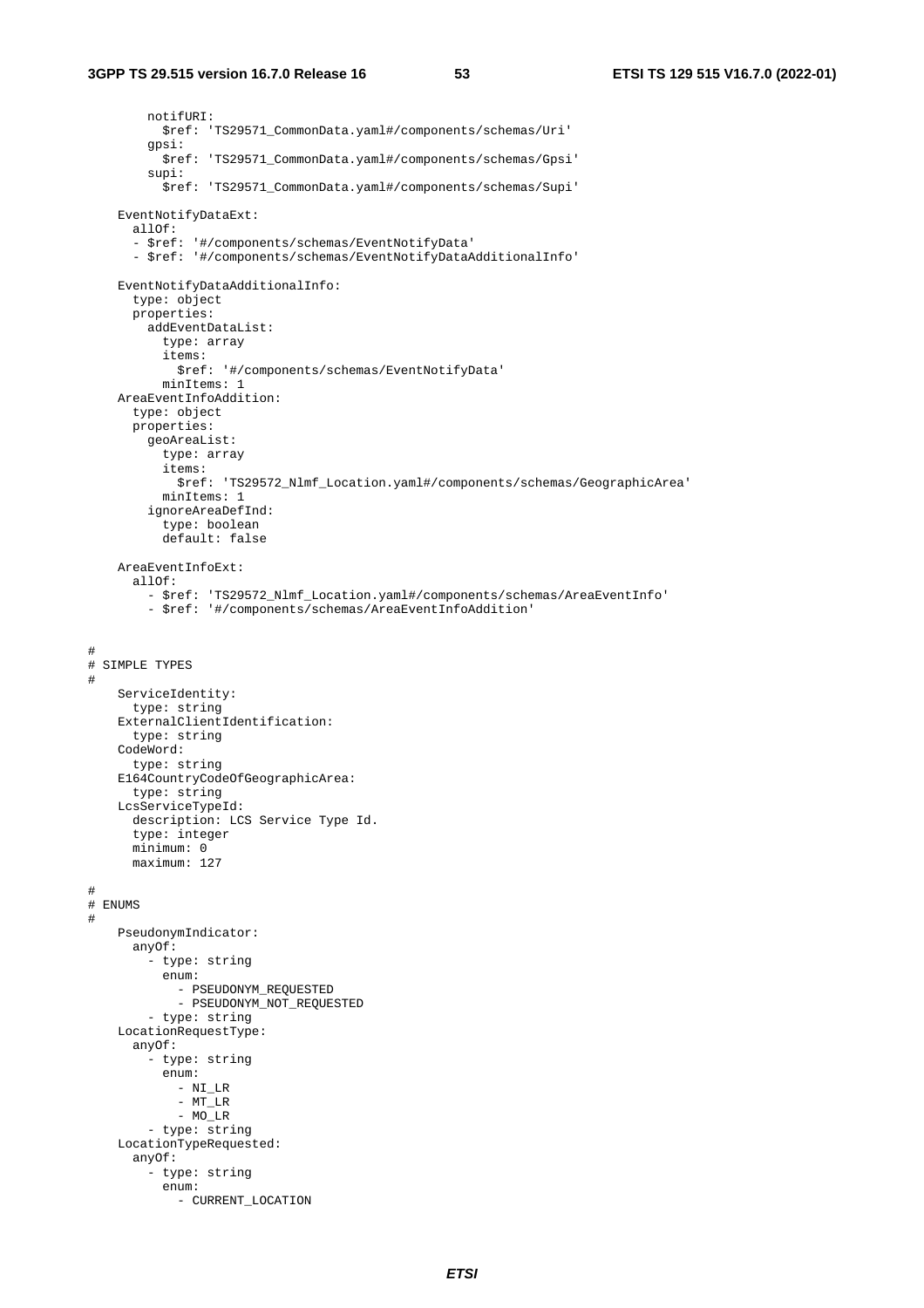| - CURRENT_OR_LAST_KNOWN_LOCATION    |
|-------------------------------------|
| - INITIAL_LOCATION                  |
| - NOTIFICATION_VERIFICATION_ONLY    |
| - type: string                      |
| EventNotifyDataType:                |
| anyOf:                              |
| - type: string                      |
| enum:                               |
| - UE_AVAILABLE                      |
| - PERIODIC                          |
| - ENTERING INTO AREA                |
| - LEAVING FROM AREA                 |
| - BEING INSIDE AREA                 |
| - MOTION                            |
| - MAXIMUM INTERVAL EXPIRATION EVENT |
| - LOCATION CANCELLATION EVENT       |
| - ACTIVATION OF DEFERRED LOCATION   |
| - UE MOBILITY FOR DEFERRED LOCATION |
| - 5GC MT LR                         |
| - type: string                      |
| FailureCause:                       |
| anyOf:                              |
| - type: string                      |
| enum:                               |
| - POSITIONING DENIED                |
| - UNSUPPORTED BY UE                 |
| - NOT REGISTED UE                   |
| - UNSPECIFIED                       |
| - type: string                      |
|                                     |
| SuccessType:                        |
| anyOf:                              |
| - type: string                      |
| enum:                               |
| - SUCCESS COMPLETELY                |
| - SUCCESS PARTIALLY                 |
| - type: string                      |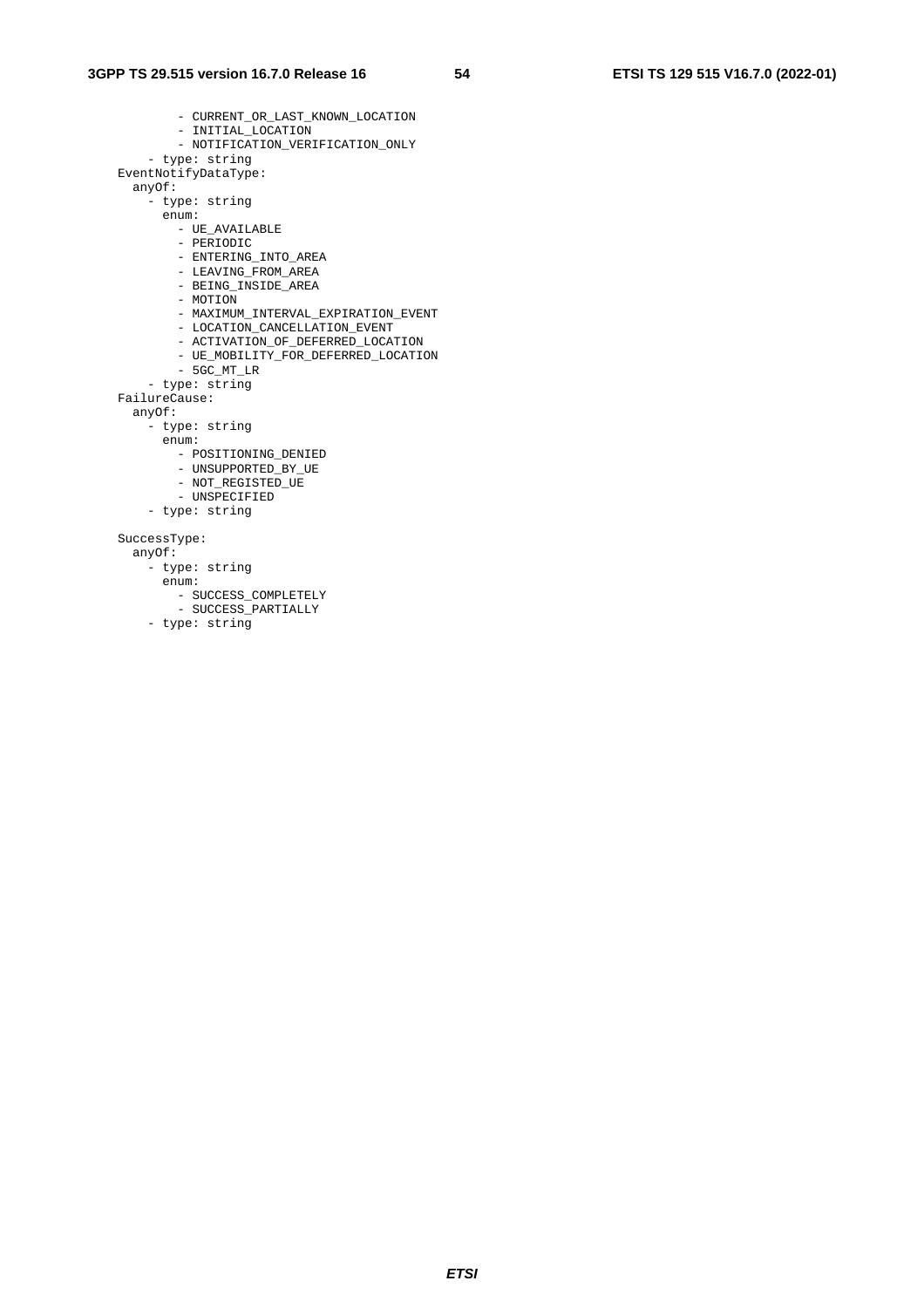# Annex B (informative): Change history

| <b>Change history</b> |                         |                        |              |                         |        |                                                                    |                       |
|-----------------------|-------------------------|------------------------|--------------|-------------------------|--------|--------------------------------------------------------------------|-----------------------|
| Date                  | <b>Meeting</b>          | <b>TDoc</b>            | <b>CR</b>    | Rev                     |        | Cat Subject/Comment                                                | <b>New</b><br>version |
| 2019-04               | CT4#90                  | C4-191340              |              |                         |        | Initial Draft of Gateway Mobile Location Services                  | 0.1.0                 |
| 2019-05               | CT4#91                  | C4-192485              |              |                         |        | V0.2.0                                                             | 0.2.0                 |
| 2019-09               | CT4#93                  | C4-193845              |              |                         |        | Implementation of pCRs agreed at CT4#93                            | 0.3.0                 |
| 2019-10               | CT4#94                  | C4-194555              |              |                         |        | Implementation of pCRs agreed at CT4#94                            | 0.4.0                 |
| 2019-11               | CT4#95                  | C4-195413, C4-         |              |                         |        | Implementation of pCRs agreed at CT4#95                            | 0.5.0                 |
|                       |                         | 195409, C4-195296      |              |                         |        |                                                                    |                       |
| 2019-12               | CT#86                   | CP-193065              |              |                         |        | TS presented for information                                       | 1.0.0                 |
| 2020-03               | CT4#96e                 | C4-200725, C4-         |              |                         |        | Implementation of pCRs agreed at CT4#96e                           | 1.1.0                 |
|                       |                         | 200727, C4-            |              |                         |        |                                                                    |                       |
|                       |                         | 200943, C4-            |              |                         |        |                                                                    |                       |
|                       |                         | 200993, C4-            |              |                         |        |                                                                    |                       |
|                       |                         | 200995, C4-201286      |              |                         |        |                                                                    |                       |
| 2020-03               | CT#87e                  | CP-200060              |              |                         |        | TS presented for approval                                          | 2.0.0                 |
| 2020-03<br>2020-04    | CT#87e                  |                        |              |                         |        | Approved at CT87e<br>Correct the errors                            | 16.0.0<br>16.1.0      |
| 2020-04               | CT#87e                  | C4-202409<br>C4-202325 | 0001<br>0003 | 1                       | F      |                                                                    | 16.1.0                |
| 2020-04               | CT#87e<br><b>CT#87e</b> | C4-202326              | 0004         |                         | F<br>F | Miscellaneous corrections on TS 29.515<br>Removing pseudonym of UE | 16.1.0                |
| 2020-04               | CT#87e                  | C4-202532              | 0005         | 1                       | F      | <b>UE Privacy Requirements Corrections</b>                         | 16.1.0                |
| 2020-06               | CT#88e                  | C4-203181              | 0006         |                         | F      | Error corrections                                                  | 16.1.0                |
| 2020-06               | CT#88e                  | C4-203540              | 0007         | 1                       | F      | Storage of YAML files in ETSI Forge                                | 16.1.0                |
| 2020-06               | CT#88e                  | C4-203524              | 0008         | 1                       | F      | Correct the Example Consumer(s) in Table 5.1-1                     | 16.1.0                |
| 2020-06               | CT#88e                  | C4-203269              | 0010         |                         | F      | LDRreference                                                       | 16.1.0                |
| 2020-06               | CT#88e                  | C4-203360              | 0003         | 1                       | F      | Miscellaneous corrections on TS 29.515                             | 16.1.0                |
| 2020-06               | CT#88e                  | C4-203645              | 0011         |                         | F      | 3GPP TS 29.515 API Version Update                                  | 16.1.0                |
| 2020-09               | CT#89e                  | CP-202112              | 0012         | 1                       | F      | API name correction                                                | 16.2.0                |
| 2020-09               | CT#89e                  | CP-202112              | 0014         | 1                       | F      | Correction of CodeWord Checking for UE Notification and            | 16.2.0                |
|                       |                         |                        |              |                         |        | Verification                                                       |                       |
| 2020-09               | CT#89e                  | CP-202112              | 0015         | 1                       | F      | Correction of Notification or Verification only for UE             | 16.2.0                |
|                       |                         |                        |              |                         |        | Positioning                                                        |                       |
| $2020 - 09$           | CT#89e                  | CP-202112              | 0016         | 1                       | F      | Corrections on EventNotify service operation                       | 16.2.0                |
| 2020-09               | CT#89e                  | CP-202112              | 0017         | $\mathbf{1}$            | F.     | Corrections on Application Errors in provide-location              | 16.2.0                |
|                       |                         |                        |              |                         |        | response                                                           |                       |
| 2020-09               | CT#89e                  | CP-202112              | 0018         | 1                       | F      | Corrections on LocationData                                        | 16.2.0                |
| 2020-09               | CT#89e                  | CP-202139              | 0020         | $\overline{2}$          | F      | Essential correction to OpenAPI specification for                  | 16.2.0                |
|                       |                         |                        |              |                         |        | LocationUpdateNotify service operation                             |                       |
| 2020-09               | CT#89e                  | CP-202096              | 0021         |                         | F      | API version and External doc update                                | 16.2.0                |
| 2020-11               | CT#90e                  | CP-203050              | 0022         | 1                       | F      | CancelLocation for a group of UEs                                  | 16.3.0                |
| 2020-11               | CT#90e                  | CP-203050              | 0023         | 2                       | F      | EventNotify for UEs in a group                                     | 16.3.0                |
| 2020-11               | CT#90e                  | CP-203050              | 0024         | 1                       | F<br>F | Provide Locations of a group of UEs                                | 16.3.0                |
| 2020-11               | CT#90e                  | CP-203050<br>CP-203050 | 0028         |                         | F      | <b>Essential corrections</b>                                       | 16.3.0                |
| 2020-11               | CT#90e                  | CP-203050              | 0029<br>0030 |                         | F      | Storage of YAML files in 3GPP Forge                                | 16.3.0                |
| 2020-11<br>2021-03    | CT#90e<br>CT#91e        | CP-210037              | 0033         | 1                       | F      | API version and External doc update                                | 16.3.0<br>16.4.0      |
| 2021-03               | CT#91e                  | CP-210041              | 0032         | 1                       | F      | HTTP 3xx redirection<br>Geographic Area                            | 16.4.0                |
| 2021-03               | CT#91e                  | CP-210054              | 0035         |                         | F      | 29.515 Rel-16 API version and External doc update                  | 16.4.0                |
| 2021-06               | CT#92e                  | CP-211059              | 0039         | 1                       | F      | 3xx description correction for SCP                                 | 16.5.0                |
| 2021-06               | CT#92e                  | CP-211059              | 0045         | 1                       | F      | <b>Redirect Responses</b>                                          | 16.5.0                |
| 2021-06               | CT#92e                  | CP-211063              | 0037         | 1                       | F      | LCS Service Type and External Client Type                          | 16.5.0                |
| 2021-06               | CT#92e                  | CP-211063              | 0043         |                         | F      | Remove LcsServiceType                                              | 16.5.0                |
| 2021-06               | CT#92e                  | CP-211063              | 0049         |                         | F      | Wrong data type name                                               | 16.5.0                |
| $2021 - 06$           | CT#92e                  | CP-211073              | 0051         |                         | F      | 29.515 Rel-16 API version and External doc update                  | 16.5.0                |
| 2021-09               | CT#93e                  | C4-214711              | 0055         | 1                       | F      | LCS Service Type                                                   | 16.6.0                |
| 2021-09               | CT#93e                  | C4-214788              | 0058         |                         | F      | 29.515 Rel-16 API version and External doc update                  | 16.6.0                |
| 2021-12               | CT#94e                  | C4-216163              | 0062         |                         | F      | Correct the table name of SuccessType                              | 16.7.0                |
| 2021-12               | CT#94e                  | C4-216519              | 0064         | 1                       | F      | Add the missing pseudonymIndicator IE in OpenAPI                   | 16.7.0                |
| 2021-12               | CT#94e                  | C4-216533              | 0066         | 1                       | F      | Information for HGMLC Discovery                                    | 16.7.0                |
| 2021-12               | CT#94e                  | CP-213173              | 0068         | $\overline{\mathbf{c}}$ | F      | LCS Service Type in MO-LR                                          | 16.7.0                |
| 2021-12               | CT#94e                  | C4-216498              | 0071         |                         | F      | 29.515 Rel-16 API version and External doc update                  | 16.7.0                |